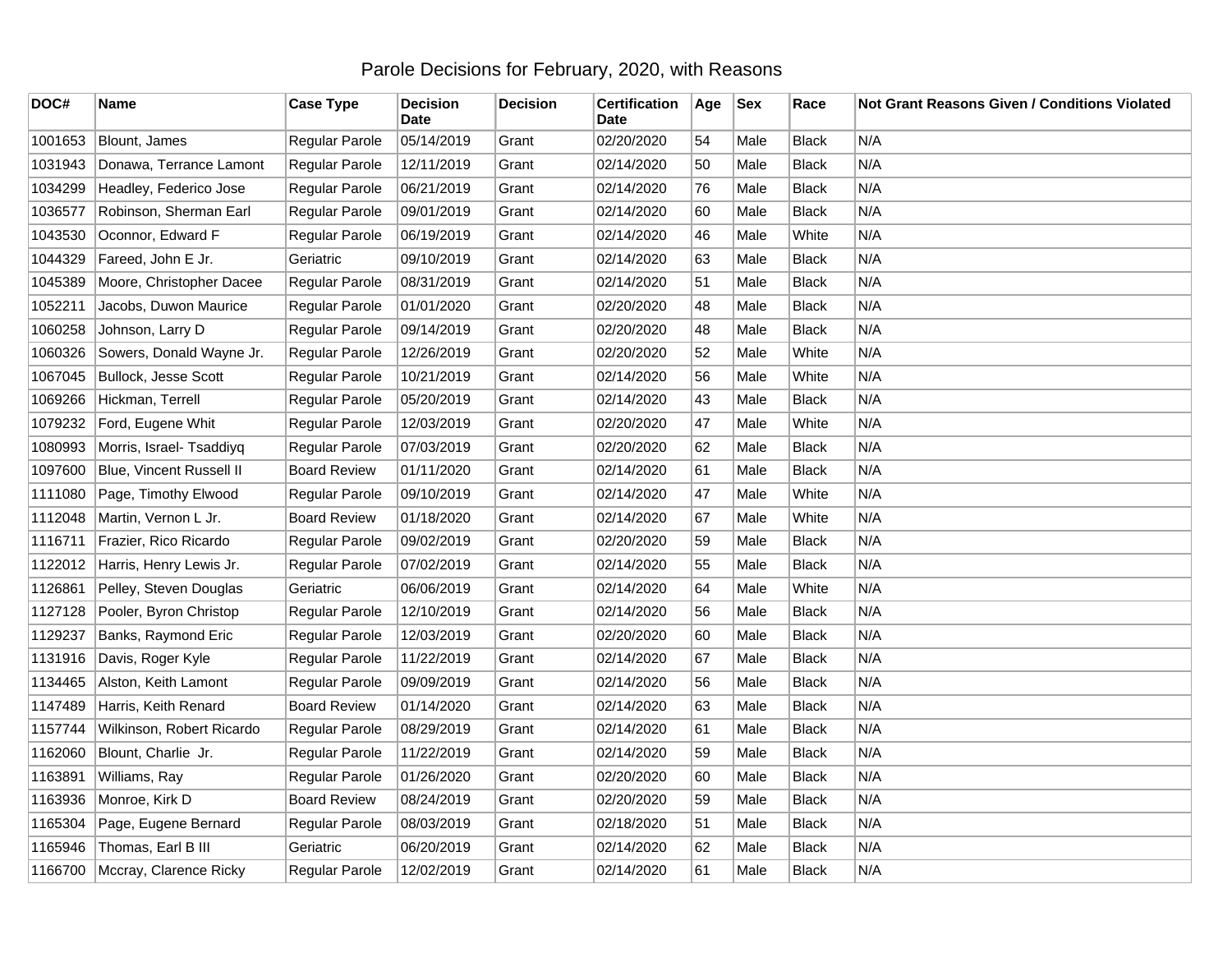| DOC#    | <b>Name</b>               | <b>Case Type</b>    | <b>Decision</b><br><b>Date</b> | <b>Decision</b> | <b>Certification</b><br>Date | Age | <b>Sex</b> | Race         | <b>Not Grant Reasons Given / Conditions Violated</b>                                                                                                        |
|---------|---------------------------|---------------------|--------------------------------|-----------------|------------------------------|-----|------------|--------------|-------------------------------------------------------------------------------------------------------------------------------------------------------------|
| 1169091 | Kinnard, Darryl Ponce     | Geriatric           | 12/12/2019                     | Grant           | 02/20/2020                   | 62  | Male       | <b>Black</b> | N/A                                                                                                                                                         |
| 1175038 | Wilkins, Ricky Ray        | Regular Parole      | 12/16/2019                     | Grant           | 02/14/2020                   | 55  | Male       | <b>Black</b> | N/A                                                                                                                                                         |
| 1182050 | Bellamy, Wilbert Jake     | Regular Parole      | 12/21/2019                     | Grant           | 02/14/2020                   | 57  | Male       | <b>Black</b> | N/A                                                                                                                                                         |
| 1649491 | Anderson, John Albert     | Regular Parole      | 01/06/2020                     | Grant           | 02/14/2020                   | 68  | Male       | White        | N/A                                                                                                                                                         |
| 1001214 | Eaton, Anthony William    | Regular Parole      | 02/18/2020                     | Not Grant       | 02/20/2020                   | 54  | Male       | <b>Black</b> | Crimes committed - (Attempted)Murder: Homicide;<br>(Attempted)Robbery: On Or Near Street; Drugs:<br>Possess Marijuana, 1st Off                              |
|         |                           |                     |                                |                 |                              |     |            |              | Extensive criminal record                                                                                                                                   |
|         |                           |                     |                                |                 |                              |     |            |              | History of violence.                                                                                                                                        |
|         |                           |                     |                                |                 |                              |     |            |              | Release at this time would diminish seriousness of<br>crime                                                                                                 |
|         |                           |                     |                                |                 |                              |     |            |              | Your prior failure(s) and/or convictions while under<br>community supervision indicate that you are unlikely<br>to comply with conditions of release.       |
| 1002932 | Lear, Clay Hugh           | Regular Parole      | 02/27/2020                     | Not Grant       | 02/28/2020                   | 54  | Male       | White        | Crimes committed - Forcible Sodomy; Forcible<br>Sodomy; Forcible Sodomy                                                                                     |
|         |                           |                     |                                |                 |                              |     |            |              | Release at this time would diminish seriousness of<br>crime                                                                                                 |
|         |                           |                     |                                |                 |                              |     |            |              | Serious nature and circumstances of your offense(s).                                                                                                        |
| 1003719 | Harris, Willie            | Regular Parole      | 02/04/2020                     | Not Grant       | 02/05/2020                   | 61  | Male       | Black        | Extensive criminal record                                                                                                                                   |
|         |                           |                     |                                |                 |                              |     |            |              | The Board concludes that you should serve more of<br>your sentence prior to release on parole.                                                              |
|         |                           |                     |                                |                 |                              |     |            |              | Your prior failure(s) and/or convictions while under<br>community supervision indicate that you are unlikely<br>to comply with conditions of release.       |
| 1005189 | Cooper, Alvin Darnell     | Regular Parole      | 02/13/2020                     | Not Grant       | 02/14/2020                   | 57  | Male       | <b>Black</b> | Crimes committed - Sex Assault, Rape; Robbery;<br>Robbery                                                                                                   |
|         |                           |                     |                                |                 |                              |     |            |              | History of violence.                                                                                                                                        |
|         |                           |                     |                                |                 |                              |     |            |              | You need further participation in institutional work<br>and/or educational programs to indicate your positive<br>progression towards re-entry into society. |
|         |                           |                     |                                |                 |                              |     |            |              | Your prior failure(s) and/or convictions while under<br>community supervision indicate that you are unlikely<br>to comply with conditions of release.       |
| 1005291 | Stanley, John Plummer     | <b>Board Review</b> | 02/06/2020                     | Not Grant       | 02/07/2020                   | 72  | Male       | <b>Black</b> | Crimes committed - Rape: Intercourse By<br>Force/Threat/Intimidation; Robbery; Robbery                                                                      |
|         |                           |                     |                                |                 |                              |     |            |              | Serious nature and circumstances of your offense(s).                                                                                                        |
|         |                           |                     |                                |                 |                              |     |            |              | The Board concludes that you should serve more of<br>your sentence prior to release on parole.                                                              |
| 1006343 | Hutchinson, Chris Shariff | Regular Parole      | 02/17/2020                     | Not Grant       | 02/19/2020                   | 50  | Male       | <b>Black</b> | Crimes committed - Homicide-1st Degree; Use Of<br>Firearm In Felony                                                                                         |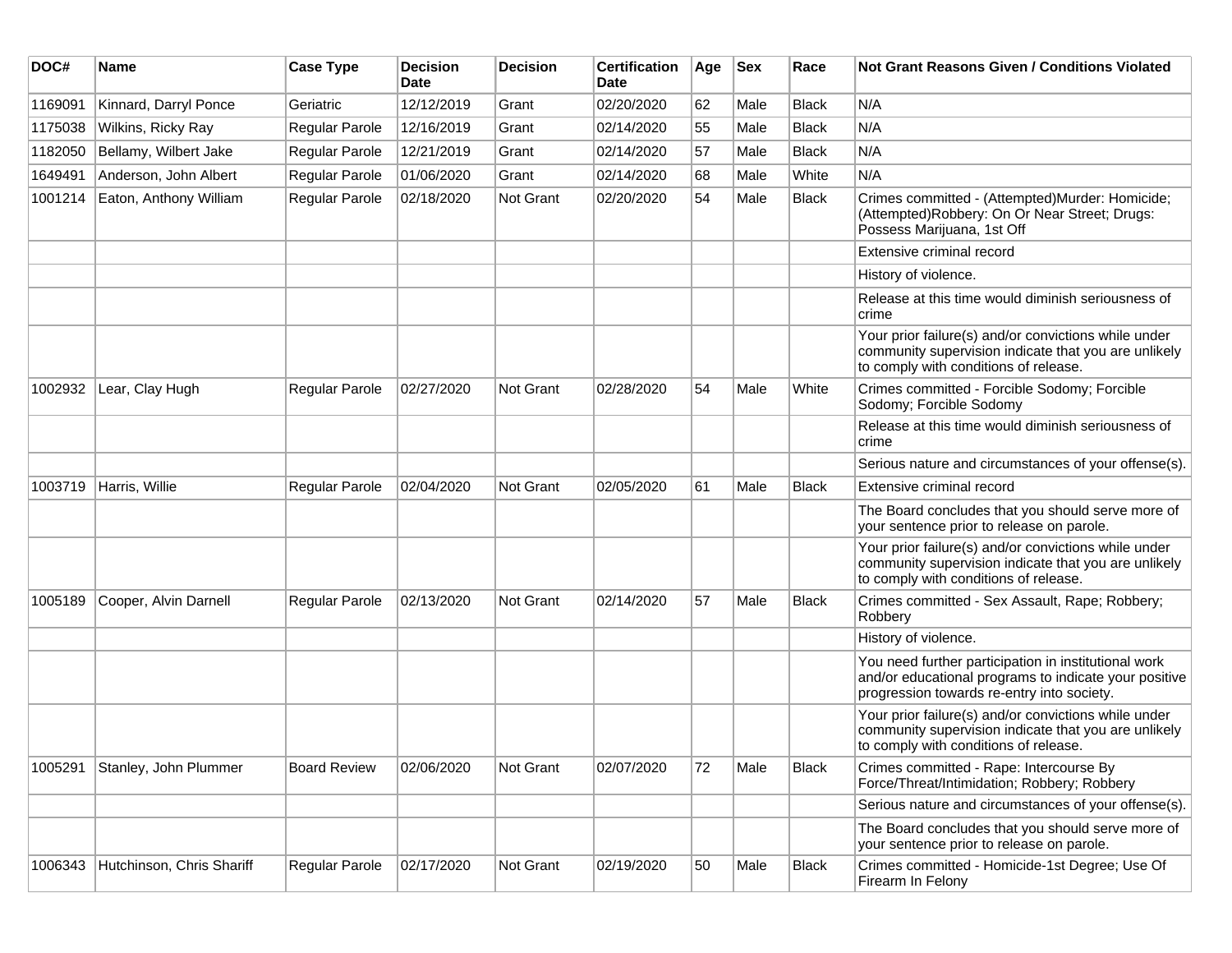| DOC#    | <b>Name</b>               | <b>Case Type</b> | <b>Decision</b><br><b>Date</b> | <b>Decision</b>  | <b>Certification</b><br><b>Date</b> | Age | <b>Sex</b> | Race         | <b>Not Grant Reasons Given / Conditions Violated</b>                                                                                                        |
|---------|---------------------------|------------------|--------------------------------|------------------|-------------------------------------|-----|------------|--------------|-------------------------------------------------------------------------------------------------------------------------------------------------------------|
| 1006343 | Hutchinson, Chris Shariff | Regular Parole   | 02/17/2020                     | Not Grant        | 02/19/2020                          | 50  | Male       | <b>Black</b> | Release at this time would diminish seriousness of<br>crime                                                                                                 |
| 1009426 | Beck, John David          | Regular Parole   | 02/07/2020                     | <b>Not Grant</b> | 02/10/2020                          | 58  | Male       | White        | Crimes committed - Homicide-1st Degree; Forgery;<br>Forgery                                                                                                 |
|         |                           |                  |                                |                  |                                     |     |            |              | The Board concludes that you should serve more of<br>your sentence prior to release on parole.                                                              |
| 1010636 | Mcdaniel, Pryor Jr.       | Geriatric        | 02/19/2020                     | Not Grant        | 02/24/2020                          | 62  | Male       | <b>Black</b> | Considering your offense and your institutional<br>records, the Board concludes that you should serve<br>more of your sentence before being paroled.        |
|         |                           |                  |                                |                  |                                     |     |            |              | Serious nature and circumstances of your offense(s).                                                                                                        |
|         |                           |                  |                                |                  |                                     |     |            |              | The Board concludes that you should serve more of<br>your sentence prior to release on parole.                                                              |
|         |                           |                  |                                |                  |                                     |     |            |              | You need to show a longer period of stable<br>adjustment.                                                                                                   |
| 1012080 | Church, William L         | Regular Parole   | 02/27/2020                     | Not Grant        | 02/28/2020                          | 63  | Male       | White        | Crimes committed - Sex Assault, Rape; Sodomy                                                                                                                |
|         |                           |                  |                                |                  |                                     |     |            |              | Release at this time would diminish seriousness of<br>crime                                                                                                 |
|         |                           |                  |                                |                  |                                     |     |            |              | Serious nature and circumstances of your offense(s).                                                                                                        |
| 1012519 | Brown, Kenneth Dwayne     | Regular Parole   | 02/24/2020                     | <b>Not Grant</b> | 02/25/2020                          | 54  | Male       | <b>Black</b> | Release at this time would diminish seriousness of<br>crime                                                                                                 |
|         |                           |                  |                                |                  |                                     |     |            |              | Serious nature and circumstances of your offense(s).                                                                                                        |
|         |                           |                  |                                |                  |                                     |     |            |              | The Board concludes that you should serve more of<br>your sentence prior to release on parole.                                                              |
|         |                           |                  |                                |                  |                                     |     |            |              | You need further participation in institutional work<br>and/or educational programs to indicate your positive<br>progression towards re-entry into society. |
|         |                           |                  |                                |                  |                                     |     |            |              | You need to show a longer period of stable<br>adjustment.                                                                                                   |
| 1012651 | Davis, Jeffrey            | Regular Parole   | 02/06/2020                     | <b>Not Grant</b> | 02/07/2020                          | 61  | Male       | <b>Black</b> | Crimes committed - Abduct-No Ransom Or Asslt:<br>Abduct-No Ransom Or Asslt; Abduct-No Ransom Or<br>Asslt                                                    |
|         |                           |                  |                                |                  |                                     |     |            |              | Extensive criminal record                                                                                                                                   |
|         |                           |                  |                                |                  |                                     |     |            |              | The Board considers you to be a risk to the<br>community.                                                                                                   |
| 1014535 | Wood, Cecil Jr            | Regular Parole   | 02/14/2020                     | <b>Not Grant</b> | 02/18/2020                          | 75  | Male       | <b>Black</b> | Extensive criminal record                                                                                                                                   |
|         |                           |                  |                                |                  |                                     |     |            |              | Serious nature and circumstances of your offense(s).                                                                                                        |
|         |                           |                  |                                |                  |                                     |     |            |              | The Board considers you to be a risk to the<br>community.                                                                                                   |
| 1016125 | Michael, Mark A           | Regular Parole   | 02/06/2020                     | <b>Not Grant</b> | 02/11/2020                          | 51  | Male       | White        | Crimes committed - Kidnap/Abduct; Sex Assault,<br>Rape; Cocaine-Sell                                                                                        |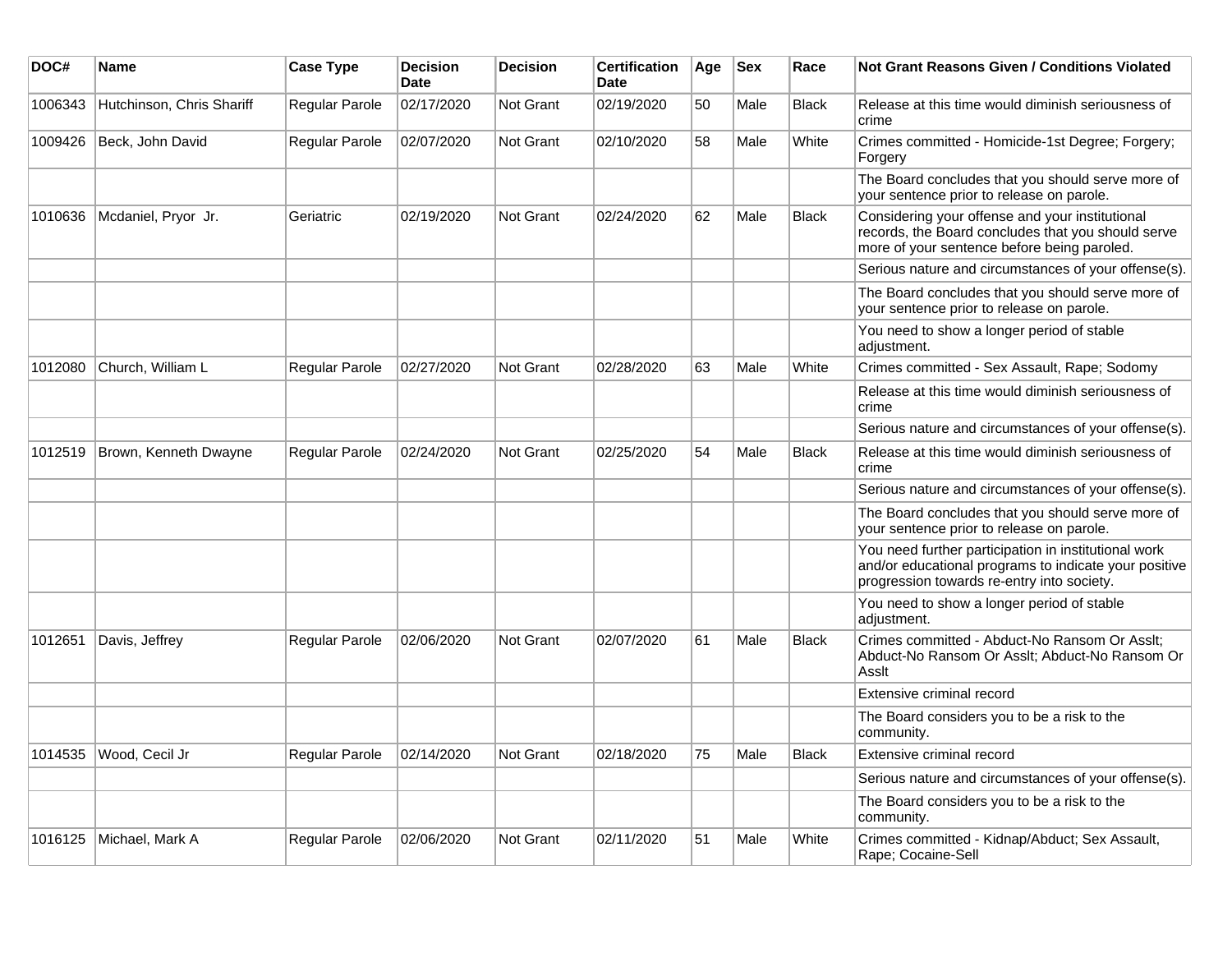| DOC#    | Name                     | <b>Case Type</b>      | <b>Decision</b><br><b>Date</b> | <b>Decision</b>  | <b>Certification</b><br><b>Date</b> | Age | <b>Sex</b> | Race         | Not Grant Reasons Given / Conditions Violated                                                                                                               |
|---------|--------------------------|-----------------------|--------------------------------|------------------|-------------------------------------|-----|------------|--------------|-------------------------------------------------------------------------------------------------------------------------------------------------------------|
| 1016125 | Michael, Mark A          | Regular Parole        | 02/06/2020                     | <b>Not Grant</b> | 02/11/2020                          | 51  | Male       | White        | Release at this time would diminish seriousness of<br>crime                                                                                                 |
|         |                          |                       |                                |                  |                                     |     |            |              | Serious nature and circumstances of your offense(s).                                                                                                        |
| 1017931 | Johnson, Stewart Anthony | Regular Parole        | 02/06/2020                     | <b>Not Grant</b> | 02/07/2020                          | 52  | Male       | <b>Black</b> | Crimes committed - Kidnap/Abduct; Sex Assault,<br>Rape; Forcible Sodomy                                                                                     |
|         |                          |                       |                                |                  |                                     |     |            |              | Serious nature and circumstances of your offense(s).                                                                                                        |
|         |                          |                       |                                |                  |                                     |     |            |              | The Board considers you to be a risk to the<br>community.                                                                                                   |
| 1020267 | Clark, Todd Antwone      | <b>Regular Parole</b> | 02/27/2020                     | Not Grant        | 02/27/2020                          | 60  | Male       | <b>Black</b> | Crimes committed - Rape: Intercourse By<br>Force/Threat/Intimidation; Rape: Intercourse By<br>Force/Threat/Intimidation                                     |
|         |                          |                       |                                |                  |                                     |     |            |              | Extensive criminal record                                                                                                                                   |
|         |                          |                       |                                |                  |                                     |     |            |              | History of substance abuse.                                                                                                                                 |
|         |                          |                       |                                |                  |                                     |     |            |              | Serious nature and circumstances of your offense(s).                                                                                                        |
|         |                          |                       |                                |                  |                                     |     |            |              | You need to show a longer period of stable<br>adjustment.                                                                                                   |
|         |                          |                       |                                |                  |                                     |     |            |              | Your prior failure(s) and/or convictions while under<br>community supervision indicate that you are unlikely<br>to comply with conditions of release.       |
| 1020513 | Fender, John Robert      | Regular Parole        | 02/06/2020                     | Not Grant        | 02/07/2020                          | 67  | Male       | White        | Crimes committed - Forcible Sodomy; Forcible<br>Sodomy                                                                                                      |
|         |                          |                       |                                |                  |                                     |     |            |              | Release at this time would diminish seriousness of<br>crime                                                                                                 |
|         |                          |                       |                                |                  |                                     |     |            |              | Serious nature and circumstances of your offense(s).                                                                                                        |
|         |                          |                       |                                |                  |                                     |     |            |              | You need further participation in institutional work<br>and/or educational programs to indicate your positive<br>progression towards re-entry into society. |
| 1020562 | Chestnut, David Wayne    | Geriatric             | 02/06/2020                     | <b>Not Grant</b> | 02/07/2020                          | 64  | Male       | <b>Black</b> | Crimes committed - Kidnap/Abduct; Kidnap/Abduct;<br>Assault                                                                                                 |
|         |                          |                       |                                |                  |                                     |     |            |              | Release at this time would diminish seriousness of<br>crime                                                                                                 |
|         |                          |                       |                                |                  |                                     |     |            |              | Serious nature and circumstances of your offense(s).                                                                                                        |
|         |                          |                       |                                |                  |                                     |     |            |              | Your prior failure(s) and/or convictions while under<br>community supervision indicate that you are unlikely<br>to comply with conditions of release.       |
| 1020983 | Barker, Wilber Lee       | Regular Parole        | 02/13/2020                     | Not Grant        | 02/14/2020                          | 61  | Male       | White        | Crimes committed - Homicide-1st Degree; Malicious<br>Wounding; Use Of Firearm In Felony                                                                     |
|         |                          |                       |                                |                  |                                     |     |            |              | Release at this time would diminish seriousness of<br>crime                                                                                                 |
| 1021048 | Bolden, Damu S           | Regular Parole        | 02/24/2020                     | Not Grant        | 02/24/2020                          | 45  | Male       | <b>Black</b> | Crimes committed - Kidnap/Abduct; Sex Assault,<br>Rape; Sex Assault, Rape                                                                                   |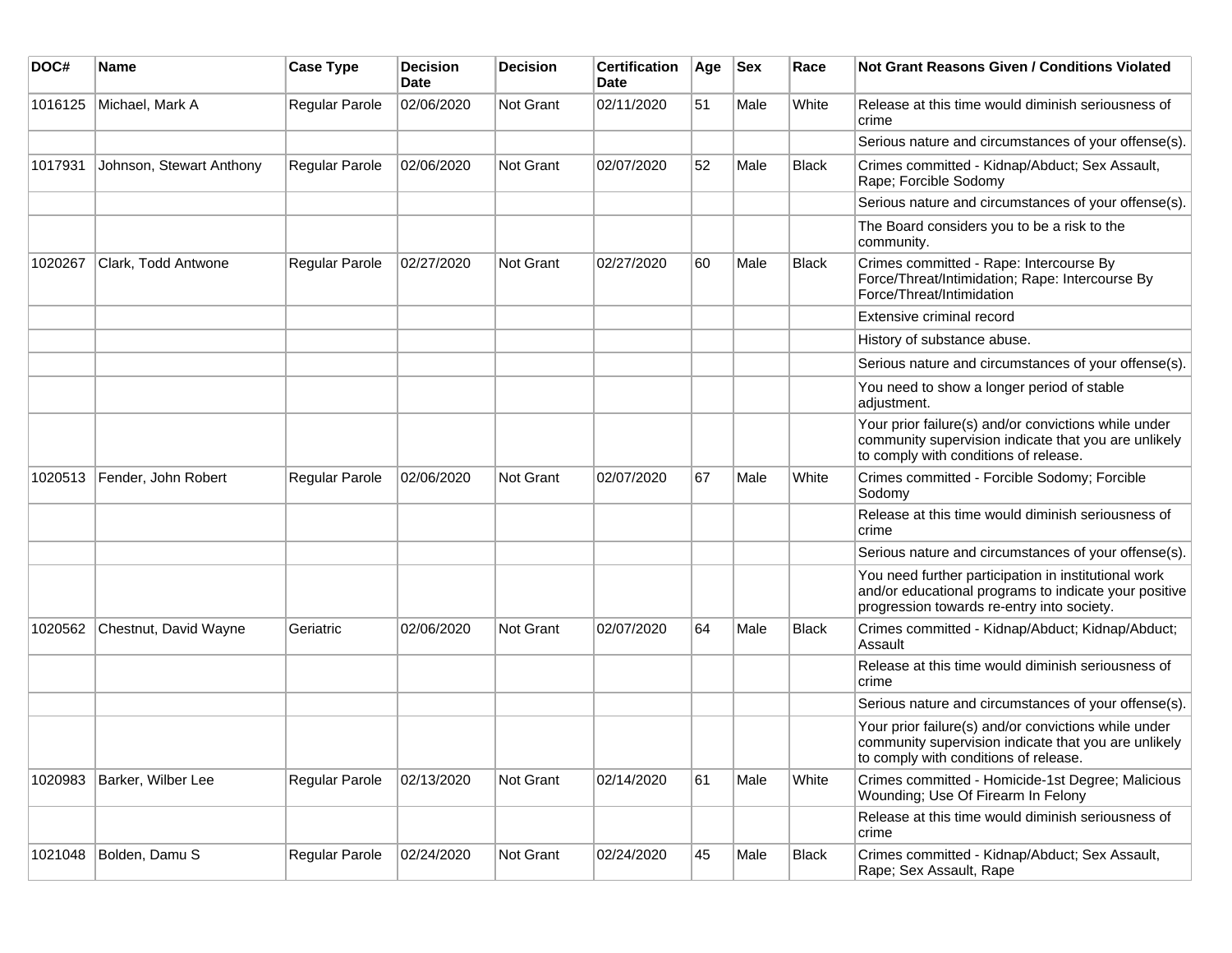| DOC#    | <b>Name</b>                | <b>Case Type</b> | <b>Decision</b><br><b>Date</b> | <b>Decision</b>  | <b>Certification</b><br><b>Date</b> | Age | <b>Sex</b> | Race         | <b>Not Grant Reasons Given / Conditions Violated</b>                                                                                                        |
|---------|----------------------------|------------------|--------------------------------|------------------|-------------------------------------|-----|------------|--------------|-------------------------------------------------------------------------------------------------------------------------------------------------------------|
| 1021048 | Bolden, Damu S             | Regular Parole   | 02/24/2020                     | Not Grant        | 02/24/2020                          | 45  | Male       | <b>Black</b> | Poor institutional adjustment (for example,<br>motivation/attitude, unfavorable reports, lack of<br>program involvement, etc.)                              |
|         |                            |                  |                                |                  |                                     |     |            |              | Serious nature and circumstances of your offense(s).                                                                                                        |
|         |                            |                  |                                |                  |                                     |     |            |              | You need to show a longer period of stable<br>adjustment.                                                                                                   |
|         |                            |                  |                                |                  |                                     |     |            |              | Your record of institutional infractions indicates a<br>disregard for rules and that you are not ready to<br>conform to society.                            |
| 1021165 | Hakahan, Benyahmin Yliyah  | Regular Parole   | 02/28/2020                     | <b>Not Grant</b> | 02/28/2020                          | 49  | Male       | <b>Black</b> | Crimes committed - Aggravated Sexual Battery;<br>Malicious Wounding; Malicious Wounding                                                                     |
|         |                            |                  |                                |                  |                                     |     |            |              | Serious nature and circumstances of your offense(s).                                                                                                        |
|         |                            |                  |                                |                  |                                     |     |            |              | The Board concludes that you should serve more of<br>your sentence prior to release on parole.                                                              |
|         |                            |                  |                                |                  |                                     |     |            |              | The Board considers you to be a risk to the<br>community.                                                                                                   |
| 1024381 | Fields, Victor             | Regular Parole   | 02/19/2020                     | <b>Not Grant</b> | 02/19/2020                          | 61  | Male       | <b>Black</b> | Crimes committed - Homicide/Murder; Violating<br>Prison Rules; Use Of Firearm In Felony                                                                     |
|         |                            |                  |                                |                  |                                     |     |            |              | Poor institutional adjustment (for example,<br>motivation/attitude, unfavorable reports, lack of<br>program involvement, etc.)                              |
|         |                            |                  |                                |                  |                                     |     |            |              | Serious nature and circumstances of your offense(s).                                                                                                        |
|         |                            |                  |                                |                  |                                     |     |            |              | You need further participation in institutional work<br>and/or educational programs to indicate your positive<br>progression towards re-entry into society. |
|         |                            |                  |                                |                  |                                     |     |            |              | You need to show a longer period of stable<br>adjustment.                                                                                                   |
| 1025183 | Shelton, Albert            | Regular Parole   | 02/04/2020                     | <b>Not Grant</b> | 02/05/2020                          | 59  | Male       | <b>Black</b> | Crimes committed - Kidnap/Abduct; Sex Assault,<br>Rape; Sex Assault, Rape                                                                                   |
|         |                            |                  |                                |                  |                                     |     |            |              | The Board concludes that you should serve more of<br>your sentence prior to release on parole.                                                              |
|         |                            |                  |                                |                  |                                     |     |            |              | The Board considers you to be a risk to the<br>community.                                                                                                   |
| 1025436 | Hamilton, Charles Jennings | Geriatric        | 02/26/2020                     | <b>Not Grant</b> | 02/27/2020                          | 60  | Male       | White        | Crimes committed - Attempted Capital Murder;<br>Malicious Wounding; Contempt Of Court                                                                       |
|         |                            |                  |                                |                  |                                     |     |            |              | Extensive criminal record                                                                                                                                   |
|         |                            |                  |                                |                  |                                     |     |            |              | The Board concludes that you should serve more of<br>your sentence prior to release on parole.                                                              |
|         |                            |                  |                                |                  |                                     |     |            |              | The Board considers you to be a risk to the<br>community.                                                                                                   |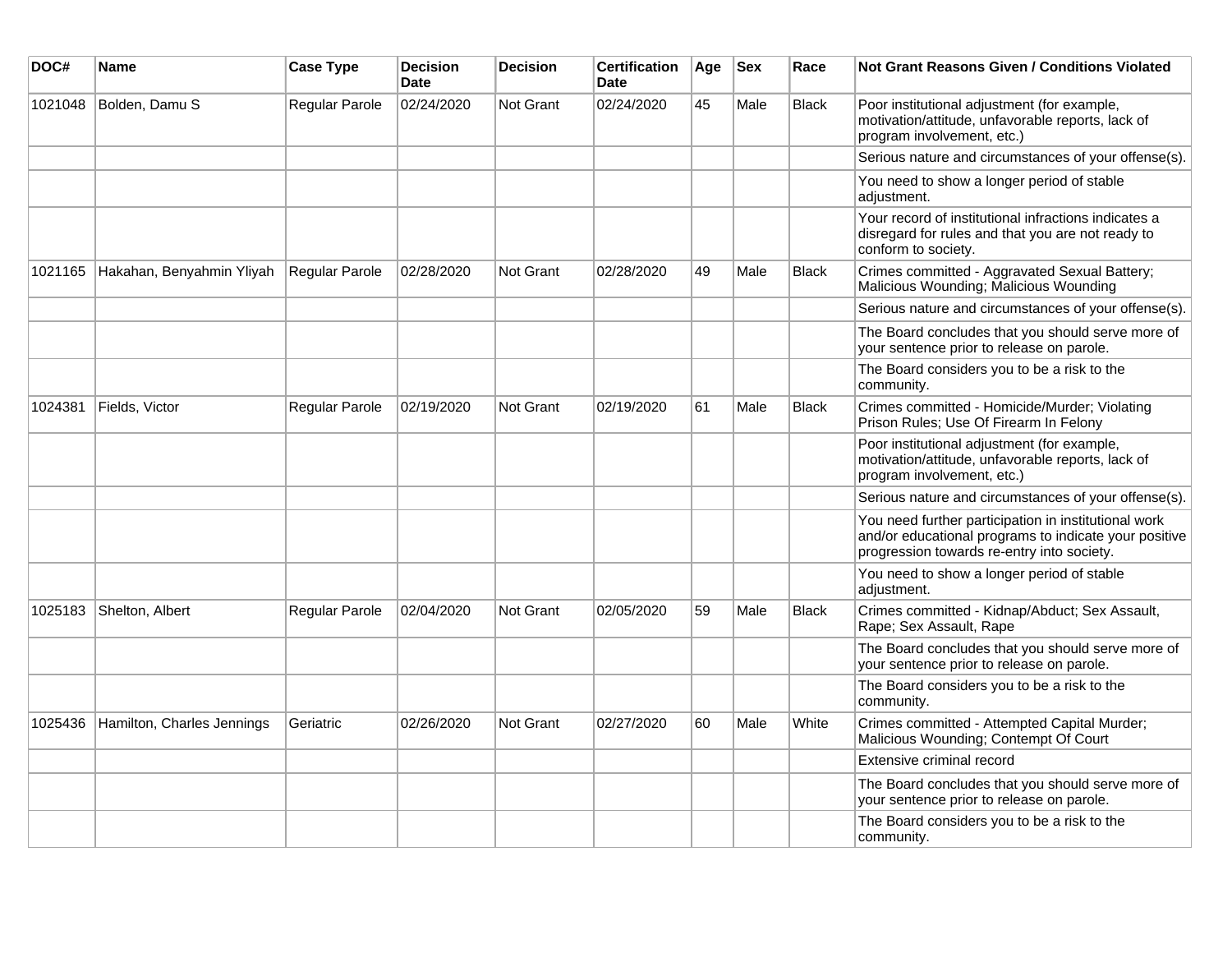| DOC#    | <b>Name</b>            | <b>Case Type</b>      | <b>Decision</b><br><b>Date</b> | <b>Decision</b>  | <b>Certification</b><br><b>Date</b> | Age | <b>Sex</b> | Race         | <b>Not Grant Reasons Given / Conditions Violated</b>                                                                                                 |
|---------|------------------------|-----------------------|--------------------------------|------------------|-------------------------------------|-----|------------|--------------|------------------------------------------------------------------------------------------------------------------------------------------------------|
| 1026152 | Johnson, Michael Brian | <b>Regular Parole</b> | 02/19/2020                     | <b>Not Grant</b> | 02/24/2020                          | 57  | Male       | <b>Black</b> | Considering your offense and your institutional<br>records, the Board concludes that you should serve<br>more of your sentence before being paroled. |
|         |                        |                       |                                |                  |                                     |     |            |              | Serious nature and circumstances of your offense(s).                                                                                                 |
|         |                        |                       |                                |                  |                                     |     |            |              | You need to show a longer period of stable<br>adjustment.                                                                                            |
| 1027606 | Coleman, Leroy Sherman | Regular Parole        | 02/13/2020                     | <b>Not Grant</b> | 02/14/2020                          | 67  | Male       | <b>Black</b> | Extensive criminal record                                                                                                                            |
|         |                        |                       |                                |                  |                                     |     |            |              | Serious nature and circumstances of your offense(s).                                                                                                 |
| 1032406 | Ross, Remus            | Regular Parole        | 02/28/2020                     | <b>Not Grant</b> | 02/28/2020                          | 67  | Male       | <b>Black</b> | Crimes committed - Sex Assault, Rape; Malicious<br>Wounding; Larc-Grand                                                                              |
|         |                        |                       |                                |                  |                                     |     |            |              | Serious nature and circumstances of your offense(s).                                                                                                 |
| 1033278 | Carpenter, Michael Lee | Regular Parole        | 02/06/2020                     | <b>Not Grant</b> | 02/11/2020                          | 71  | Male       | <b>Black</b> | Extensive criminal record                                                                                                                            |
|         |                        |                       |                                |                  |                                     |     |            |              | Other                                                                                                                                                |
|         |                        |                       |                                |                  |                                     |     |            |              | Release at this time would diminish seriousness of<br>crime                                                                                          |
|         |                        |                       |                                |                  |                                     |     |            |              | Serious nature and circumstances of your offense(s).                                                                                                 |
| 1036420 | Mitchell, Mark Anthony | <b>Regular Parole</b> | 02/18/2020                     | <b>Not Grant</b> | 02/24/2020                          | 59  | Male       | <b>Black</b> | Crimes committed - Sex Assault, Rape; Penetrate<br>W/Inanimate Object; Forcible Sodomy                                                               |
|         |                        |                       |                                |                  |                                     |     |            |              | Extensive criminal record                                                                                                                            |
| 1036787 | Guest, David Lee       | <b>Regular Parole</b> | 02/06/2020                     | <b>Not Grant</b> | 02/07/2020                          | 61  | Male       | <b>Black</b> | Release at this time would diminish seriousness of<br>crime                                                                                          |
|         |                        |                       |                                |                  |                                     |     |            |              | Serious nature and circumstances of your offense(s).                                                                                                 |
|         |                        |                       |                                |                  |                                     |     |            |              | The Board concludes that you should serve more of<br>your sentence prior to release on parole.                                                       |
| 1037581 | Colosi, Stephano Jr.   | Regular Parole        | 02/28/2020                     | <b>Not Grant</b> | 02/28/2020                          | 66  | Male       | White        | Release at this time would diminish seriousness of<br>crime                                                                                          |
|         |                        |                       |                                |                  |                                     |     |            |              | Serious nature and circumstances of your offense(s).                                                                                                 |
| 1041492 | Witt, Mark Duane       | <b>Regular Parole</b> | 02/26/2020                     | <b>Not Grant</b> | 02/27/2020                          | 56  | Male       | White        | Crimes committed - Homicide-Capital; Robbery; Use<br>Of Firearm In Felony                                                                            |
|         |                        |                       |                                |                  |                                     |     |            |              | Serious nature and circumstances of your offense(s).                                                                                                 |
| 1042099 | Queen, Eugene Donnell  | <b>Regular Parole</b> | 02/10/2020                     | <b>Not Grant</b> | 02/11/2020                          | 44  | Male       | <b>Black</b> | Considering your offense and your institutional<br>records, the Board concludes that you should serve<br>more of your sentence before being paroled. |
|         |                        |                       |                                |                  |                                     |     |            |              | Release at this time would diminish seriousness of<br>crime                                                                                          |
|         |                        |                       |                                |                  |                                     |     |            |              | Serious nature and circumstances of your offense(s).                                                                                                 |
| 1044412 | Gray, Walter Dale      | <b>Board Review</b>   | 02/15/2020                     | <b>Not Grant</b> | 02/18/2020                          | 59  | Male       | White        | Extensive criminal record                                                                                                                            |
|         |                        |                       |                                |                  |                                     |     |            |              | Other                                                                                                                                                |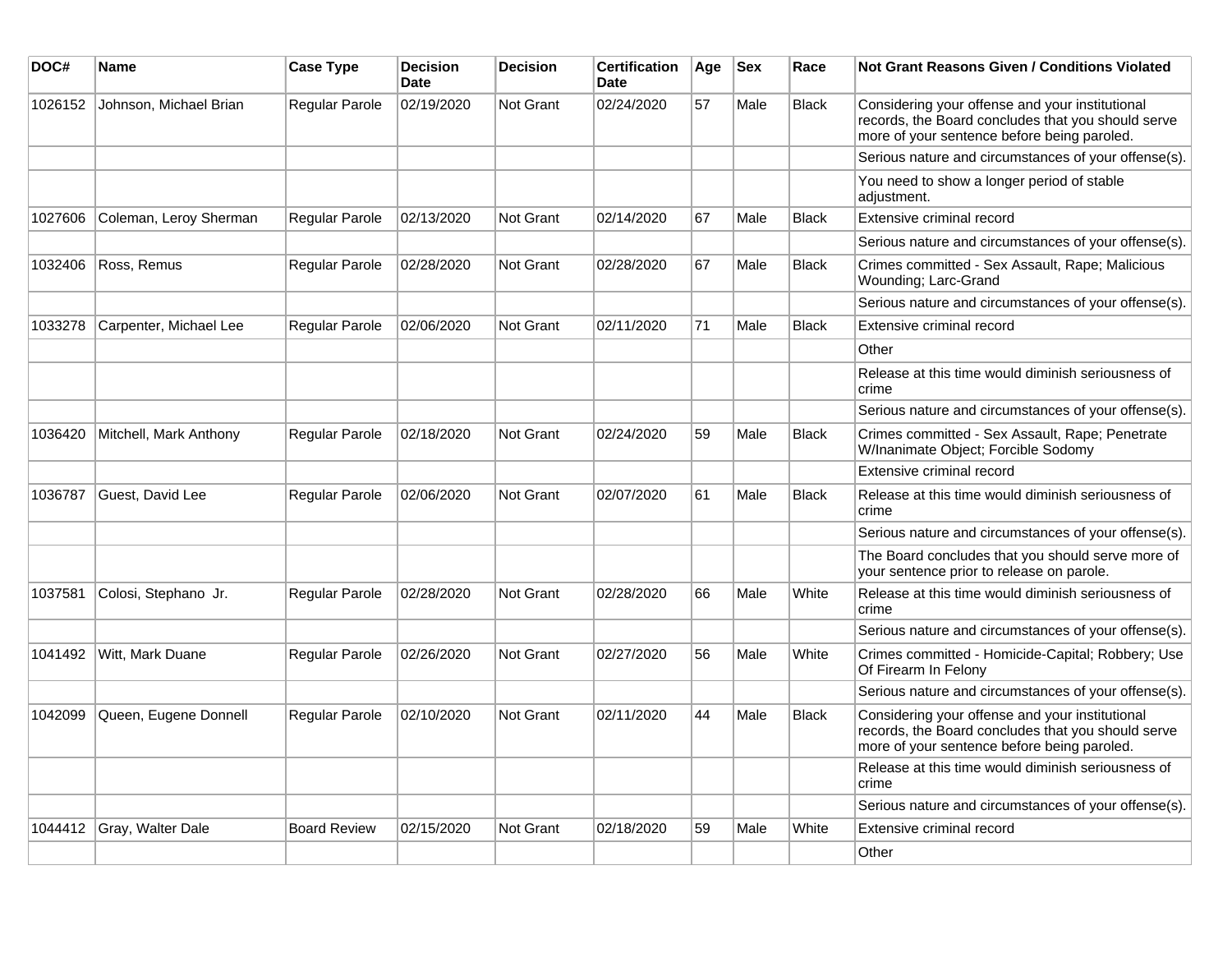| DOC#    | Name                    | <b>Case Type</b>      | <b>Decision</b><br>Date | <b>Decision</b>  | <b>Certification</b><br>Date | Age | <b>Sex</b> | Race         | Not Grant Reasons Given / Conditions Violated                                                                                                         |
|---------|-------------------------|-----------------------|-------------------------|------------------|------------------------------|-----|------------|--------------|-------------------------------------------------------------------------------------------------------------------------------------------------------|
| 1044412 | Gray, Walter Dale       | <b>Board Review</b>   | 02/15/2020              | Not Grant        | 02/18/2020                   | 59  | Male       | White        | Release at this time would diminish seriousness of<br>crime                                                                                           |
|         |                         |                       |                         |                  |                              |     |            |              | Serious nature and circumstances of your offense(s).                                                                                                  |
| 1044715 | Tucker, Joseph Reginald | Geriatric             | 02/06/2020              | <b>Not Grant</b> | 02/11/2020                   | 60  | Male       | <b>Black</b> | Crimes committed - Homicide/Murder                                                                                                                    |
|         |                         |                       |                         |                  |                              |     |            |              | Release at this time would diminish seriousness of<br>crime                                                                                           |
|         |                         |                       |                         |                  |                              |     |            |              | Serious nature and circumstances of your offense(s).                                                                                                  |
|         |                         |                       |                         |                  |                              |     |            |              | The Board concludes that you should serve more of<br>your sentence prior to release on parole.                                                        |
| 1045957 | Walker, Ronnie          | Regular Parole        | 02/27/2020              | Not Grant        | 02/28/2020                   | 57  | Male       | <b>Black</b> | Crimes committed - Statutory Burglary; Statutory<br>Burglary; Statutory Burglary                                                                      |
|         |                         |                       |                         |                  |                              |     |            |              | Extensive criminal record                                                                                                                             |
|         |                         |                       |                         |                  |                              |     |            |              | Serious nature and circumstances of your offense(s).                                                                                                  |
|         |                         |                       |                         |                  |                              |     |            |              | The Board concludes that you should serve more of<br>your sentence prior to release on parole.                                                        |
| 1046031 | Martin, Dennis Lee      | Regular Parole        | 02/19/2020              | <b>Not Grant</b> | 02/24/2020                   | 62  | Male       | Black        | Crimes committed - Rape: Intercourse By<br>Force/Threat/Intimidation                                                                                  |
|         |                         |                       |                         |                  |                              |     |            |              | Serious nature and circumstances of your offense(s).                                                                                                  |
|         |                         |                       |                         |                  |                              |     |            |              | The Board concludes that you should serve more of<br>your sentence prior to release on parole.                                                        |
| 1046195 | Wamser, Kelly M         | <b>Regular Parole</b> | 02/01/2020              | <b>Not Grant</b> | 02/04/2020                   | 63  | Male       | White        | Crimes committed - Kidnap/Abduct; Sex Assault,<br>Rape; Sodomy                                                                                        |
|         |                         |                       |                         |                  |                              |     |            |              | Serious nature and circumstances of your offense(s).                                                                                                  |
|         |                         |                       |                         |                  |                              |     |            |              | The Board considers you to be a risk to the<br>community.                                                                                             |
| 1046580 | Harris, Brian Kenneth   | Regular Parole        | 02/26/2020              | <b>Not Grant</b> | 02/27/2020                   | 38  | Male       | <b>Black</b> | Extensive criminal record                                                                                                                             |
|         |                         |                       |                         |                  |                              |     |            |              | Release at this time would diminish seriousness of<br>crime                                                                                           |
|         |                         |                       |                         |                  |                              |     |            |              | The Board concludes that you should serve more of<br>your sentence prior to release on parole.                                                        |
| 1048997 | Fields, Lewis Edward    | Regular Parole        | 02/11/2020              | <b>Not Grant</b> | 02/12/2020                   | 47  | Male       | White        | No Interest in Parole                                                                                                                                 |
| 1049783 | Mulazim, Ahoto Taysir   | <b>Regular Parole</b> | 02/17/2020              | <b>Not Grant</b> | 02/19/2020                   | 56  | Male       | <b>Black</b> | Crimes committed - Kidnap/Abduct; Assault;<br>Malicious Wounding                                                                                      |
|         |                         |                       |                         |                  |                              |     |            |              | Release at this time would diminish seriousness of<br>crime                                                                                           |
|         |                         |                       |                         |                  |                              |     |            |              | Your prior failure(s) and/or convictions while under<br>community supervision indicate that you are unlikely<br>to comply with conditions of release. |
| 1053465 | Brown, Keith Michael    | Regular Parole        | 02/13/2020              | Not Grant        | 02/14/2020                   | 57  | Male       | Black        | Crimes committed - Homicide-1st Degree; Robbery;<br>Robbery                                                                                           |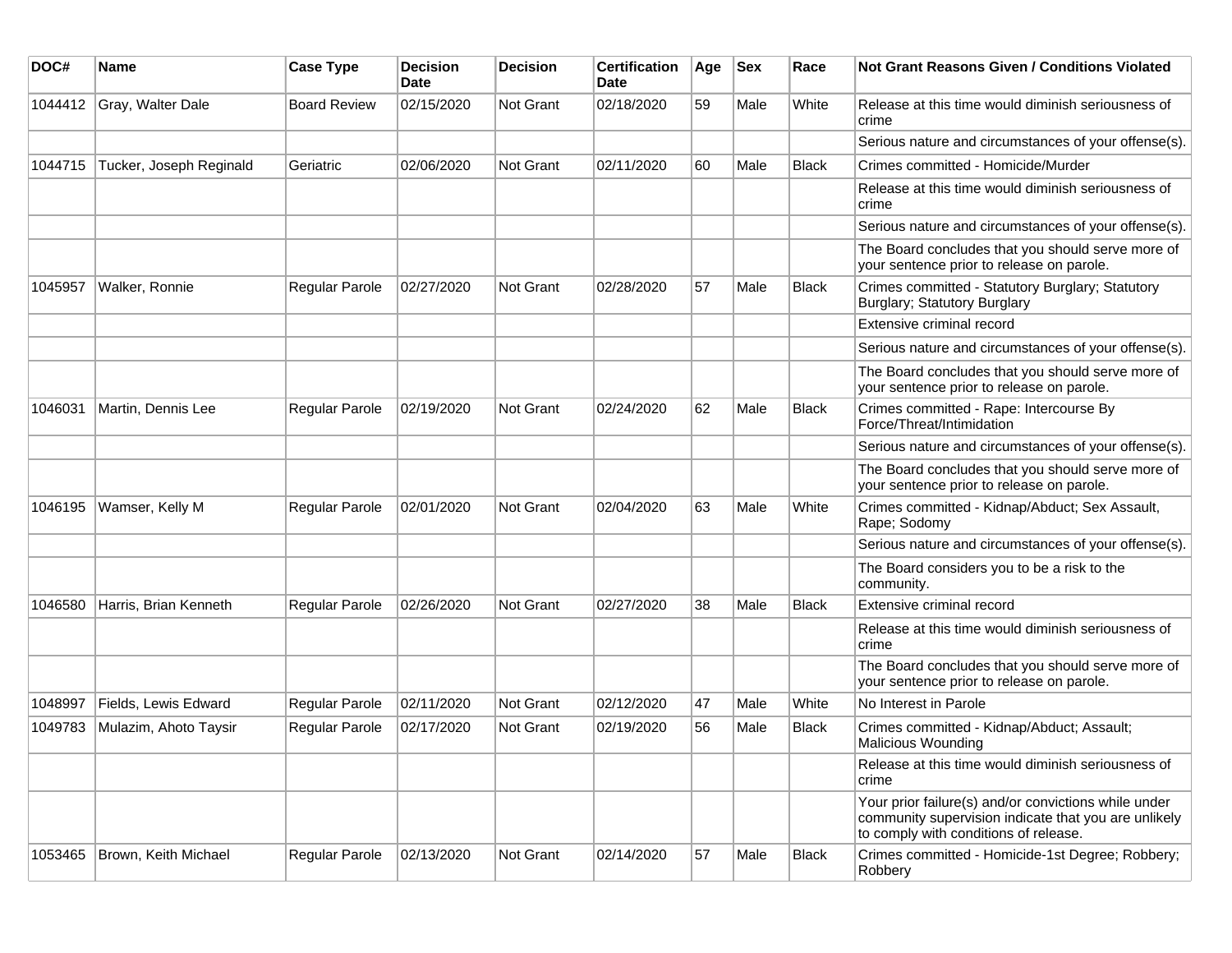| DOC#    | <b>Name</b>                | <b>Case Type</b>      | <b>Decision</b><br><b>Date</b> | <b>Decision</b> | <b>Certification</b><br><b>Date</b> | Age | <b>Sex</b>   | Race         | Not Grant Reasons Given / Conditions Violated                                                                                                               |
|---------|----------------------------|-----------------------|--------------------------------|-----------------|-------------------------------------|-----|--------------|--------------|-------------------------------------------------------------------------------------------------------------------------------------------------------------|
| 1053465 | Brown, Keith Michael       | Regular Parole        | 02/13/2020                     | Not Grant       | 02/14/2020                          | 57  | Male         | Black        | The Board considers you to be a risk to the<br>community.                                                                                                   |
|         |                            |                       |                                |                 |                                     |     |              |              | You need further participation in institutional work<br>and/or educational programs to indicate your positive<br>progression towards re-entry into society. |
|         |                            |                       |                                |                 |                                     |     |              |              | Your prior failure(s) and/or convictions while under<br>community supervision indicate that you are unlikely<br>to comply with conditions of release.       |
| 1054001 | Moore, Oscar Allen         | <b>Regular Parole</b> | 02/12/2020                     | Not Grant       | 02/13/2020                          | 63  | Male         | <b>Black</b> | The Board considers you to be a risk to the<br>community.                                                                                                   |
|         |                            |                       |                                |                 |                                     |     |              |              | You need to show a longer period of stable<br>adjustment.                                                                                                   |
|         |                            |                       |                                |                 |                                     |     |              |              | Your record of institutional infractions indicates a<br>disregard for rules and that you are not ready to<br>conform to society.                            |
| 1054437 | Abdul-Malik, Nasir Al-Amin | <b>Regular Parole</b> | 02/24/2020                     | Not Grant       | 02/25/2020                          | 57  | Male         | <b>Black</b> | Crimes committed - Aggravated Sexual Battery;<br>Penetrate W/Inanimate Object; Object Sexual<br>Penetration: By Force Or Helpless                           |
|         |                            |                       |                                |                 |                                     |     |              |              | The Board concludes that you should serve more of<br>your sentence prior to release on parole.                                                              |
| 1054831 | Rouse, Christa Shawn       | Regular Parole        | 02/16/2020                     | Not Grant       | 02/18/2020                          | 54  | Female White |              | Crimes committed - Homicide-1st Degree; Robbery;<br><b>Burglary</b>                                                                                         |
|         |                            |                       |                                |                 |                                     |     |              |              | Release at this time would diminish seriousness of<br>crime                                                                                                 |
|         |                            |                       |                                |                 |                                     |     |              |              | Serious nature and circumstances of your offense(s).                                                                                                        |
| 1054877 | Jones, Donald Eugene       | <b>Regular Parole</b> | 02/05/2020                     | Not Grant       | 02/07/2020                          | 63  | Male         | <b>Black</b> | Crimes committed - Abduct-No Ransom Or Asslt;<br>Sex Assault, Rape; Burglary                                                                                |
|         |                            |                       |                                |                 |                                     |     |              |              | Serious nature and circumstances of your offense(s).                                                                                                        |
|         |                            |                       |                                |                 |                                     |     |              |              | The Board concludes that you should serve more of<br>your sentence prior to release on parole.                                                              |
|         |                            |                       |                                |                 |                                     |     |              |              | The Board considers you to be a risk to the<br>community.                                                                                                   |
| 1055218 | Lozano, Jose               | Geriatric             | 02/15/2020                     | Not Grant       | 02/18/2020                          | 60  | Male         | White        | Crimes committed - Sex Assault, Rape; Sex Assault,<br>Rape; Sex Assault, Rape                                                                               |
|         |                            |                       |                                |                 |                                     |     |              |              | Release at this time would diminish seriousness of<br>crime                                                                                                 |
|         |                            |                       |                                |                 |                                     |     |              |              | Serious nature and circumstances of your offense(s).                                                                                                        |
|         |                            |                       |                                |                 |                                     |     |              |              | The Board considers you to be a risk to the<br>community.                                                                                                   |
| 1056761 | Church, Gregory            | <b>Board Review</b>   | 02/10/2020                     | Not Grant       | 02/11/2020                          | 64  | Male         | <b>Black</b> | Crimes committed - Kidnap/Abduct; Robbery;<br><b>Burglary</b>                                                                                               |
|         |                            |                       |                                |                 |                                     |     |              |              | History of violence.                                                                                                                                        |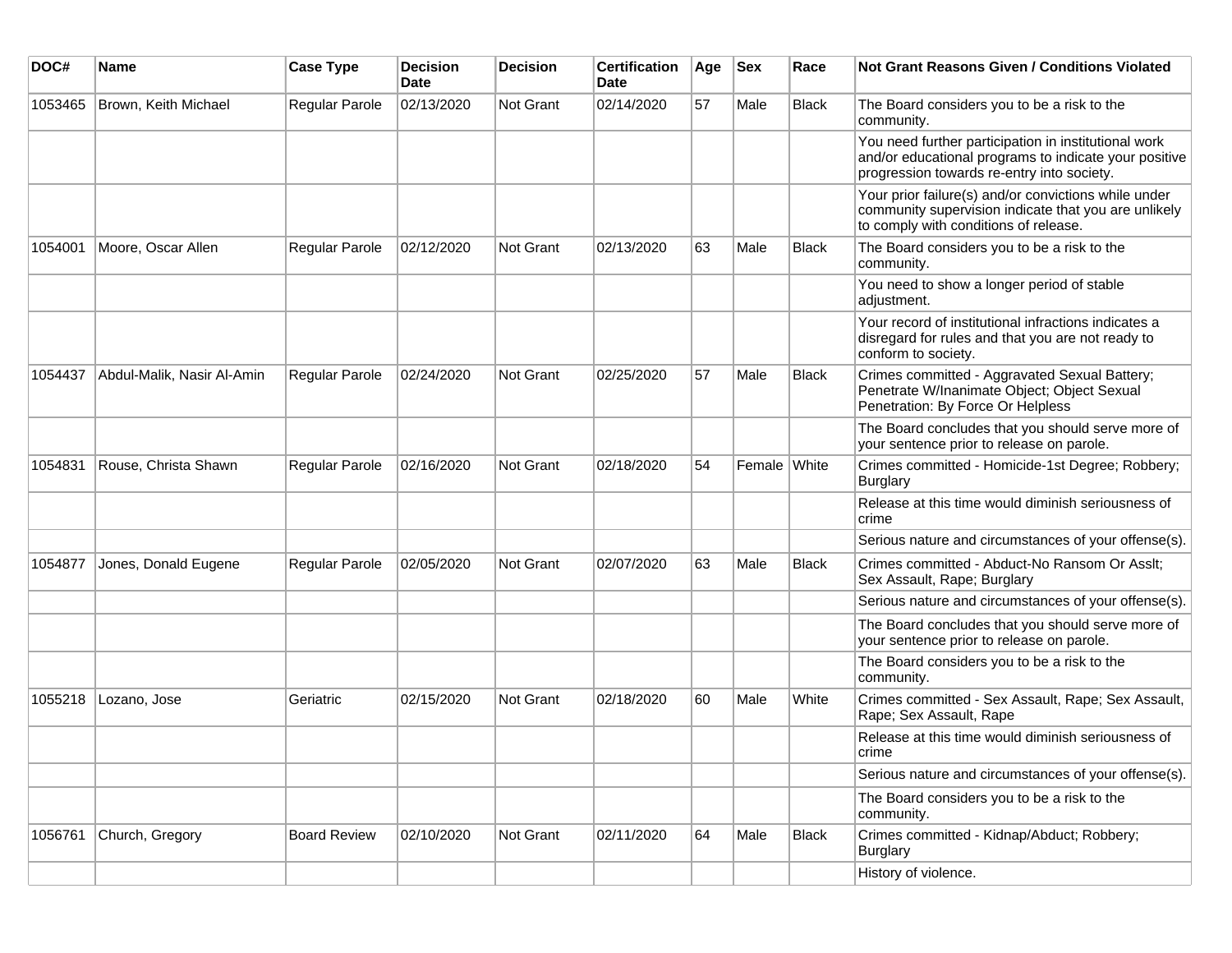| DOC#    | <b>Name</b>              | <b>Case Type</b>      | <b>Decision</b><br><b>Date</b> | <b>Decision</b> | <b>Certification</b><br>Date | Age | <b>Sex</b> | Race         | Not Grant Reasons Given / Conditions Violated                                                                                                         |
|---------|--------------------------|-----------------------|--------------------------------|-----------------|------------------------------|-----|------------|--------------|-------------------------------------------------------------------------------------------------------------------------------------------------------|
| 1056761 | Church, Gregory          | <b>Board Review</b>   | 02/10/2020                     | Not Grant       | 02/11/2020                   | 64  | Male       | <b>Black</b> | Serious nature and circumstances of your offense(s).                                                                                                  |
| 1056779 | Lester, Cleve Junior     | Regular Parole        | 02/27/2020                     | Not Grant       | 02/28/2020                   | 52  | Male       | White        | Crimes committed - Statutory Burglary; Statutory<br>Burglary; Burgl: Enter Structure To Commit<br>Larceny/A&B/Etc                                     |
|         |                          |                       |                                |                 |                              |     |            |              | Extensive criminal record                                                                                                                             |
|         |                          |                       |                                |                 |                              |     |            |              | Release at this time would diminish seriousness of<br>crime                                                                                           |
|         |                          |                       |                                |                 |                              |     |            |              | Your prior failure(s) and/or convictions while under<br>community supervision indicate that you are unlikely<br>to comply with conditions of release. |
| 1058964 | Spurell, Calvin Mcneal   | Regular Parole        | 02/28/2020                     | Not Grant       | 02/28/2020                   | 59  | Male       | <b>Black</b> | Conviction of a new crime while incarcerated                                                                                                          |
|         |                          |                       |                                |                 |                              |     |            |              | Crimes committed - Aggravated Sexual Assault;<br>Assault: (Misdemeanor); Sodomy                                                                       |
|         |                          |                       |                                |                 |                              |     |            |              | Serious nature and circumstances of your offense(s).                                                                                                  |
| 1062010 | Blanks, William          | <b>Regular Parole</b> | 02/06/2020                     | Not Grant       | 02/11/2020                   | 64  | Male       | White        | Extensive criminal record                                                                                                                             |
|         |                          |                       |                                |                 |                              |     |            |              | Release at this time would diminish seriousness of<br>crime                                                                                           |
|         |                          |                       |                                |                 |                              |     |            |              | Serious nature and circumstances of your offense(s).                                                                                                  |
|         |                          |                       |                                |                 |                              |     |            |              | The Board considers you to be a risk to the<br>community.                                                                                             |
| 1065029 | Rutherford, Tracy Alan   | <b>Regular Parole</b> | 02/06/2020                     | Not Grant       | 02/07/2020                   | 53  | Male       | White        | Release at this time would diminish seriousness of<br>crime                                                                                           |
|         |                          |                       |                                |                 |                              |     |            |              | Serious nature and circumstances of your offense(s).                                                                                                  |
| 1066412 | Waddell, George Clevelan | Geriatric             | 02/05/2020                     | Not Grant       | 02/07/2020                   | 66  | Male       | White        | Crimes committed - Kidnap/Abduct; Sex Assault,<br>Rape; Sex Asslt-Sodomy-Woman                                                                        |
|         |                          |                       |                                |                 |                              |     |            |              | Serious nature and circumstances of your offense(s).                                                                                                  |
|         |                          |                       |                                |                 |                              |     |            |              | Your prior failure(s) and/or convictions while under<br>community supervision indicate that you are unlikely<br>to comply with conditions of release. |
| 1067348 | Miles, Ronald            | Geriatric             | 02/06/2020                     | Not Grant       | 02/11/2020                   | 64  | Male       | <b>Black</b> | Extensive criminal record                                                                                                                             |
|         |                          |                       |                                |                 |                              |     |            |              | Serious nature and circumstances of your offense(s).                                                                                                  |
|         |                          |                       |                                |                 |                              |     |            |              | Your prior failure(s) and/or convictions while under<br>community supervision indicate that you are unlikely<br>to comply with conditions of release. |
| 1068079 | Harris, Anthony James    | <b>Regular Parole</b> | 02/27/2020                     | Not Grant       | 02/28/2020                   | 52  | Male       | <b>Black</b> | Crimes committed - Homicide-1st Degree; Sex<br>Assault, Rape; Parole Violation                                                                        |
|         |                          |                       |                                |                 |                              |     |            |              | Release at this time would diminish seriousness of<br>crime                                                                                           |
|         |                          |                       |                                |                 |                              |     |            |              | Your prior failure(s) and/or convictions while under<br>community supervision indicate that you are unlikely<br>to comply with conditions of release. |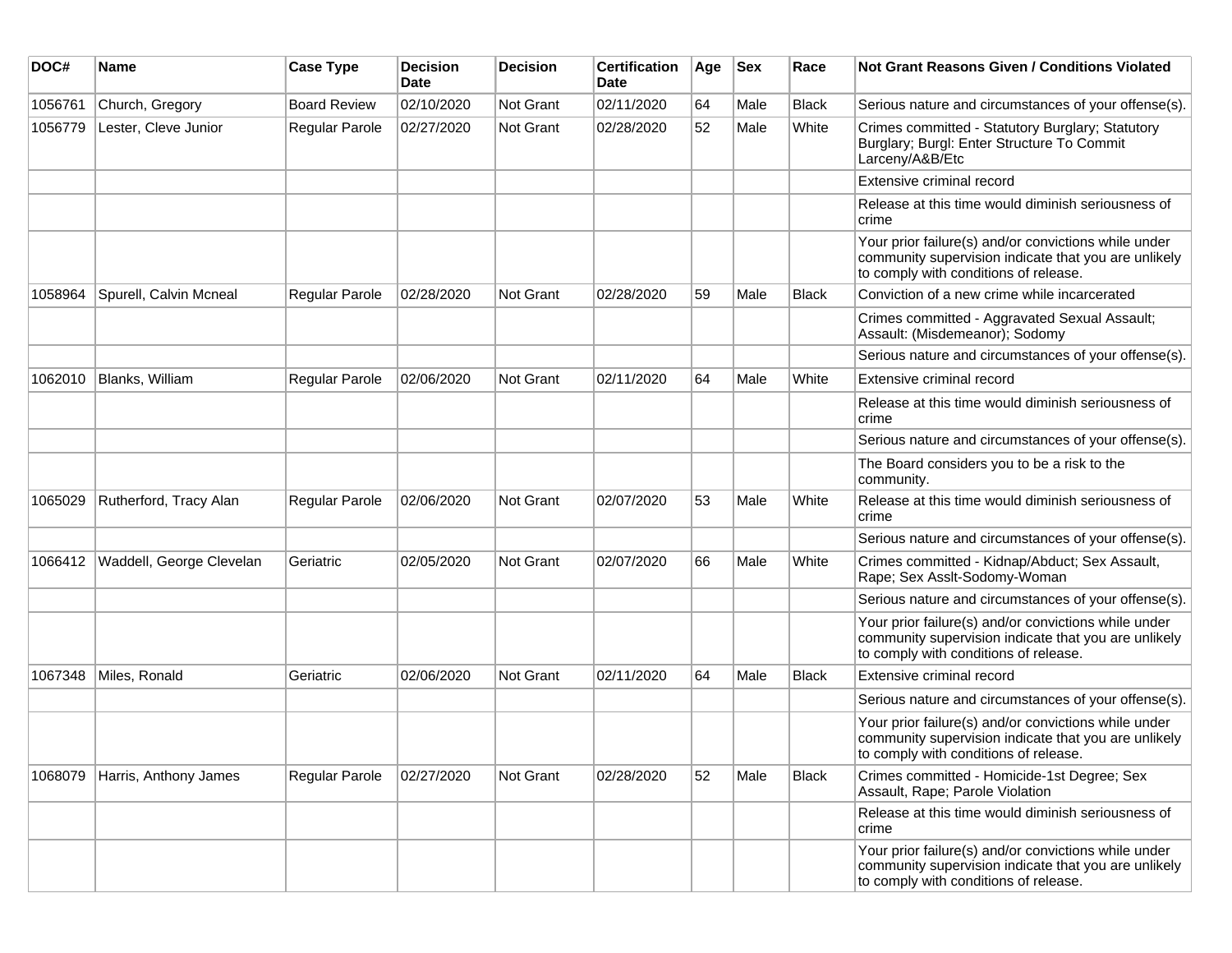| DOC#    | <b>Name</b>               | <b>Case Type</b>      | <b>Decision</b><br><b>Date</b> | <b>Decision</b>  | <b>Certification</b><br>Date | Age | <b>Sex</b> | Race         | <b>Not Grant Reasons Given / Conditions Violated</b>                                                                                                  |
|---------|---------------------------|-----------------------|--------------------------------|------------------|------------------------------|-----|------------|--------------|-------------------------------------------------------------------------------------------------------------------------------------------------------|
| 1068441 | Jones, Tobin Jack         | Geriatric             | 02/28/2020                     | <b>Not Grant</b> | 02/28/2020                   | 60  | Male       | White        | Crimes committed - Homicide-1st Degree                                                                                                                |
|         |                           |                       |                                |                  |                              |     |            |              | Release at this time would diminish seriousness of<br>crime                                                                                           |
|         |                           |                       |                                |                  |                              |     |            |              | Serious nature and circumstances of your offense(s).                                                                                                  |
| 1071067 | Gonzalezreyna, Adelmo Ely | <b>Regular Parole</b> | 02/05/2020                     | <b>Not Grant</b> | 02/07/2020                   | 58  | Male       | White        | Crimes committed - Kidnap/Abduct; Kidnap/Abduct;<br>Sex Assault, Rape                                                                                 |
|         |                           |                       |                                |                  |                              |     |            |              | History of violence.                                                                                                                                  |
|         |                           |                       |                                |                  |                              |     |            |              | Serious nature and circumstances of your offense(s).                                                                                                  |
| 1071262 | Elliot, Nicholas Herman   | Regular Parole        | 02/26/2020                     | <b>Not Grant</b> | 02/27/2020                   | 47  | Male       | <b>Black</b> | Release at this time would diminish seriousness of<br>crime                                                                                           |
|         |                           |                       |                                |                  |                              |     |            |              | Serious nature and circumstances of your offense(s).                                                                                                  |
|         |                           |                       |                                |                  |                              |     |            |              | The Board concludes that you should serve more of<br>your sentence prior to release on parole.                                                        |
|         |                           |                       |                                |                  |                              |     |            |              | The Board considers you to be a risk to the<br>community.                                                                                             |
| 1073003 | Henry, Sir Author         | <b>Regular Parole</b> | 02/06/2020                     | Not Grant        | 02/11/2020                   | 63  | Male       | <b>Black</b> | Crimes committed - Sex Assault, Rape; Statutory<br>Burglary; Larc-Grand                                                                               |
|         |                           |                       |                                |                  |                              |     |            |              | Extensive criminal record                                                                                                                             |
|         |                           |                       |                                |                  |                              |     |            |              | Other                                                                                                                                                 |
|         |                           |                       |                                |                  |                              |     |            |              | Release at this time would diminish seriousness of<br>crime                                                                                           |
|         |                           |                       |                                |                  |                              |     |            |              | Serious nature and circumstances of your offense(s).                                                                                                  |
|         |                           |                       |                                |                  |                              |     |            |              | Your prior failure(s) and/or convictions while under<br>community supervision indicate that you are unlikely<br>to comply with conditions of release. |
| 1074848 | Canady, Robert William    | <b>Regular Parole</b> | 02/25/2020                     | Not Grant        | 02/26/2020                   | 51  | Male       | White        | Crimes committed - Homicide-Attempted; Robbery;<br>Robbery: On Or Near Street                                                                         |
|         |                           |                       |                                |                  |                              |     |            |              | Extensive criminal record                                                                                                                             |
|         |                           |                       |                                |                  |                              |     |            |              | Your prior failure(s) and/or convictions while under<br>community supervision indicate that you are unlikely<br>to comply with conditions of release. |
|         |                           |                       |                                |                  |                              |     |            |              | Your record of institutional infractions indicates a<br>disregard for rules and that you are not ready to<br>conform to society.                      |
| 1079880 | Williams, Matthew B       | Regular Parole        | 02/17/2020                     | Not Grant        | 02/18/2020                   | 53  | Male       | Black        | Conviction of a new crime while incarcerated                                                                                                          |
|         |                           |                       |                                |                  |                              |     |            |              | Extensive criminal record                                                                                                                             |
|         |                           |                       |                                |                  |                              |     |            |              | History of violence.                                                                                                                                  |
|         |                           |                       |                                |                  |                              |     |            |              | Your prior failure(s) and/or convictions while under<br>community supervision indicate that you are unlikely<br>to comply with conditions of release. |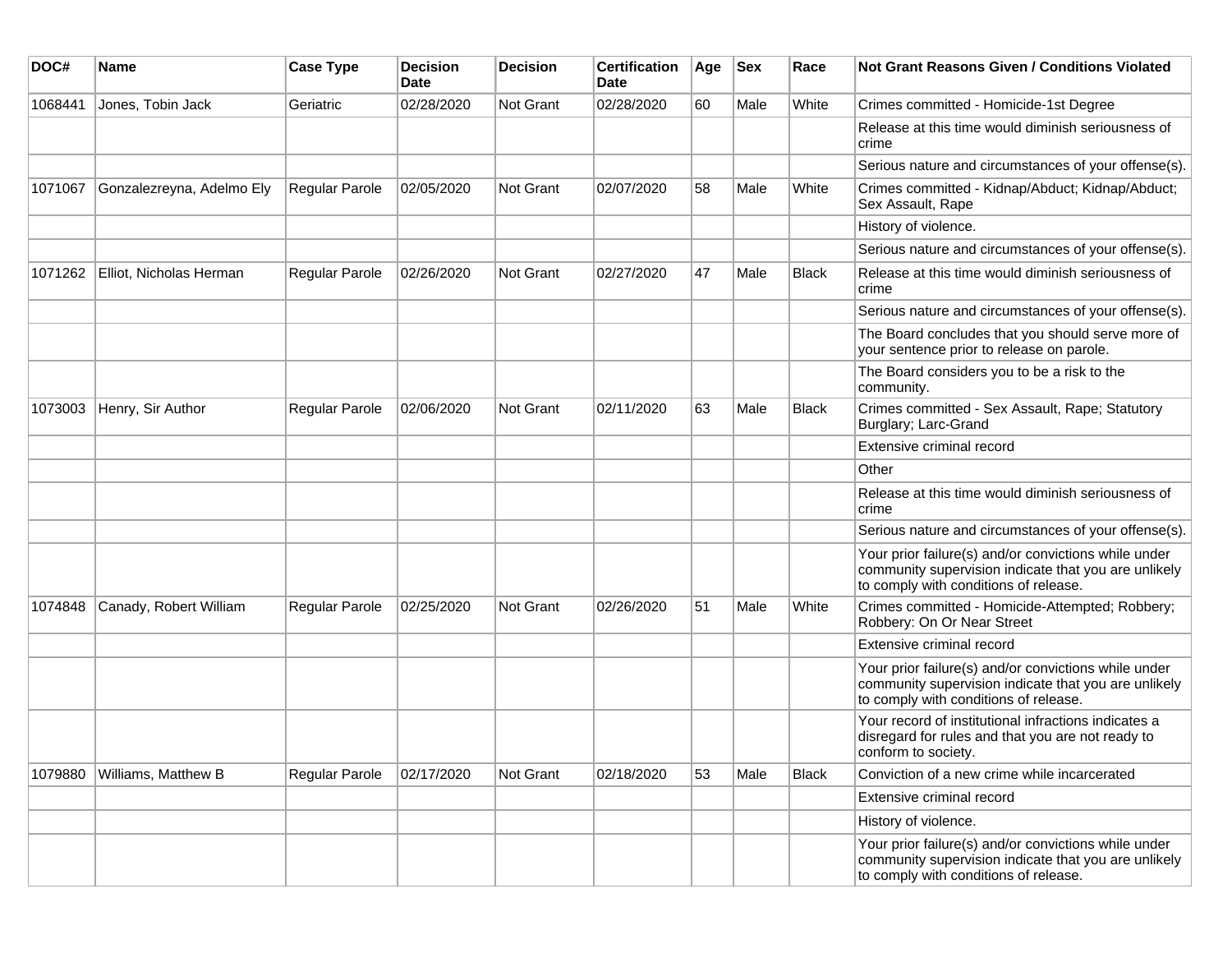| DOC#    | Name                                     | <b>Case Type</b>      | <b>Decision</b><br>Date | <b>Decision</b>  | <b>Certification</b><br>Date | Age | <b>Sex</b> | Race         | Not Grant Reasons Given / Conditions Violated                                                                                                               |
|---------|------------------------------------------|-----------------------|-------------------------|------------------|------------------------------|-----|------------|--------------|-------------------------------------------------------------------------------------------------------------------------------------------------------------|
| 1080685 | Caudell, Robert Clayton                  | Regular Parole        | 02/06/2020              | Not Grant        | 02/11/2020                   | 64  | Male       | White        | Crimes committed - Homicide-1st Degree                                                                                                                      |
|         |                                          |                       |                         |                  |                              |     |            |              | Release at this time would diminish seriousness of<br>crime                                                                                                 |
|         |                                          |                       |                         |                  |                              |     |            |              | Serious nature and circumstances of your offense(s).                                                                                                        |
| 1082066 | Bush, Jon Christop                       | <b>Regular Parole</b> | 02/26/2020              | Not Grant        | 02/27/2020                   | 50  | Male       | White        | Extensive criminal record                                                                                                                                   |
|         |                                          |                       |                         |                  |                              |     |            |              | Release at this time would diminish seriousness of<br>crime                                                                                                 |
|         |                                          |                       |                         |                  |                              |     |            |              | The Board considers you to be a risk to the<br>community.                                                                                                   |
|         |                                          |                       |                         |                  |                              |     |            |              | Your prior failure(s) and/or convictions while under<br>community supervision indicate that you are unlikely<br>to comply with conditions of release.       |
| 1082664 | Seymour, Tremayne Lajuane Regular Parole |                       | 02/15/2020              | Not Grant        | 02/18/2020                   | 47  | Male       | <b>Black</b> | Crimes committed - Homicide-Capital; Robbery; Use<br>Of Firearm In Felony                                                                                   |
|         |                                          |                       |                         |                  |                              |     |            |              | Extensive criminal record                                                                                                                                   |
|         |                                          |                       |                         |                  |                              |     |            |              | Release at this time would diminish seriousness of<br>crime                                                                                                 |
|         |                                          |                       |                         |                  |                              |     |            |              | The Board considers you to be a risk to the<br>community.                                                                                                   |
|         |                                          |                       |                         |                  |                              |     |            |              | You need further participation in institutional work<br>and/or educational programs to indicate your positive<br>progression towards re-entry into society. |
| 1083276 | Morton, Dallas Barry                     | Regular Parole        | 02/18/2020              | <b>Not Grant</b> | 02/20/2020                   | 66  | Male       | White        | Crimes committed - Aggravated Sexual Battery;<br>Aggravated Sexual Battery; Aggravated Sexual<br><b>Battery</b>                                             |
|         |                                          |                       |                         |                  |                              |     |            |              | Extensive criminal record                                                                                                                                   |
|         |                                          |                       |                         |                  |                              |     |            |              | Release at this time would diminish seriousness of<br>crime                                                                                                 |
|         |                                          |                       |                         |                  |                              |     |            |              | The Board considers you to be a risk to the<br>community.                                                                                                   |
| 1085336 | Harold, Dennis Rodney                    | <b>Regular Parole</b> | 02/10/2020              | Not Grant        | 02/12/2020                   | 69  | Male       | <b>Black</b> | Extensive criminal record                                                                                                                                   |
|         |                                          |                       |                         |                  |                              |     |            |              | History of violence.                                                                                                                                        |
|         |                                          |                       |                         |                  |                              |     |            |              | Other                                                                                                                                                       |
|         |                                          |                       |                         |                  |                              |     |            |              | The Board considers you to be a risk to the<br>community.                                                                                                   |
| 1086372 | Sarver, Clarence David                   | <b>Regular Parole</b> | 02/19/2020              | Not Grant        | 02/24/2020                   | 63  | Male       | White        | Crimes committed - Aggravated Sexual Battery;<br>Aggravated Sexual Battery; Sodomy                                                                          |
|         |                                          |                       |                         |                  |                              |     |            |              | Extensive criminal record                                                                                                                                   |
|         |                                          |                       |                         |                  |                              |     |            |              | Serious nature and circumstances of your offense(s).                                                                                                        |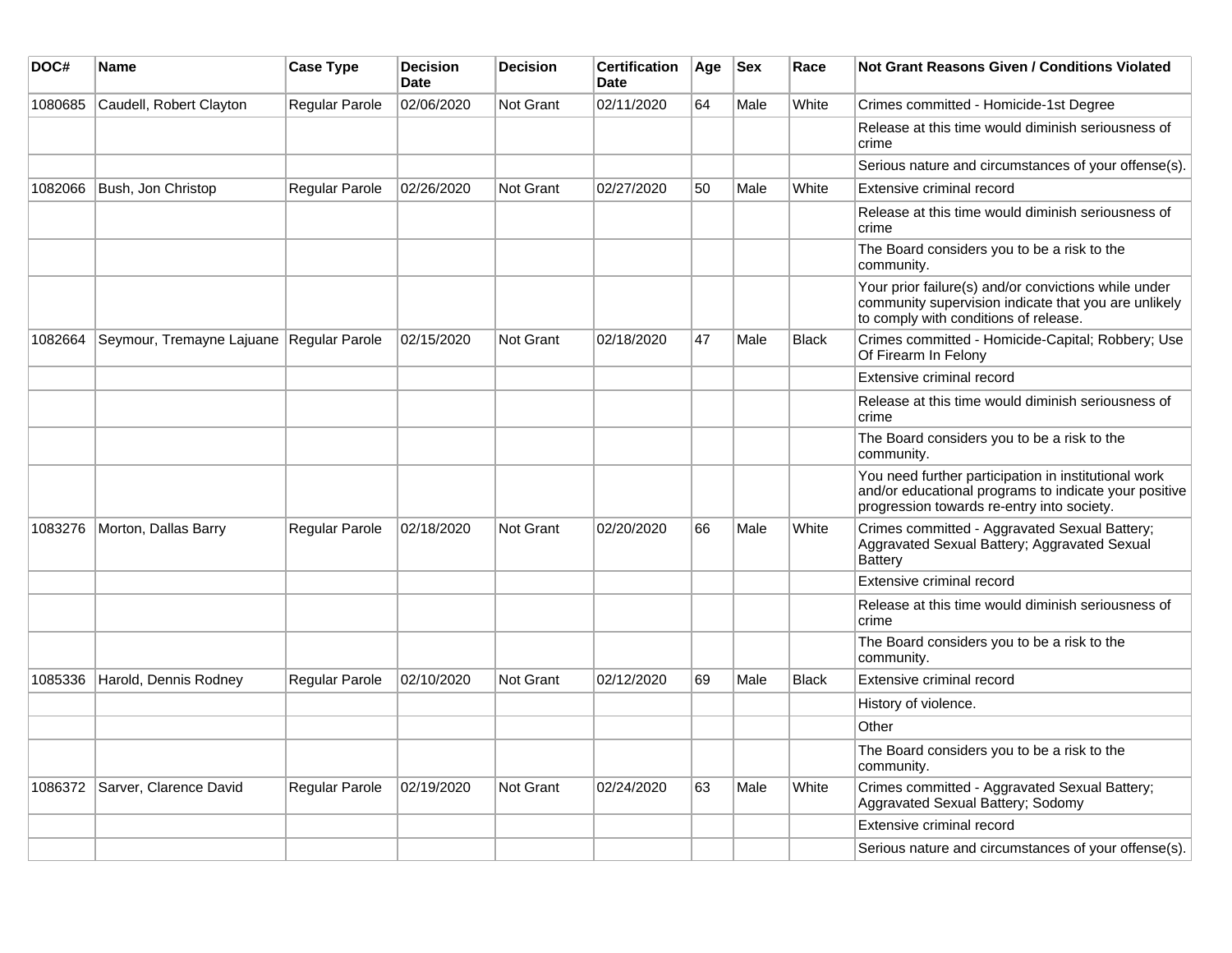| DOC#    | Name                     | <b>Case Type</b>      | <b>Decision</b><br><b>Date</b> | <b>Decision</b>  | <b>Certification</b><br>Date | Age | <b>Sex</b> | Race         | <b>Not Grant Reasons Given / Conditions Violated</b>                                                                                                        |
|---------|--------------------------|-----------------------|--------------------------------|------------------|------------------------------|-----|------------|--------------|-------------------------------------------------------------------------------------------------------------------------------------------------------------|
| 1086372 | Sarver, Clarence David   | Regular Parole        | 02/19/2020                     | Not Grant        | 02/24/2020                   | 63  | Male       | White        | The Board considers you to be a risk to the<br>community.                                                                                                   |
| 1087001 | Anderson, Eric           | Regular Parole        | 02/05/2020                     | Not Grant        | 02/07/2020                   | 47  | Male       | <b>Black</b> | Crimes committed - Homicide-1st Degree                                                                                                                      |
|         |                          |                       |                                |                  |                              |     |            |              | Release at this time would diminish seriousness of<br>crime                                                                                                 |
|         |                          |                       |                                |                  |                              |     |            |              | Serious nature and circumstances of your offense(s).                                                                                                        |
|         |                          |                       |                                |                  |                              |     |            |              | The Board considers you to be a risk to the<br>community.                                                                                                   |
| 1087486 | Warner, Samuel           | <b>Regular Parole</b> | 02/06/2020                     | Not Grant        | 02/07/2020                   | 61  | Male       | <b>Black</b> | Release at this time would diminish seriousness of<br>crime                                                                                                 |
|         |                          |                       |                                |                  |                              |     |            |              | Serious nature and circumstances of your offense(s).                                                                                                        |
|         |                          |                       |                                |                  |                              |     |            |              | The Board concludes that you should serve more of<br>your sentence prior to release on parole.                                                              |
| 1089465 | Moten, Laron Anthony     | Geriatric             | 02/17/2020                     | <b>Not Grant</b> | 02/19/2020                   | 60  | Male       | <b>Black</b> | Crimes committed - Sex Assault, Rape; Penetrate<br>W/Inanimate Object; Robbery - Attempted                                                                  |
|         |                          |                       |                                |                  |                              |     |            |              | Extensive criminal record                                                                                                                                   |
|         |                          |                       |                                |                  |                              |     |            |              | History of violence.                                                                                                                                        |
|         |                          |                       |                                |                  |                              |     |            |              | Serious nature and circumstances of your offense(s).                                                                                                        |
| 1090545 | Burnopp, Timothy Joseph  | <b>Regular Parole</b> | 02/06/2020                     | <b>Not Grant</b> | 02/07/2020                   | 55  | Male       | White        | Release at this time would diminish seriousness of<br>crime                                                                                                 |
|         |                          |                       |                                |                  |                              |     |            |              | Serious nature and circumstances of your offense(s).                                                                                                        |
|         |                          |                       |                                |                  |                              |     |            |              | The Board considers you to be a risk to the<br>community.                                                                                                   |
| 1093247 | Vanfleet, John Henry     | Regular Parole        | 02/28/2020                     | <b>Not Grant</b> | 02/28/2020                   | 46  | Male       | White        | Extensive criminal record                                                                                                                                   |
|         |                          |                       |                                |                  |                              |     |            |              | Release at this time would diminish seriousness of<br>crime                                                                                                 |
|         |                          |                       |                                |                  |                              |     |            |              | The Board concludes that you should serve more of<br>your sentence prior to release on parole.                                                              |
|         |                          |                       |                                |                  |                              |     |            |              | You need further participation in institutional work<br>and/or educational programs to indicate your positive<br>progression towards re-entry into society. |
| 1093836 | Mcgilvary, Frederick     | <b>Regular Parole</b> | 02/26/2020                     | <b>Not Grant</b> | 02/27/2020                   | 64  | Male       | Black        | Conviction of a new crime while incarcerated                                                                                                                |
|         |                          |                       |                                |                  |                              |     |            |              | Crimes committed - Homicide/Murder;<br>Homicide/Murder; Arson                                                                                               |
|         |                          |                       |                                |                  |                              |     |            |              | Serious nature and circumstances of your offense(s).                                                                                                        |
| 1094258 | Mcmillan, Thomas Anthony | Regular Parole        | 02/19/2020                     | Not Grant        | 02/20/2020                   | 63  | Male       | White        | Crimes committed - Kidnap/Abduct; Kidnap/Abduct;<br>Aggravated Sexual Battery                                                                               |
|         |                          |                       |                                |                  |                              |     |            |              | Serious nature and circumstances of your offense(s).                                                                                                        |
|         |                          |                       |                                |                  |                              |     |            |              | The Board concludes that you should serve more of<br>your sentence prior to release on parole.                                                              |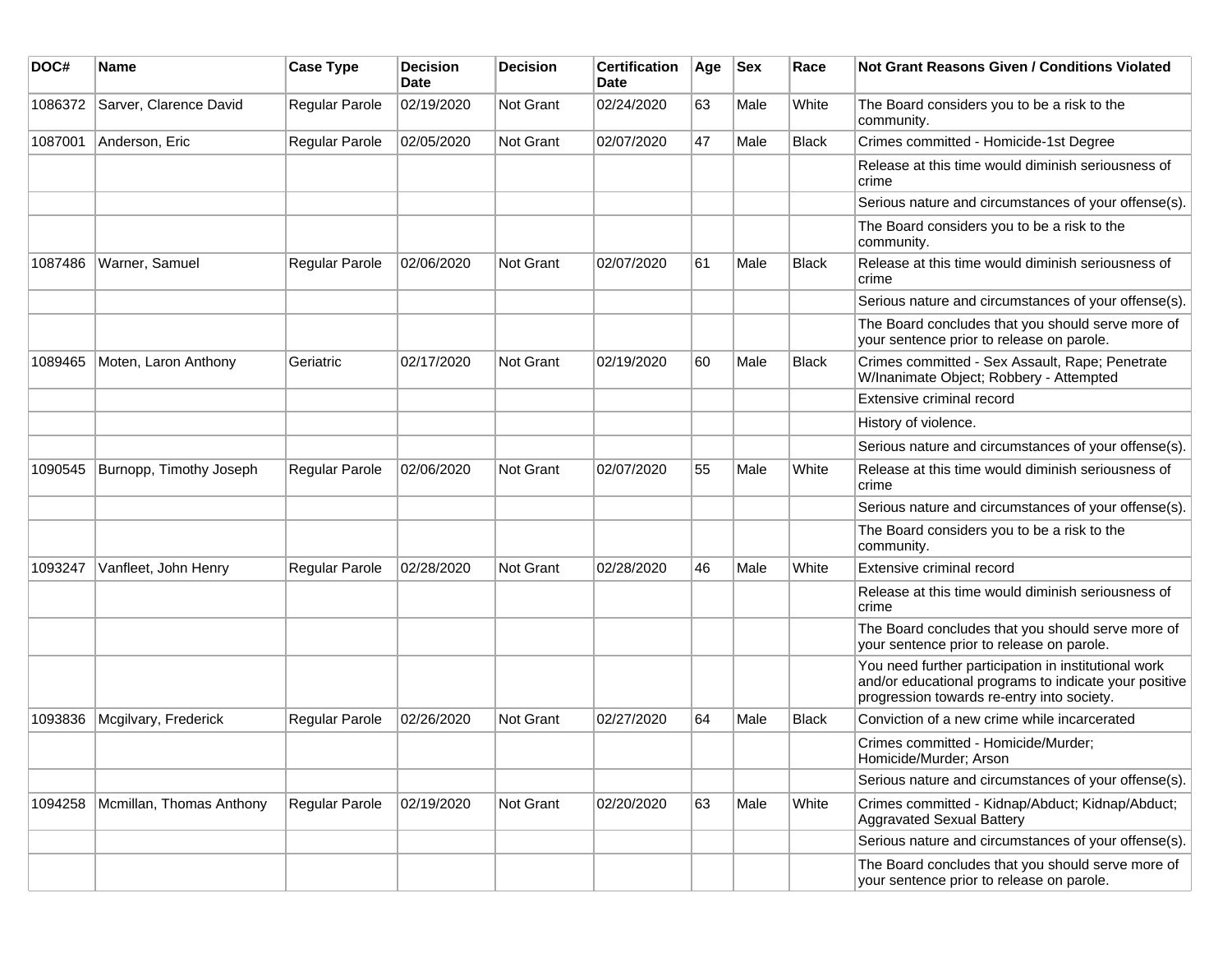| DOC#    | <b>Name</b>              | <b>Case Type</b> | <b>Decision</b><br>Date | <b>Decision</b> | <b>Certification</b><br>Date | Age | <b>Sex</b> | Race         | Not Grant Reasons Given / Conditions Violated                                                                                                               |
|---------|--------------------------|------------------|-------------------------|-----------------|------------------------------|-----|------------|--------------|-------------------------------------------------------------------------------------------------------------------------------------------------------------|
| 1094258 | Mcmillan, Thomas Anthony | Regular Parole   | 02/19/2020              | Not Grant       | 02/20/2020                   | 63  | Male       | White        | Your prior failure(s) and/or convictions while under<br>community supervision indicate that you are unlikely<br>to comply with conditions of release.       |
| 1098038 | Miller, Kenneth Leon     | Geriatric        | 02/17/2020              | Not Grant       | 02/19/2020                   | 61  | Male       | Black        | Conviction of a new crime while incarcerated                                                                                                                |
|         |                          |                  |                         |                 |                              |     |            |              | Crimes committed - Robbery: On Or Near Street;<br>Robbery: On Or Near Street; Malicious Wounding                                                            |
|         |                          |                  |                         |                 |                              |     |            |              | History of violence.                                                                                                                                        |
|         |                          |                  |                         |                 |                              |     |            |              | The Board considers you to be a risk to the<br>community.                                                                                                   |
| 1100105 | Irvin, Cedric Laneal     | Regular Parole   | 02/17/2020              | Not Grant       | 02/18/2020                   | 47  | Male       | <b>Black</b> | Crimes committed - Breaking And Entering; Breaking<br>And Entering; Breaking And Entering                                                                   |
|         |                          |                  |                         |                 |                              |     |            |              | Extensive criminal record                                                                                                                                   |
|         |                          |                  |                         |                 |                              |     |            |              | History of substance abuse.                                                                                                                                 |
|         |                          |                  |                         |                 |                              |     |            |              | The Board concludes that you should serve more of<br>your sentence prior to release on parole.                                                              |
| 1102185 | Jackson, Joseph Ray      | Regular Parole   | 02/17/2020              | Not Grant       | 02/19/2020                   | 71  | Male       | White        | Crimes committed - Kidnap/Abduct; Sex Assault,<br>Rape; Forcible Sodomy                                                                                     |
|         |                          |                  |                         |                 |                              |     |            |              | History of violence.                                                                                                                                        |
| 1102813 | Mcfalls, Ralph Edward    | Regular Parole   | 02/18/2020              | Not Grant       | 02/19/2020                   | 50  | Male       | White        | Crimes committed - Arson; Arson; Arson                                                                                                                      |
|         |                          |                  |                         |                 |                              |     |            |              | Extensive criminal record                                                                                                                                   |
|         |                          |                  |                         |                 |                              |     |            |              | Serious nature and circumstances of your offense(s).                                                                                                        |
|         |                          |                  |                         |                 |                              |     |            |              | The Board concludes that you should serve more of<br>your sentence prior to release on parole.                                                              |
| 1103712 | Bey, Talmadge Simms      | Regular Parole   | 02/28/2020              | Not Grant       | 02/28/2020                   | 62  | Male       | <b>Black</b> | Considering your offense and your institutional<br>records, the Board concludes that you should serve<br>more of your sentence before being paroled.        |
|         |                          |                  |                         |                 |                              |     |            |              | Conviction of a new crime while incarcerated                                                                                                                |
|         |                          |                  |                         |                 |                              |     |            |              | Extensive criminal record                                                                                                                                   |
|         |                          |                  |                         |                 |                              |     |            |              | You need further participation in institutional work<br>and/or educational programs to indicate your positive<br>progression towards re-entry into society. |
| 1104685 | Johnson, Corey           | Regular Parole   | 02/12/2020              | Not Grant       | 02/13/2020                   | 44  | Male       | <b>Black</b> | Crimes committed - Homicide-1st Degree;<br>Kidnap/Abduct; Use Of Firearm In Felony                                                                          |
|         |                          |                  |                         |                 |                              |     |            |              | Other                                                                                                                                                       |
|         |                          |                  |                         |                 |                              |     |            |              | Release at this time would diminish seriousness of<br>crime                                                                                                 |
|         |                          |                  |                         |                 |                              |     |            |              | Serious nature and circumstances of your offense(s).                                                                                                        |
| 1106065 | Woody, Robert Lee        | Regular Parole   | 02/24/2020              | Not Grant       | 02/25/2020                   | 81  | Male       | <b>Black</b> | Crimes committed - Homicide-2Nd-Degree;<br>Homicide-2Nd-Degree; Kidnap/Abduct                                                                               |
|         |                          |                  |                         |                 |                              |     |            |              | Extensive criminal record                                                                                                                                   |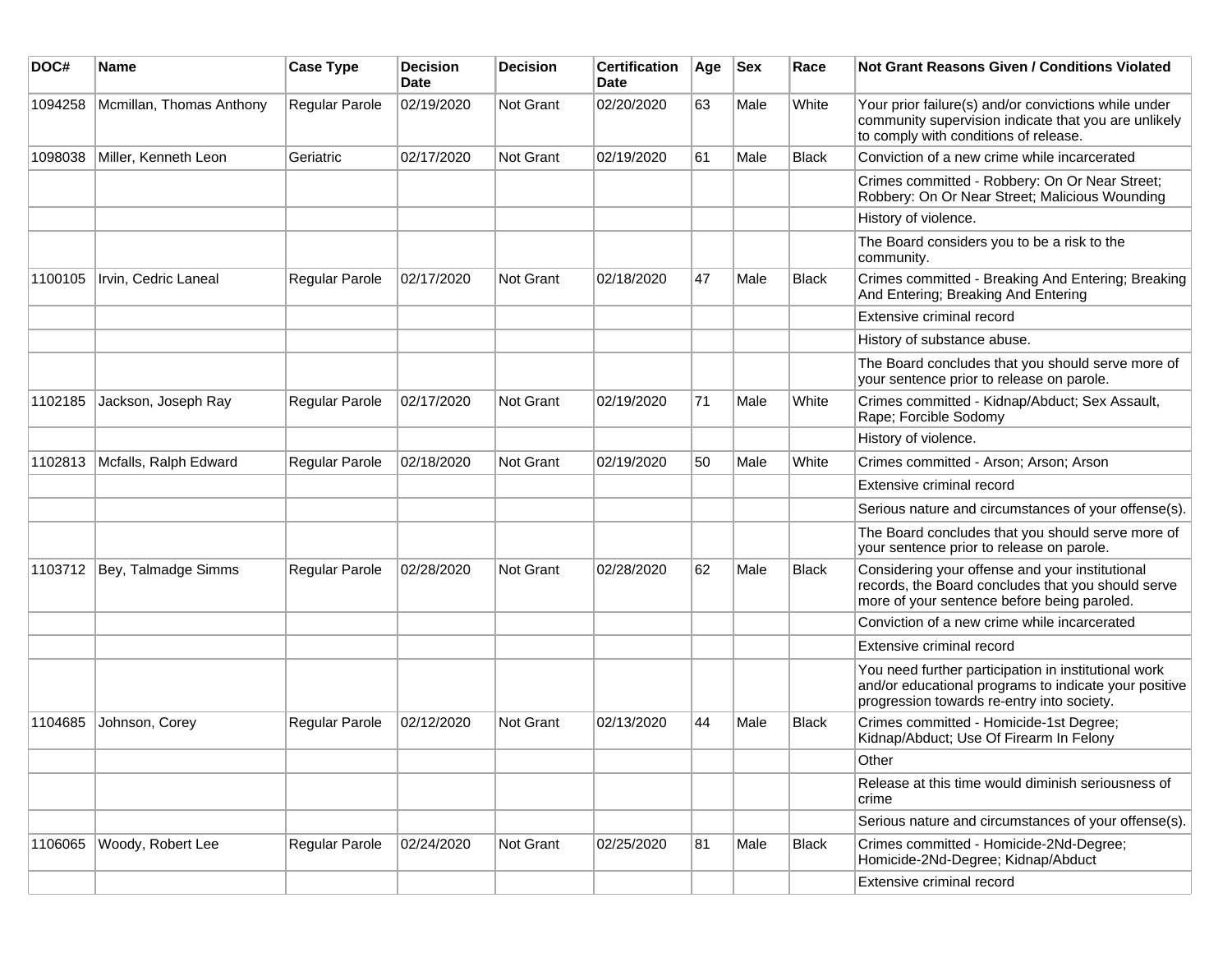| DOC#    | Name                           | <b>Case Type</b> | <b>Decision</b><br><b>Date</b> | <b>Decision</b> | <b>Certification</b><br><b>Date</b> | Age | $ $ Sex | Race         | Not Grant Reasons Given / Conditions Violated                                                                                                               |
|---------|--------------------------------|------------------|--------------------------------|-----------------|-------------------------------------|-----|---------|--------------|-------------------------------------------------------------------------------------------------------------------------------------------------------------|
| 1106065 | Woody, Robert Lee              | Regular Parole   | 02/24/2020                     | Not Grant       | 02/25/2020                          | 81  | Male    | <b>Black</b> | Other                                                                                                                                                       |
|         |                                |                  |                                |                 |                                     |     |         |              | Release at this time would diminish seriousness of<br>crime                                                                                                 |
|         |                                |                  |                                |                 |                                     |     |         |              | Serious nature and circumstances of your offense(s).                                                                                                        |
| 1106134 | Utterback, John Wesley Jr.     | Regular Parole   | 02/19/2020                     | Not Grant       | 02/20/2020                          | 61  | Male    | White        | Conviction of a new crime while incarcerated                                                                                                                |
|         |                                |                  |                                |                 |                                     |     |         |              | Extensive criminal record                                                                                                                                   |
|         |                                |                  |                                |                 |                                     |     |         |              | History of substance abuse.                                                                                                                                 |
|         |                                |                  |                                |                 |                                     |     |         |              | History of violence.                                                                                                                                        |
|         |                                |                  |                                |                 |                                     |     |         |              | The Board considers you to be a risk to the<br>community.                                                                                                   |
|         |                                |                  |                                |                 |                                     |     |         |              | Your prior failure(s) and/or convictions while under<br>community supervision indicate that you are unlikely<br>to comply with conditions of release.       |
| 1108021 | Taylor, William Dean           | Regular Parole   | 02/04/2020                     | Not Grant       | 02/05/2020                          | 71  | Male    | White        | Crimes committed - Homicide-1st Degree; Use Of<br>Firearm In Felony                                                                                         |
|         |                                |                  |                                |                 |                                     |     |         |              | Release at this time would diminish seriousness of<br>crime                                                                                                 |
| 1110265 | Lucas, Danny                   | Regular Parole   | 02/27/2020                     | Not Grant       | 02/28/2020                          | 57  | Male    | <b>Black</b> | Release at this time would diminish seriousness of<br>crime                                                                                                 |
|         |                                |                  |                                |                 |                                     |     |         |              | The Board concludes that you should serve more of<br>your sentence prior to release on parole.                                                              |
|         |                                |                  |                                |                 |                                     |     |         |              | You need further participation in institutional work<br>and/or educational programs to indicate your positive<br>progression towards re-entry into society. |
|         |                                |                  |                                |                 |                                     |     |         |              | Your prior failure(s) and/or convictions while under<br>community supervision indicate that you are unlikely<br>to comply with conditions of release.       |
| 1112447 | Juggins, Maurice               | Regular Parole   | 02/17/2020                     | Not Grant       | 02/19/2020                          | 61  | Male    | <b>Black</b> | Extensive criminal record                                                                                                                                   |
|         |                                |                  |                                |                 |                                     |     |         |              | Release at this time would diminish seriousness of<br>crime                                                                                                 |
|         |                                |                  |                                |                 |                                     |     |         |              | The Board concludes that you should serve more of<br>your sentence prior to release on parole.                                                              |
| 1115151 | Patrick, John F                | Regular Parole   | 02/24/2020                     | Not Grant       | 02/24/2020                          | 57  | Male    | White        | Crimes committed - Sex Assault, Rape; Aggravated<br>Sexual Battery; Aggravated Sexual Battery                                                               |
|         |                                |                  |                                |                 |                                     |     |         |              | Extensive criminal record                                                                                                                                   |
|         |                                |                  |                                |                 |                                     |     |         |              | Release at this time would diminish seriousness of<br>crime                                                                                                 |
|         |                                |                  |                                |                 |                                     |     |         |              | Serious nature and circumstances of your offense(s).                                                                                                        |
|         | 1116462 Patterson, Larry Edwin | Regular Parole   | 02/04/2020                     | Not Grant       | 02/05/2020                          | 63  | Male    | <b>Black</b> | Extensive criminal record                                                                                                                                   |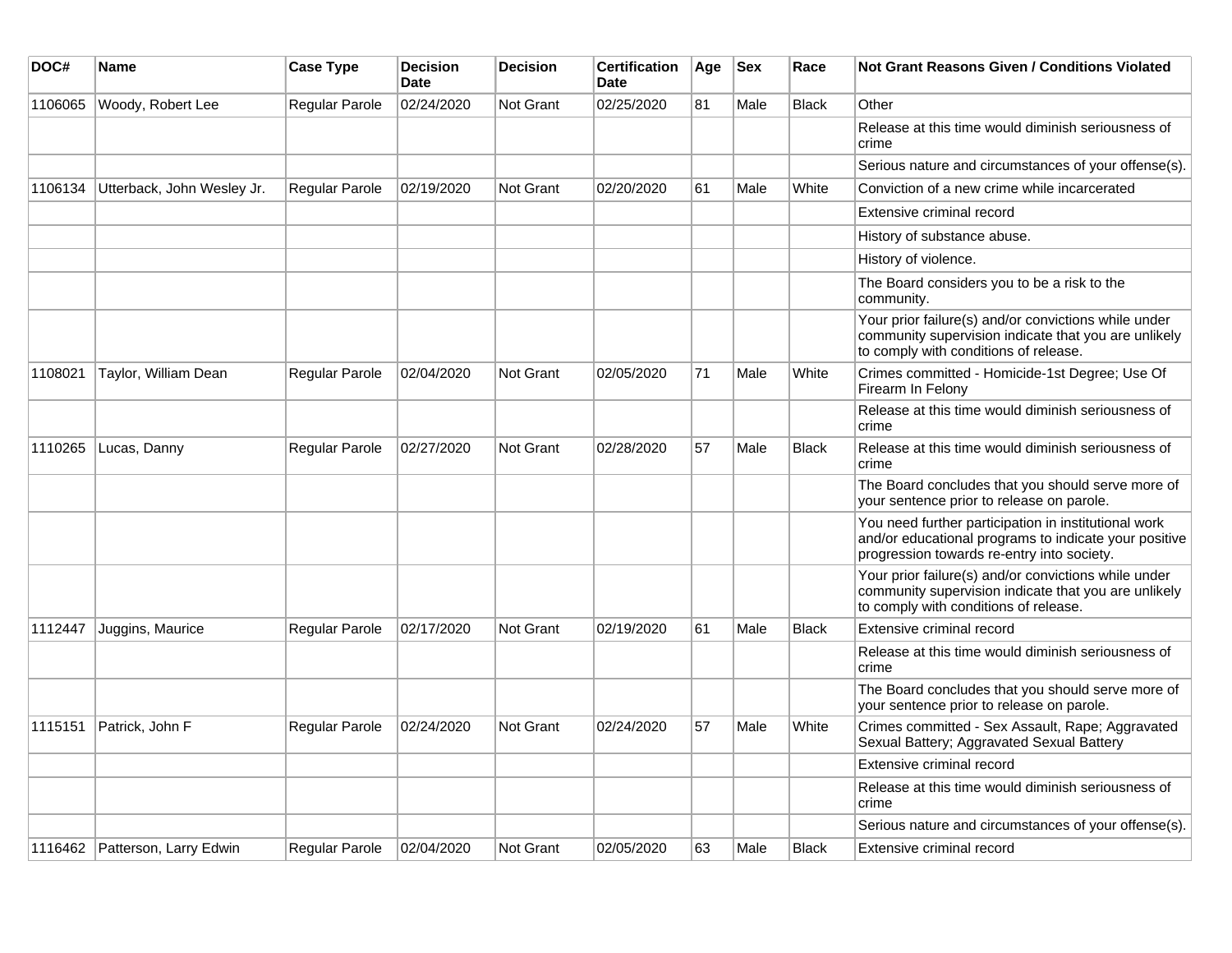| DOC#    | <b>Name</b>                | <b>Case Type</b> | <b>Decision</b><br><b>Date</b> | <b>Decision</b>  | <b>Certification</b><br><b>Date</b> | Age | <b>Sex</b> | Race         | <b>Not Grant Reasons Given / Conditions Violated</b>                                                                                                  |
|---------|----------------------------|------------------|--------------------------------|------------------|-------------------------------------|-----|------------|--------------|-------------------------------------------------------------------------------------------------------------------------------------------------------|
| 1116462 | Patterson, Larry Edwin     | Regular Parole   | 02/04/2020                     | Not Grant        | 02/05/2020                          | 63  | Male       | <b>Black</b> | The Board concludes that you should serve more of<br>your sentence prior to release on parole.                                                        |
|         |                            |                  |                                |                  |                                     |     |            |              | The Board considers you to be a risk to the<br>community.                                                                                             |
|         |                            |                  |                                |                  |                                     |     |            |              | Your prior failure(s) and/or convictions while under<br>community supervision indicate that you are unlikely<br>to comply with conditions of release. |
| 1116703 | Cooper, Jimmy Lee Jr.      | Regular Parole   | 02/06/2020                     | <b>Not Grant</b> | 02/07/2020                          | 46  | Male       | <b>Black</b> | Considering your offense and your institutional<br>records, the Board concludes that you should serve<br>more of your sentence before being paroled.  |
|         |                            |                  |                                |                  |                                     |     |            |              | Conviction of a new crime while incarcerated                                                                                                          |
|         |                            |                  |                                |                  |                                     |     |            |              | History of violence.                                                                                                                                  |
|         |                            |                  |                                |                  |                                     |     |            |              | You need to show a longer period of stable<br>adjustment.                                                                                             |
| 1119826 | Wilson, George Leonard     | Geriatric        | 02/10/2020                     | <b>Not Grant</b> | 02/12/2020                          | 61  | Male       | <b>Black</b> | Crimes committed - Robbery; Robbery; Robbery                                                                                                          |
|         |                            |                  |                                |                  |                                     |     |            |              | History of violence.                                                                                                                                  |
|         |                            |                  |                                |                  |                                     |     |            |              | Release at this time would diminish seriousness of<br>crime                                                                                           |
| 1120004 | Belfield, Darren Oliver    | Regular Parole   | 02/10/2020                     | <b>Not Grant</b> | 02/11/2020                          | 54  | Male       | <b>Black</b> | Considering your offense and your institutional<br>records, the Board concludes that you should serve<br>more of your sentence before being paroled.  |
|         |                            |                  |                                |                  |                                     |     |            |              | Crimes committed - Homicide-1st Degree; Statutory<br>Burglary; Use Of Firearm In Felony                                                               |
|         |                            |                  |                                |                  |                                     |     |            |              | Release at this time would diminish seriousness of<br>crime                                                                                           |
|         |                            |                  |                                |                  |                                     |     |            |              | Serious nature and circumstances of your offense(s).                                                                                                  |
|         |                            |                  |                                |                  |                                     |     |            |              | Your record of institutional infractions indicates a<br>disregard for rules and that you are not ready to<br>conform to society.                      |
| 1120322 | Brown, Edward              | Regular Parole   | 02/01/2020                     | <b>Not Grant</b> | 02/04/2020                          | 82  | Male       | <b>Black</b> | Crimes committed - Homicide-1st Degree; Homicide-<br>1st Degree; Homicide-1st Degree                                                                  |
|         |                            |                  |                                |                  |                                     |     |            |              | Other                                                                                                                                                 |
|         |                            |                  |                                |                  |                                     |     |            |              | Release at this time would diminish seriousness of<br>crime                                                                                           |
|         |                            |                  |                                |                  |                                     |     |            |              | Serious nature and circumstances of your offense(s).                                                                                                  |
| 1120479 | Felton, Winford Gospel Jr. | Regular Parole   | 02/17/2020                     | <b>Not Grant</b> | 02/19/2020                          | 59  | Male       | <b>Black</b> | Crimes committed - Homicide-Capital; Homicide-1st<br>Degree; Failure To Appear                                                                        |
|         |                            |                  |                                |                  |                                     |     |            |              | Release at this time would diminish seriousness of<br>crime                                                                                           |
|         |                            |                  |                                |                  |                                     |     |            |              | Serious nature and circumstances of your offense(s).                                                                                                  |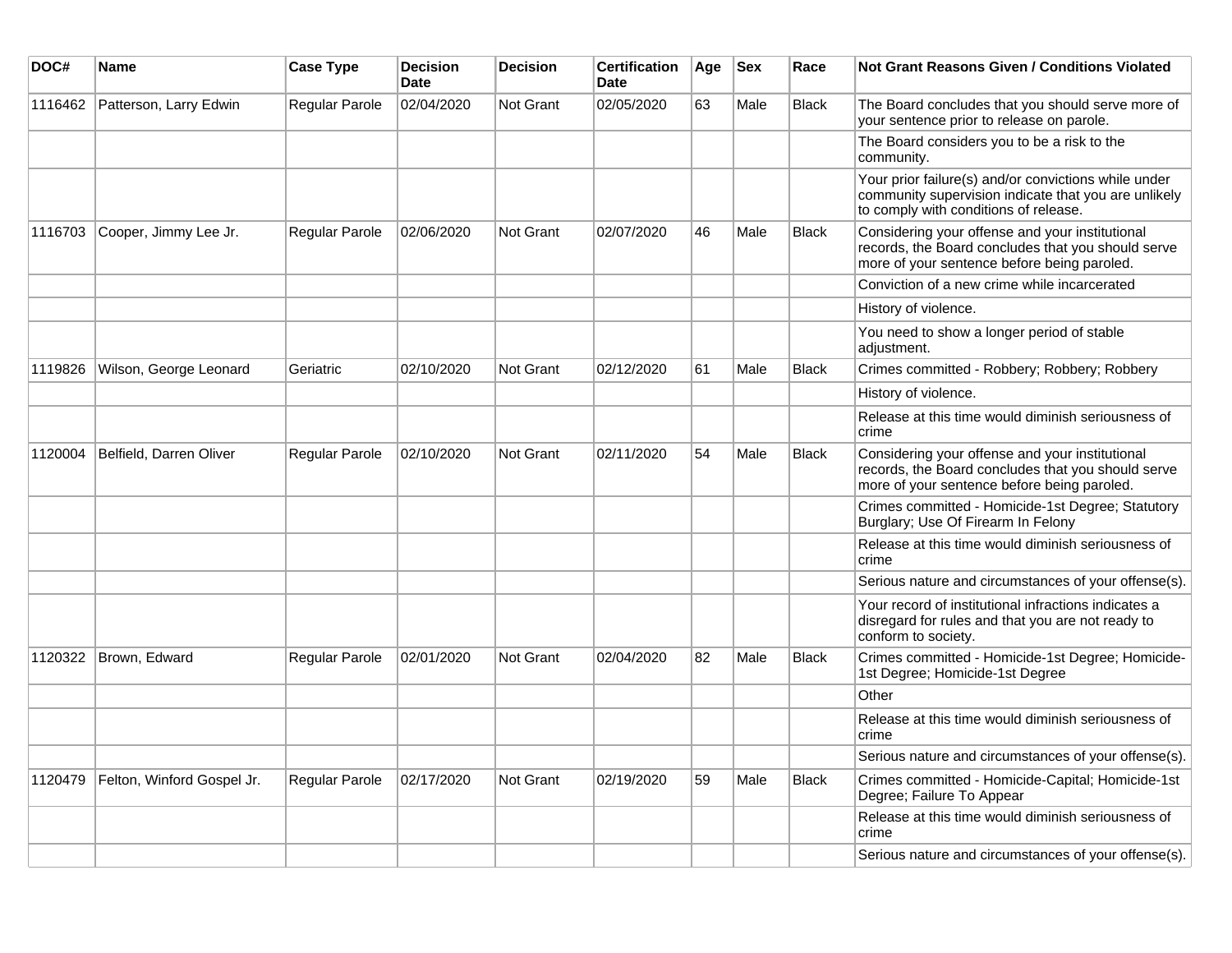| DOC#    | <b>Name</b>                | <b>Case Type</b>      | <b>Decision</b><br><b>Date</b> | <b>Decision</b> | <b>Certification</b><br>Date | Age | <b>Sex</b> | Race         | <b>Not Grant Reasons Given / Conditions Violated</b>                                                                                                                        |
|---------|----------------------------|-----------------------|--------------------------------|-----------------|------------------------------|-----|------------|--------------|-----------------------------------------------------------------------------------------------------------------------------------------------------------------------------|
| 1120479 | Felton, Winford Gospel Jr. | Regular Parole        | 02/17/2020                     | Not Grant       | 02/19/2020                   | 59  | Male       | Black        | Your prior failure(s) and/or convictions while under<br>community supervision indicate that you are unlikely<br>to comply with conditions of release.                       |
| 1121585 | Noel, Reginald Lee         | Regular Parole        | 02/14/2020                     | Not Grant       | 02/18/2020                   | 49  | Male       | <b>Black</b> | The Board concludes that you should serve more of<br>your sentence prior to release on parole.                                                                              |
|         |                            |                       |                                |                 |                              |     |            |              | The Board considers you to be a risk to the<br>community.                                                                                                                   |
| 1121586 | Maryland, Carlton Edward   | Regular Parole        | 02/19/2020                     | Not Grant       | 02/24/2020                   | 67  | Male       | <b>Black</b> | Poor institutional adjustment (for example,<br>motivation/attitude, unfavorable reports, lack of<br>program involvement, etc.)                                              |
|         |                            |                       |                                |                 |                              |     |            |              | The Board concludes that you should serve more of<br>your sentence prior to release on parole.                                                                              |
|         |                            |                       |                                |                 |                              |     |            |              | You need further participation in institutional work<br>and/or educational programs to indicate your positive<br>progression towards re-entry into society.                 |
|         |                            |                       |                                |                 |                              |     |            |              | You need to show a longer period of stable<br>adjustment.                                                                                                                   |
| 1123006 | Brown, Robert Lewis        | <b>Regular Parole</b> | 02/12/2020                     | Not Grant       | 02/13/2020                   | 52  | Male       | <b>Black</b> | Crimes committed - Burglary: Enter Building To<br>Murder/Rape/Etc; Burgl: Enter Structure To Commit<br>Larceny/A&B/Etc; Burgl: Enter Structure To Commit<br>Larceny/A&B/Etc |
|         |                            |                       |                                |                 |                              |     |            |              | The Board concludes that you should serve more of<br>your sentence prior to release on parole.                                                                              |
|         |                            |                       |                                |                 |                              |     |            |              | Your prior failure(s) and/or convictions while under<br>community supervision indicate that you are unlikely<br>to comply with conditions of release.                       |
|         |                            |                       |                                |                 |                              |     |            |              | Your record of institutional infractions indicates a<br>disregard for rules and that you are not ready to<br>conform to society.                                            |
| 1125773 | Creekmore, Daniel Lee      | Regular Parole        | 02/04/2020                     | Not Grant       | 02/05/2020                   | 46  | Male       | <b>Black</b> | Extensive criminal record                                                                                                                                                   |
|         |                            |                       |                                |                 |                              |     |            |              | Serious nature and circumstances of your offense(s).                                                                                                                        |
|         |                            |                       |                                |                 |                              |     |            |              | You need to show a longer period of stable<br>adjustment.                                                                                                                   |
|         |                            |                       |                                |                 |                              |     |            |              | Your prior failure(s) and/or convictions while under<br>community supervision indicate that you are unlikely<br>to comply with conditions of release.                       |
|         | 1125852 Cox, Danny Ray     | Regular Parole        | 02/11/2020                     | Not Grant       | 02/12/2020                   | 62  | Male       | White        | Poor institutional adjustment (for example,<br>motivation/attitude, unfavorable reports, lack of<br>program involvement, etc.)                                              |
|         |                            |                       |                                |                 |                              |     |            |              | The Board considers you to be a risk to the<br>community.                                                                                                                   |
|         |                            |                       |                                |                 |                              |     |            |              | Your record of institutional infractions indicates a<br>disregard for rules and that you are not ready to<br>conform to society.                                            |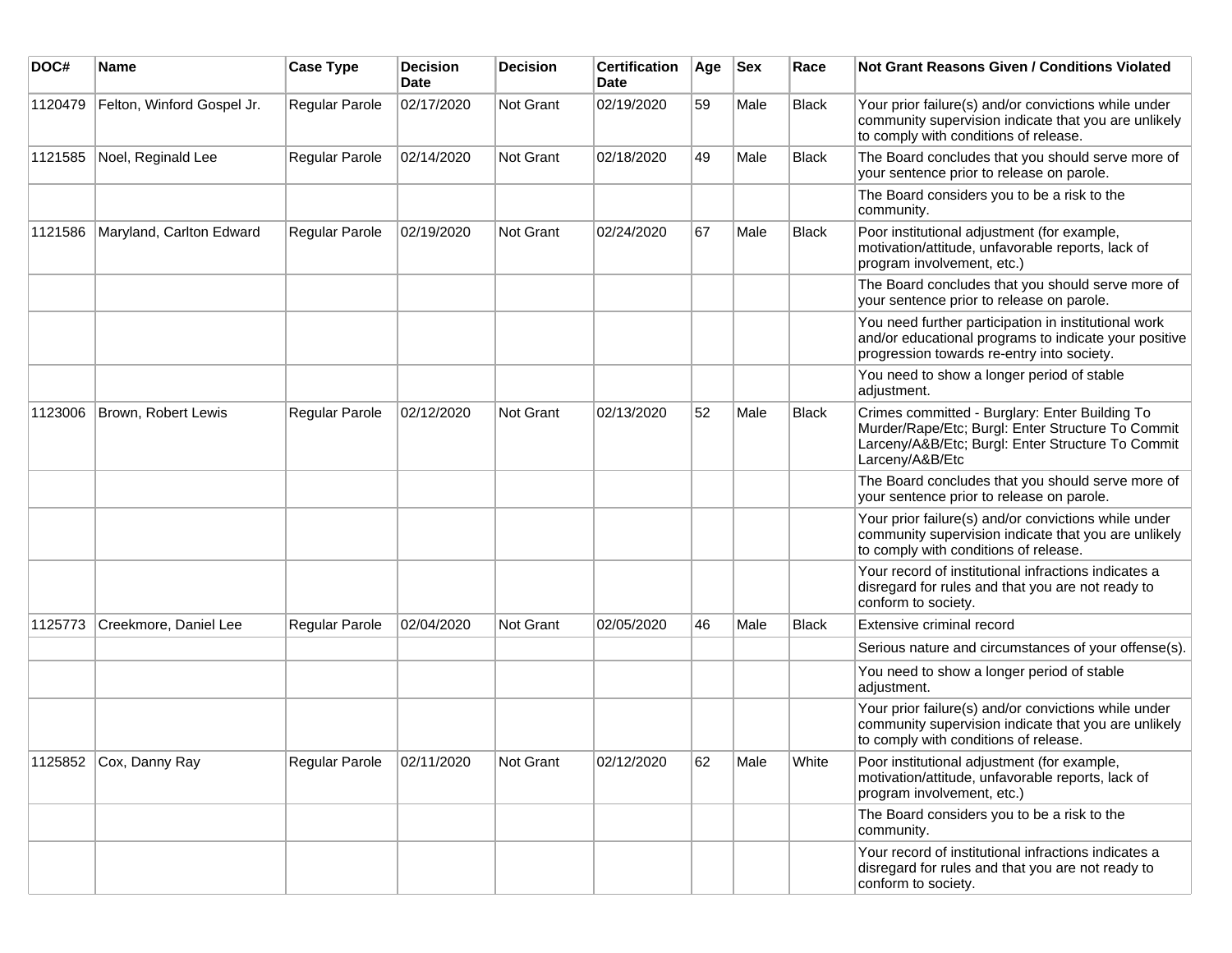| DOC#    | Name                    | <b>Case Type</b>      | <b>Decision</b><br><b>Date</b> | <b>Decision</b>  | <b>Certification</b><br><b>Date</b> | Age | <b>Sex</b> | Race         | Not Grant Reasons Given / Conditions Violated                                                                                                         |
|---------|-------------------------|-----------------------|--------------------------------|------------------|-------------------------------------|-----|------------|--------------|-------------------------------------------------------------------------------------------------------------------------------------------------------|
| 1127398 | Baker, Robert James Jr. | Regular Parole        | 02/26/2020                     | Not Grant        | 02/27/2020                          | 54  | Male       | White        | Crimes committed - Kidnap/Abduct; Kidnap/Abduct;<br>Sex Assault, Rape                                                                                 |
|         |                         |                       |                                |                  |                                     |     |            |              | Extensive criminal record                                                                                                                             |
|         |                         |                       |                                |                  |                                     |     |            |              | History of violence.                                                                                                                                  |
|         |                         |                       |                                |                  |                                     |     |            |              | You need to show a longer period of stable<br>adjustment.                                                                                             |
|         |                         |                       |                                |                  |                                     |     |            |              | Your prior failure(s) and/or convictions while under<br>community supervision indicate that you are unlikely<br>to comply with conditions of release. |
| 1128384 | Hamlin, John Robert     | Regular Parole        | 02/13/2020                     | Not Grant        | 02/14/2020                          | 60  | Male       | <b>Black</b> | Crimes committed - Homicide-Capital; Homicide-1st<br>Degree; Homicide-1st Degree                                                                      |
|         |                         |                       |                                |                  |                                     |     |            |              | Extensive criminal record                                                                                                                             |
|         |                         |                       |                                |                  |                                     |     |            |              | Release at this time would diminish seriousness of<br>crime                                                                                           |
|         |                         |                       |                                |                  |                                     |     |            |              | Serious nature and circumstances of your offense(s).                                                                                                  |
| 1129905 | Lawson, Rytholey Jr     | Regular Parole        | 02/15/2020                     | <b>Not Grant</b> | 02/18/2020                          | 72  | Male       | <b>Black</b> | History of violence.                                                                                                                                  |
|         |                         |                       |                                |                  |                                     |     |            |              | Other                                                                                                                                                 |
|         |                         |                       |                                |                  |                                     |     |            |              | Release at this time would diminish seriousness of<br>crime                                                                                           |
|         |                         |                       |                                |                  |                                     |     |            |              | Serious nature and circumstances of your offense(s).                                                                                                  |
|         |                         |                       |                                |                  |                                     |     |            |              | The Board considers you to be a risk to the<br>community.                                                                                             |
|         |                         |                       |                                |                  |                                     |     |            |              | Your record of institutional infractions indicates a<br>disregard for rules and that you are not ready to<br>conform to society.                      |
| 1130252 | Cole, Alan Lamar        | <b>Regular Parole</b> | 02/11/2020                     | Not Grant        | 02/12/2020                          | 51  | Male       | <b>Black</b> | Release at this time would diminish seriousness of<br>crime                                                                                           |
|         |                         |                       |                                |                  |                                     |     |            |              | The Board concludes that you should serve more of<br>your sentence prior to release on parole.                                                        |
|         |                         |                       |                                |                  |                                     |     |            |              | Your prior failure(s) and/or convictions while under<br>community supervision indicate that you are unlikely<br>to comply with conditions of release. |
| 1131190 | Clements, Charlie J     | Geriatric             | 02/27/2020                     | <b>Not Grant</b> | 02/28/2020                          | 81  | Male       | White        | Crimes committed - Aggravated Sexual Battery;<br>Penetrate W/Inanimate Object                                                                         |
|         |                         |                       |                                |                  |                                     |     |            |              | Other                                                                                                                                                 |
|         |                         |                       |                                |                  |                                     |     |            |              | Serious nature and circumstances of your offense(s).                                                                                                  |
| 1132990 | Thompson, John Lloyd    | <b>Regular Parole</b> | 02/25/2020                     | <b>Not Grant</b> | 02/26/2020                          | 66  | Male       | <b>Black</b> | Crimes committed - Murder: 1st Degree; Malicious<br>Wounding; Drugs: Sell/Provide For Resale Sch I Or li                                              |
|         |                         |                       |                                |                  |                                     |     |            |              | Extensive criminal record                                                                                                                             |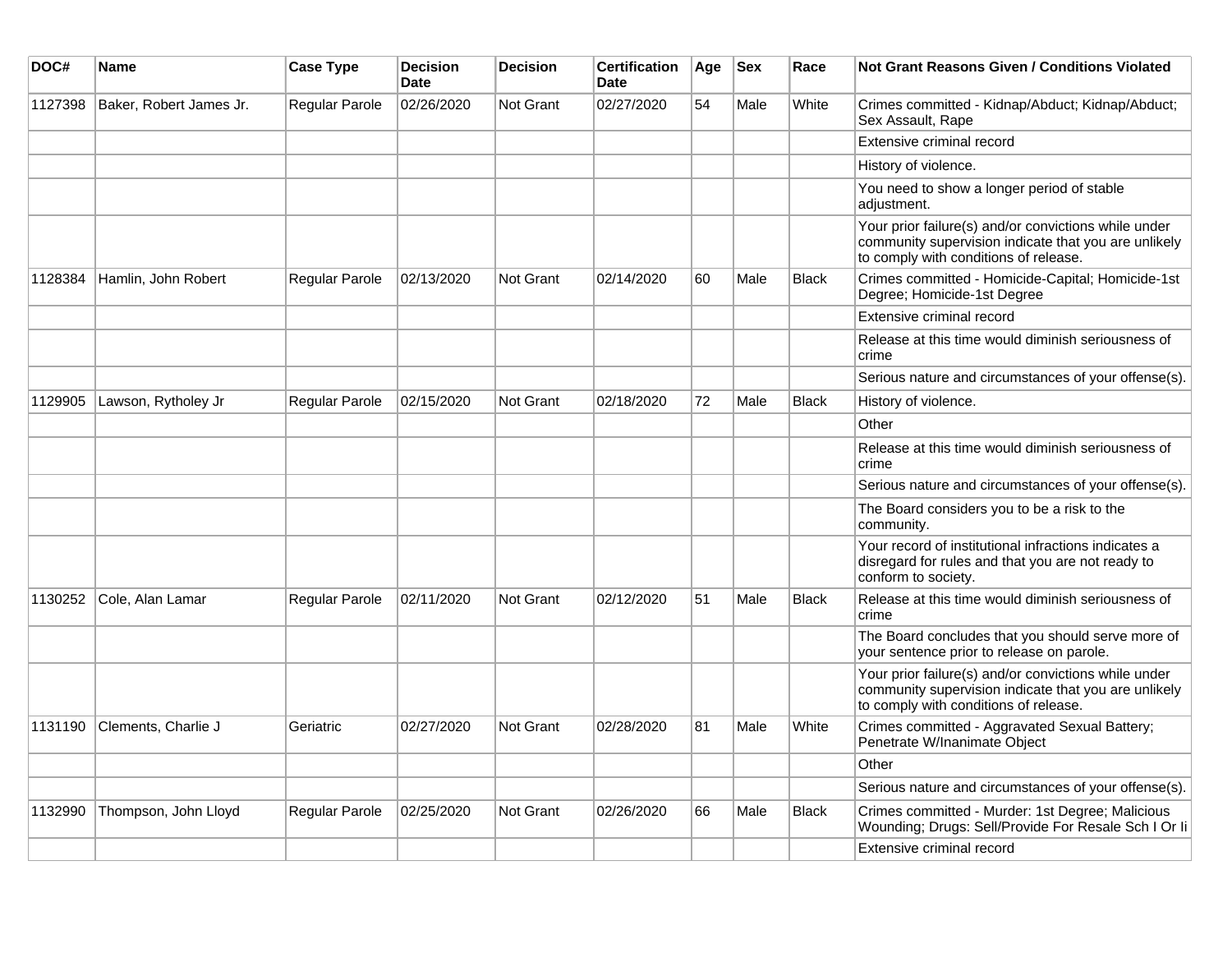| DOC#    | Name                      | <b>Case Type</b>    | <b>Decision</b><br><b>Date</b> | <b>Decision</b> | <b>Certification</b><br>Date | Age | <b>Sex</b>   | Race         | <b>Not Grant Reasons Given / Conditions Violated</b>                                                                                                  |
|---------|---------------------------|---------------------|--------------------------------|-----------------|------------------------------|-----|--------------|--------------|-------------------------------------------------------------------------------------------------------------------------------------------------------|
| 1132990 | Thompson, John Lloyd      | Regular Parole      | 02/25/2020                     | Not Grant       | 02/26/2020                   | 66  | Male         | <b>Black</b> | Release at this time would diminish seriousness of<br>crime                                                                                           |
|         |                           |                     |                                |                 |                              |     |              |              | Your prior failure(s) and/or convictions while under<br>community supervision indicate that you are unlikely<br>to comply with conditions of release. |
| 1134116 | Ali, Azar                 | <b>Board Review</b> | 02/06/2020                     | Not Grant       | 02/11/2020                   | 53  | Male         | <b>Black</b> | History of violence.                                                                                                                                  |
|         |                           |                     |                                |                 |                              |     |              |              | Release at this time would diminish seriousness of<br>crime                                                                                           |
|         |                           |                     |                                |                 |                              |     |              |              | Serious nature and circumstances of your offense(s).                                                                                                  |
| 1134725 | Miller, Hazel Teresa      | Regular Parole      | 02/21/2020                     | Not Grant       | 02/24/2020                   | 67  | Female White |              | Crimes committed - Homicide-Capital                                                                                                                   |
|         |                           |                     |                                |                 |                              |     |              |              | Release at this time would diminish seriousness of<br>crime                                                                                           |
|         |                           |                     |                                |                 |                              |     |              |              | Serious nature and circumstances of your offense(s).                                                                                                  |
| 1136957 | Martin, Robert Clarence   | Geriatric           | 02/09/2020                     | Not Grant       | 02/11/2020                   | 61  | Male         | White        | Crimes committed - Kidnap/Abduct; Sex Assault,<br>Rape; Damage Property                                                                               |
|         |                           |                     |                                |                 |                              |     |              |              | Extensive criminal record                                                                                                                             |
|         |                           |                     |                                |                 |                              |     |              |              | Serious nature and circumstances of your offense(s).                                                                                                  |
|         |                           |                     |                                |                 |                              |     |              |              | The Board considers you to be a risk to the<br>community.                                                                                             |
| 1137067 | Hart, Melvin Lee          | Regular Parole      | 02/03/2020                     | Not Grant       | 02/04/2020                   | 59  | Male         | Black        | No Interest in Parole                                                                                                                                 |
| 1139966 | Brown, Frank Jr.          | Regular Parole      | 02/12/2020                     | Not Grant       | 02/13/2020                   | 52  | Male         | <b>Black</b> | Considering your offense and your institutional<br>records, the Board concludes that you should serve<br>more of your sentence before being paroled.  |
|         |                           |                     |                                |                 |                              |     |              |              | Crimes committed - Sex Assault, Rape; Sex Asslt-<br>Attempted Rape; Sex Asslt-Attempted Rape                                                          |
|         |                           |                     |                                |                 |                              |     |              |              | Extensive criminal record                                                                                                                             |
|         |                           |                     |                                |                 |                              |     |              |              | Serious nature and circumstances of your offense(s).                                                                                                  |
|         |                           |                     |                                |                 |                              |     |              |              | The Board concludes that you should serve more of<br>your sentence prior to release on parole.                                                        |
| 1140438 | Boomer, Daniel Edward Jr. | Regular Parole      | 02/14/2020                     | Not Grant       | 02/18/2020                   | 57  | Male         | <b>Black</b> | Considering your offense and your institutional<br>records, the Board concludes that you should serve<br>more of your sentence before being paroled.  |
|         |                           |                     |                                |                 |                              |     |              |              | Release at this time would diminish seriousness of<br>crime                                                                                           |
|         |                           |                     |                                |                 |                              |     |              |              | Serious nature and circumstances of your offense(s).                                                                                                  |
|         |                           |                     |                                |                 |                              |     |              |              | You need to show a longer period of stable<br>adjustment.                                                                                             |
| 1140531 | Scott, Raymond Randolph   | Regular Parole      | 02/04/2020                     | Not Grant       | 02/05/2020                   | 62  | Male         | <b>Black</b> | Crimes committed - Sex Assault, Rape; Sex Assault,<br>Rape; Robbery                                                                                   |
|         |                           |                     |                                |                 |                              |     |              |              | Extensive criminal record                                                                                                                             |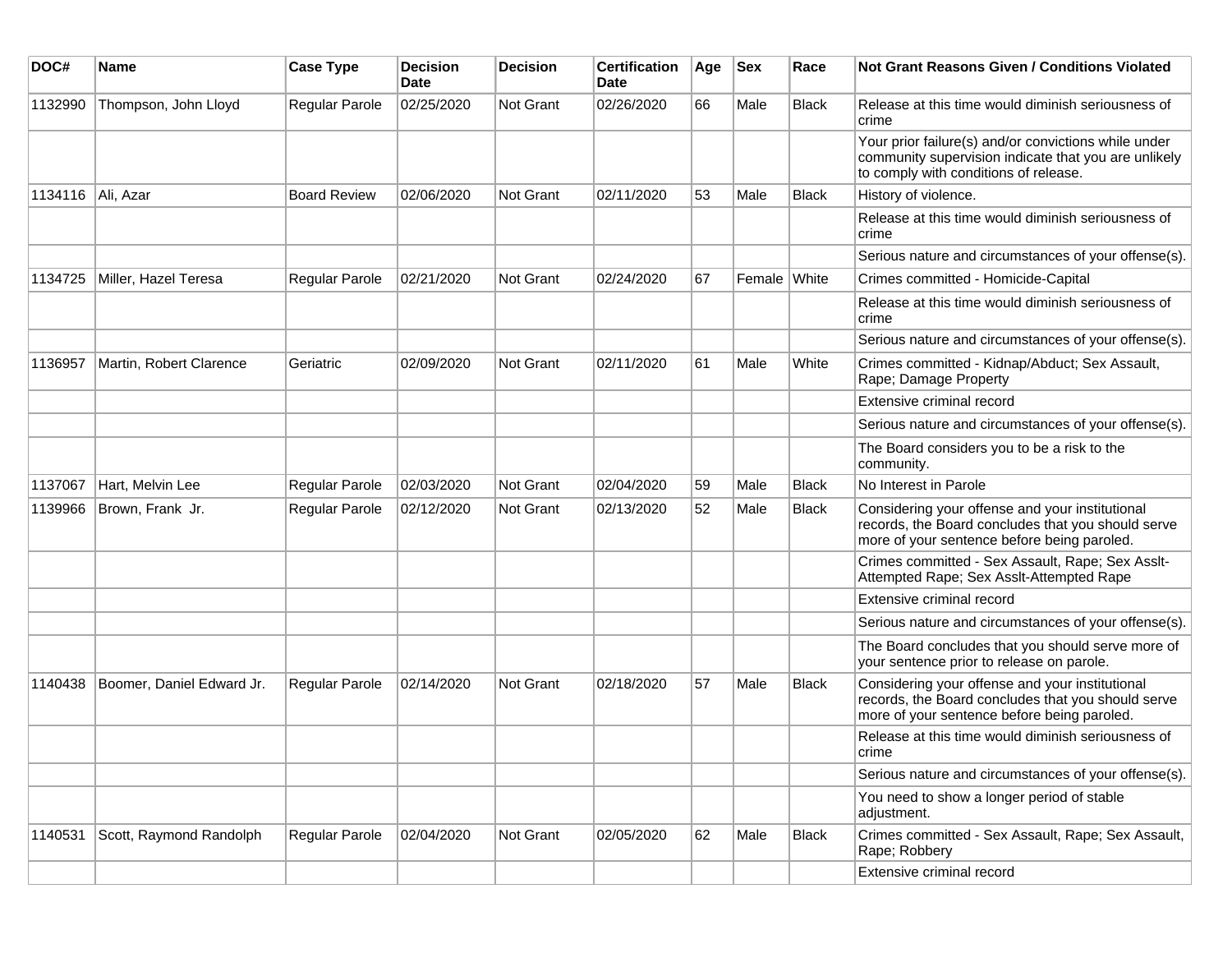| DOC#    | Name                     | <b>Case Type</b>      | <b>Decision</b><br>Date | <b>Decision</b>  | <b>Certification</b><br>Date | Age | Sex  | Race         | Not Grant Reasons Given / Conditions Violated                                                                                                         |
|---------|--------------------------|-----------------------|-------------------------|------------------|------------------------------|-----|------|--------------|-------------------------------------------------------------------------------------------------------------------------------------------------------|
| 1140531 | Scott, Raymond Randolph  | <b>Regular Parole</b> | 02/04/2020              | Not Grant        | 02/05/2020                   | 62  | Male | <b>Black</b> | Serious nature and circumstances of your offense(s).                                                                                                  |
|         |                          |                       |                         |                  |                              |     |      |              | The Board considers you to be a risk to the<br>community.                                                                                             |
| 1140712 | Blanchard, Ronald Earl   | <b>Regular Parole</b> | 02/27/2020              | Not Grant        | 02/28/2020                   | 53  | Male | White        | Crimes committed - Homicide-1st Degree;<br>Kidnap/Abduct; Sex Asslt-Attempted Rape                                                                    |
|         |                          |                       |                         |                  |                              |     |      |              | Release at this time would diminish seriousness of<br>crime                                                                                           |
|         |                          |                       |                         |                  |                              |     |      |              | Serious nature and circumstances of your offense(s).                                                                                                  |
| 1141099 | Williams, Shawn Lafayett | <b>Regular Parole</b> | 02/11/2020              | <b>Not Grant</b> | 02/12/2020                   | 50  | Male | <b>Black</b> | Conviction of a new crime while incarcerated                                                                                                          |
|         |                          |                       |                         |                  |                              |     |      |              | Crimes committed - Robbery; Malicious Wounding;<br><b>Malicious Wounding</b>                                                                          |
|         |                          |                       |                         |                  |                              |     |      |              | Serious nature and circumstances of your offense(s).                                                                                                  |
|         |                          |                       |                         |                  |                              |     |      |              | Your prior failure(s) and/or convictions while under<br>community supervision indicate that you are unlikely<br>to comply with conditions of release. |
| 1141999 | Davis, Eugene Eric       | Regular Parole        | 02/13/2020              | Not Grant        | 02/14/2020                   | 57  | Male | White        | Crimes committed - Homicide-1st Degree; Robbery;<br>Arson                                                                                             |
|         |                          |                       |                         |                  |                              |     |      |              | Serious nature and circumstances of your offense(s).                                                                                                  |
|         |                          |                       |                         |                  |                              |     |      |              | The Board considers you to be a risk to the<br>community.                                                                                             |
| 1142423 | Silverthorne, Phillip    | Geriatric             | 02/06/2020              | <b>Not Grant</b> | 02/11/2020                   | 64  | Male | White        | Considering your offense and your institutional<br>records, the Board concludes that you should serve<br>more of your sentence before being paroled.  |
|         |                          |                       |                         |                  |                              |     |      |              | Crimes committed - Abduct-No Ransom Or Asslt;<br>Abduct-No Ransom Or Asslt; Abduct-No Ransom Or<br>Asslt                                              |
|         |                          |                       |                         |                  |                              |     |      |              | Release at this time would diminish seriousness of<br>crime                                                                                           |
|         |                          |                       |                         |                  |                              |     |      |              | Serious nature and circumstances of your offense(s).                                                                                                  |
| 1142801 | Clark, James Ray Jr.     | <b>Regular Parole</b> | 02/13/2020              | <b>Not Grant</b> | 02/14/2020                   | 66  | Male | White        | Crimes committed - Homicide/Murder; Robbery; Use<br>Of Firearm In Felony                                                                              |
|         |                          |                       |                         |                  |                              |     |      |              | Release at this time would diminish seriousness of<br>crime                                                                                           |
| 1143370 | Andes, Lirtie Lee Jr.    | <b>Regular Parole</b> | 02/19/2020              | Not Grant        | 02/20/2020                   | 64  | Male | White        | Crimes committed - Kidnap Adult To Sexually Asslt;<br>Sex Assault, Rape; Sex Assit-Sodomy-Woman                                                       |
|         |                          |                       |                         |                  |                              |     |      |              | Extensive criminal record                                                                                                                             |
|         |                          |                       |                         |                  |                              |     |      |              | The Board considers you to be a risk to the<br>community.                                                                                             |
|         |                          |                       |                         |                  |                              |     |      |              | Your prior failure(s) and/or convictions while under<br>community supervision indicate that you are unlikely<br>to comply with conditions of release. |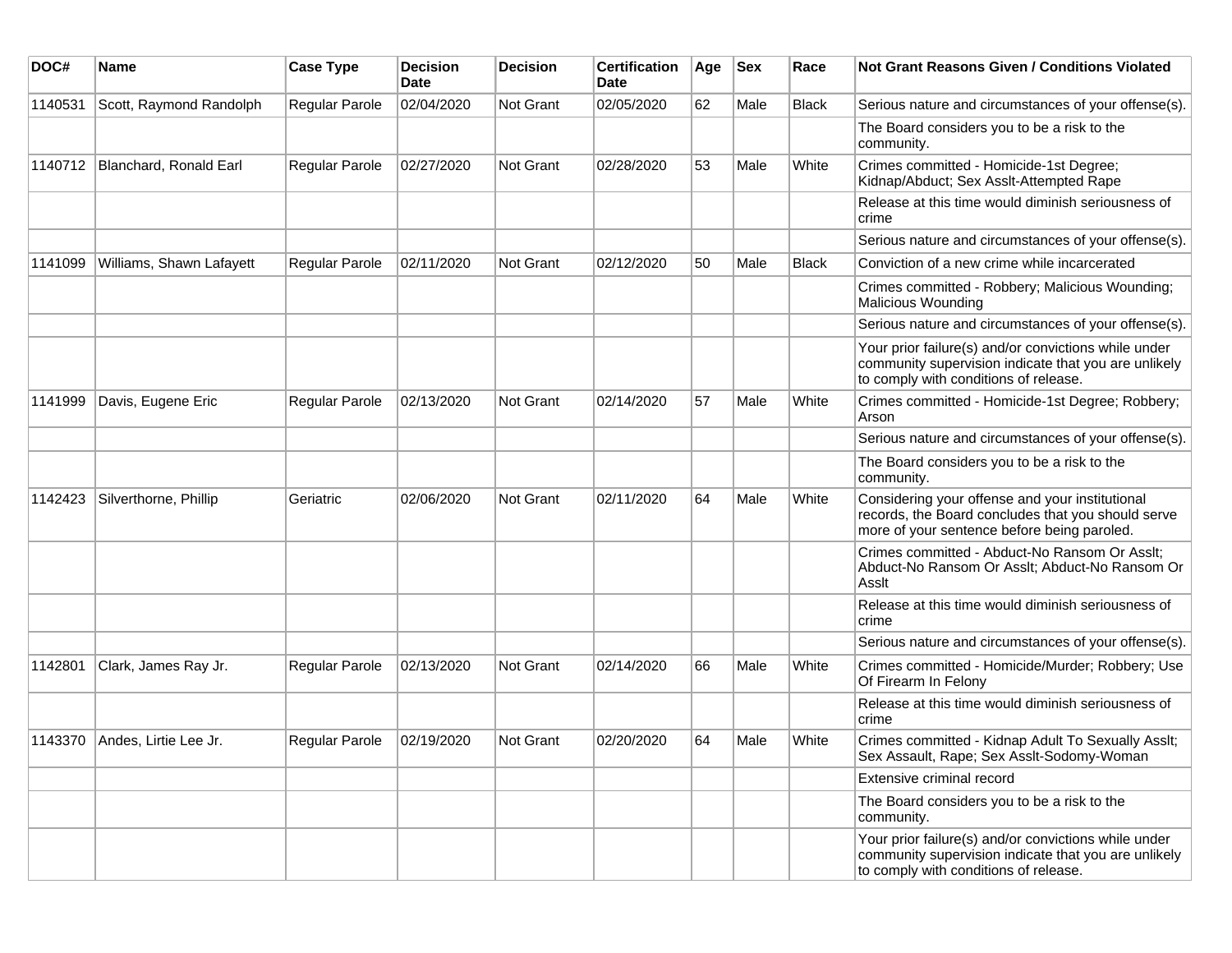| DOC#    | <b>Name</b>                 | <b>Case Type</b>      | <b>Decision</b><br>Date | <b>Decision</b>  | <b>Certification</b><br><b>Date</b> | Age | $ $ Sex      | Race         | <b>Not Grant Reasons Given / Conditions Violated</b>                                                                                                        |
|---------|-----------------------------|-----------------------|-------------------------|------------------|-------------------------------------|-----|--------------|--------------|-------------------------------------------------------------------------------------------------------------------------------------------------------------|
| 1146670 | Hanna, Brian Wesley         | Regular Parole        | 02/24/2020              | Not Grant        | 02/24/2020                          | 50  | Male         | White        | Crimes committed - Rape-Strongarm                                                                                                                           |
|         |                             |                       |                         |                  |                                     |     |              |              | Your record of institutional infractions indicates a<br>disregard for rules and that you are not ready to<br>conform to society.                            |
| 1147164 | Thomas, Robert Lee          | Regular Parole        | 02/27/2020              | <b>Not Grant</b> | 02/28/2020                          | 45  | Male         | <b>Black</b> | Extensive criminal record                                                                                                                                   |
|         |                             |                       |                         |                  |                                     |     |              |              | Serious nature and circumstances of your offense(s).                                                                                                        |
|         |                             |                       |                         |                  |                                     |     |              |              | The Board concludes that you should serve more of<br>your sentence prior to release on parole.                                                              |
|         |                             |                       |                         |                  |                                     |     |              |              | You need further participation in institutional work<br>and/or educational programs to indicate your positive<br>progression towards re-entry into society. |
|         |                             |                       |                         |                  |                                     |     |              |              | You need to show a longer period of stable<br>adjustment.                                                                                                   |
| 1147360 | Williams, Juaning           | <b>Regular Parole</b> | 02/04/2020              | Not Grant        | 02/05/2020                          | 50  | Male         | <b>Black</b> | Crimes committed - Homicide-1st Degree;<br>Kidnap/Abduct; Robbery                                                                                           |
|         |                             |                       |                         |                  |                                     |     |              |              | Extensive criminal record                                                                                                                                   |
|         |                             |                       |                         |                  |                                     |     |              |              | The Board concludes that you should serve more of<br>your sentence prior to release on parole.                                                              |
| 1147541 | Asbury, Milton Ray          | Regular Parole        | 02/18/2020              | <b>Not Grant</b> | 02/20/2020                          | 50  | Male         | White        | Extensive criminal record                                                                                                                                   |
|         |                             |                       |                         |                  |                                     |     |              |              | History of substance abuse.                                                                                                                                 |
|         |                             |                       |                         |                  |                                     |     |              |              | The Board considers you to be a risk to the<br>community.                                                                                                   |
|         |                             |                       |                         |                  |                                     |     |              |              | You need to show a longer period of stable<br>adjustment.                                                                                                   |
| 1148222 | Nissley, John Garland       | <b>Regular Parole</b> | 02/08/2020              | Not Grant        | 02/11/2020                          | 63  | Male         | White        | Crimes committed - Sex Assault, Rape; Sex Assault,<br>Rape; Aggravated Sexual Battery                                                                       |
|         |                             |                       |                         |                  |                                     |     |              |              | Serious nature and circumstances of your offense(s).                                                                                                        |
|         |                             |                       |                         |                  |                                     |     |              |              | The Board considers you to be a risk to the<br>community.                                                                                                   |
| 1150185 | Porter, Sharon Louise       | Regular Parole        | 02/25/2020              | Not Grant        | 02/26/2020                          | 52  | Female White |              | Release at this time would diminish seriousness of<br>crime                                                                                                 |
|         |                             |                       |                         |                  |                                     |     |              |              | Serious nature and circumstances of your offense(s).                                                                                                        |
|         | 1151062   Buie, Wade Thomas | Regular Parole        | 02/06/2020              | Not Grant        | 02/07/2020                          | 57  | Male         | White        | Crimes committed - Sex Assault, Rape; Sex Assault,<br>Rape; Sex Assault, Rape                                                                               |
|         |                             |                       |                         |                  |                                     |     |              |              | Release at this time would diminish seriousness of<br>crime                                                                                                 |
|         |                             |                       |                         |                  |                                     |     |              |              | The Board concludes that you should serve more of<br>your sentence prior to release on parole.                                                              |
|         |                             |                       |                         |                  |                                     |     |              |              | The Board considers you to be a risk to the<br>community.                                                                                                   |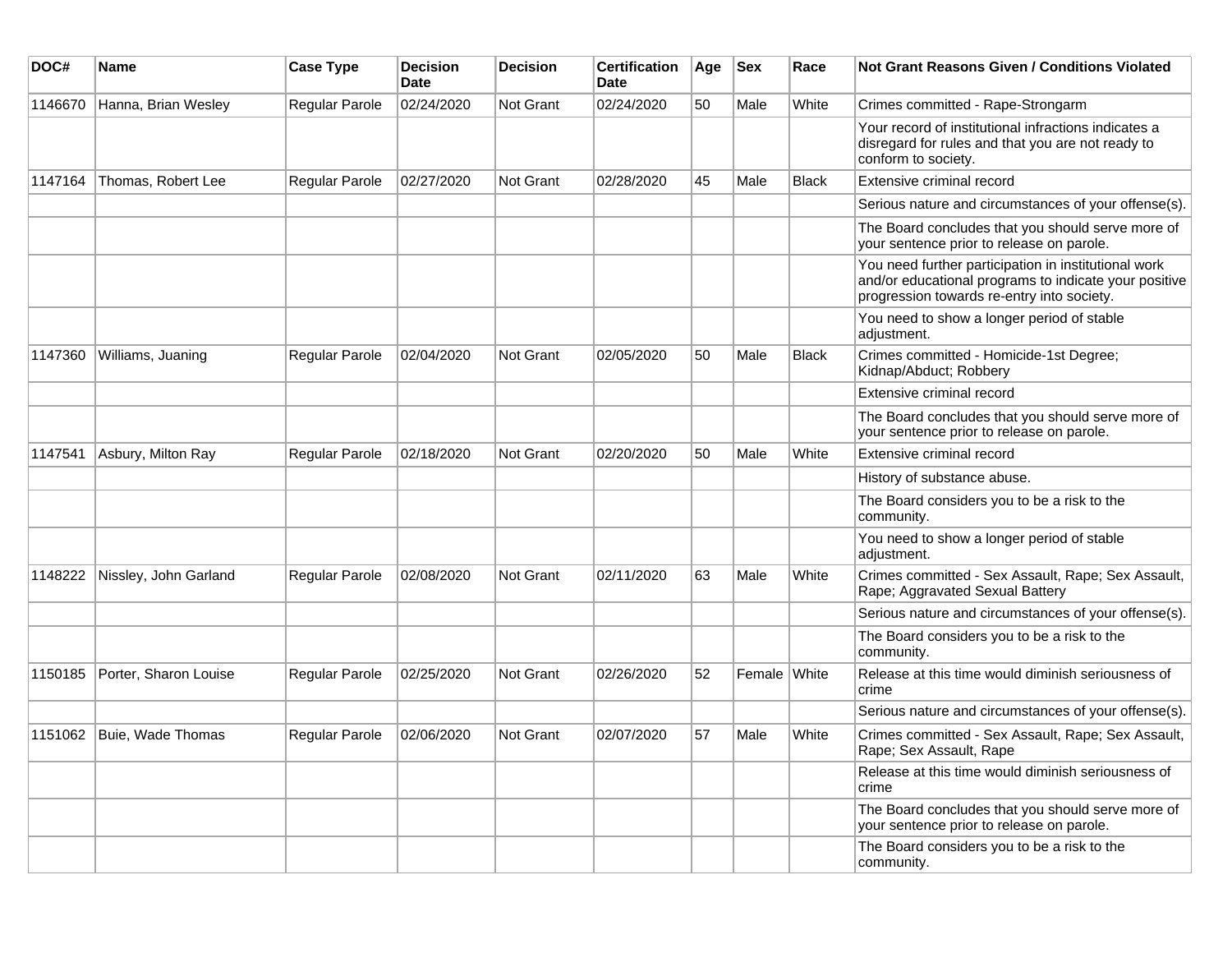| DOC#    | Name                                     | <b>Case Type</b>      | <b>Decision</b><br><b>Date</b> | <b>Decision</b>  | <b>Certification</b><br><b>Date</b> | Age | <b>Sex</b> | Race         | Not Grant Reasons Given / Conditions Violated                                                                                                                    |
|---------|------------------------------------------|-----------------------|--------------------------------|------------------|-------------------------------------|-----|------------|--------------|------------------------------------------------------------------------------------------------------------------------------------------------------------------|
| 1152187 | Donahue, Gary Asa                        | Regular Parole        | 02/04/2020                     | Not Grant        | 02/05/2020                          | 67  | Male       | White        | Extensive criminal record                                                                                                                                        |
|         |                                          |                       |                                |                  |                                     |     |            |              | Release at this time would diminish seriousness of<br>crime                                                                                                      |
|         |                                          |                       |                                |                  |                                     |     |            |              | Serious nature and circumstances of your offense(s).                                                                                                             |
|         |                                          |                       |                                |                  |                                     |     |            |              | You need to show a longer period of stable<br>adjustment.                                                                                                        |
| 1153443 | Drummond, Lorenzo Maurice Regular Parole |                       | 02/17/2020                     | <b>Not Grant</b> | 02/18/2020                          | 48  | Male       | <b>Black</b> | Crimes committed - Drugs: Manufacture/Distribute<br>Sch I, Ii, 3+ Off; Drugs: Distrib/Sell For Profit Sch I<br>Or II; Drugs: Distrib/Sell For Profit Sch I Or II |
|         |                                          |                       |                                |                  |                                     |     |            |              | Extensive criminal record                                                                                                                                        |
|         |                                          |                       |                                |                  |                                     |     |            |              | Your prior failure(s) and/or convictions while under<br>community supervision indicate that you are unlikely<br>to comply with conditions of release.            |
| 1156499 | Bryant, Jerome                           | Regular Parole        | 02/17/2020                     | <b>Not Grant</b> | 02/19/2020                          | 47  | Male       | <b>Black</b> | Extensive criminal record                                                                                                                                        |
|         |                                          |                       |                                |                  |                                     |     |            |              | History of substance abuse.                                                                                                                                      |
|         |                                          |                       |                                |                  |                                     |     |            |              | The Board concludes that you should serve more of<br>your sentence prior to release on parole.                                                                   |
|         |                                          |                       |                                |                  |                                     |     |            |              | Your prior failure(s) and/or convictions while under<br>community supervision indicate that you are unlikely<br>to comply with conditions of release.            |
| 1157075 | Moody, Aundre Bernard                    | Regular Parole        | 02/25/2020                     | Not Grant        | 02/26/2020                          | 42  | Male       | <b>Black</b> | Considering your offense and your institutional<br>records, the Board concludes that you should serve<br>more of your sentence before being paroled.             |
|         |                                          |                       |                                |                  |                                     |     |            |              | Release at this time would diminish seriousness of<br>crime                                                                                                      |
|         |                                          |                       |                                |                  |                                     |     |            |              | The Board considers you to be a risk to the<br>community.                                                                                                        |
|         |                                          |                       |                                |                  |                                     |     |            |              | You need to show a longer period of stable<br>adjustment.                                                                                                        |
| 1157878 | Barts, Paul Dwaine                       | Regular Parole        | 02/26/2020                     | Not Grant        | 02/27/2020                          | 60  | Male       | White        | Extensive criminal record                                                                                                                                        |
|         |                                          |                       |                                |                  |                                     |     |            |              | The Board concludes that you should serve more of<br>your sentence prior to release on parole.                                                                   |
|         |                                          |                       |                                |                  |                                     |     |            |              | Your prior failure(s) and/or convictions while under<br>community supervision indicate that you are unlikely<br>to comply with conditions of release.            |
|         |                                          |                       |                                |                  |                                     |     |            |              | Your record indicates a serious disregard for the<br>property rights of others.                                                                                  |
| 1158588 | Smith, Minor Junior                      | <b>Regular Parole</b> | 02/11/2020                     | <b>Not Grant</b> | 02/12/2020                          | 73  | Male       | White        | Crimes committed - Homicide-Capital; Homicide-1st<br>Degree; Robbery                                                                                             |
|         |                                          |                       |                                |                  |                                     |     |            |              | Serious nature and circumstances of your offense(s).                                                                                                             |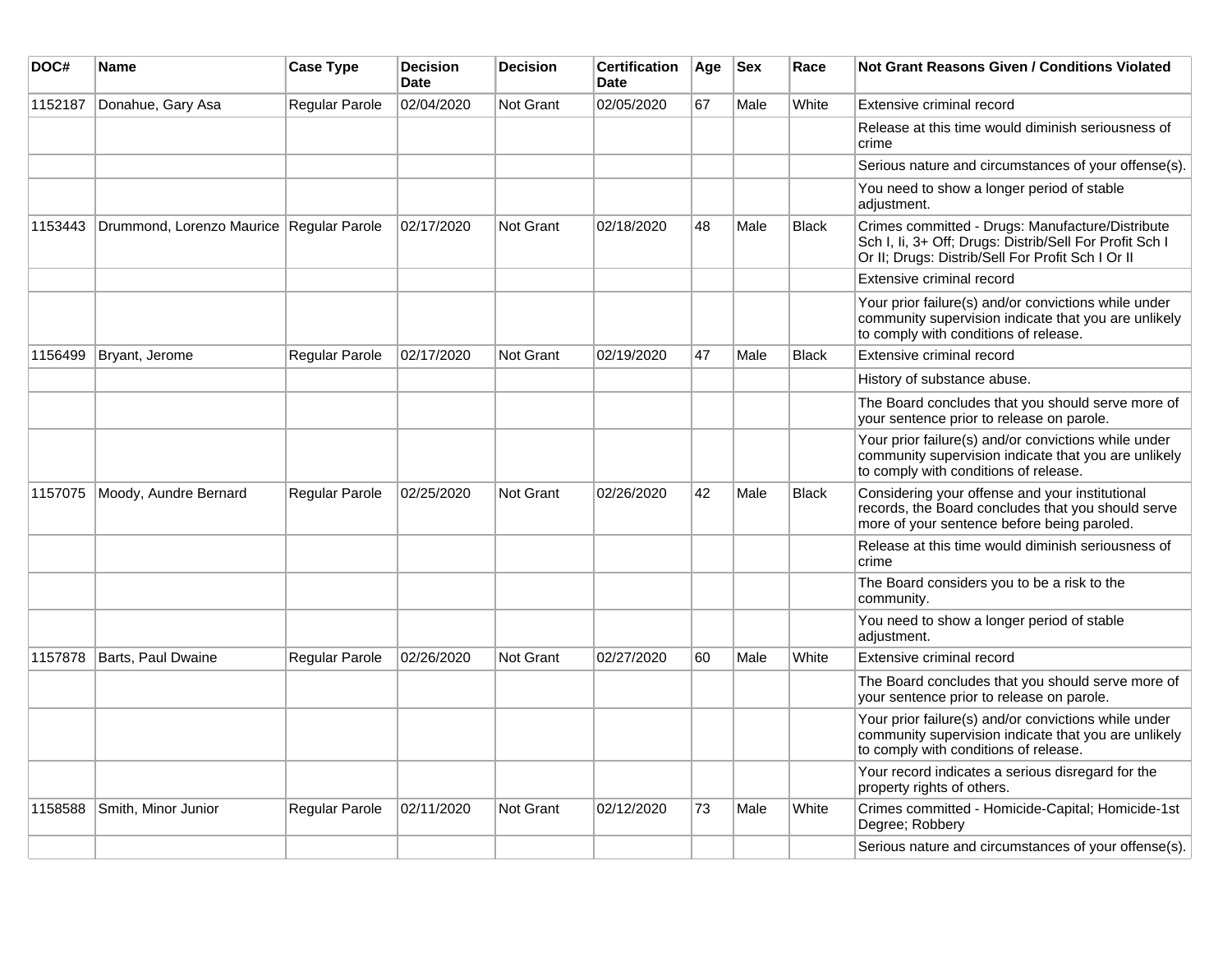| DOC#    | <b>Name</b>            | <b>Case Type</b>      | <b>Decision</b><br>Date | <b>Decision</b>  | <b>Certification</b><br>Date | Age | <b>Sex</b> | Race         | Not Grant Reasons Given / Conditions Violated                                                                                                               |
|---------|------------------------|-----------------------|-------------------------|------------------|------------------------------|-----|------------|--------------|-------------------------------------------------------------------------------------------------------------------------------------------------------------|
| 1158588 | Smith, Minor Junior    | Regular Parole        | 02/11/2020              | Not Grant        | 02/12/2020                   | 73  | Male       | White        | Your prior failure(s) and/or convictions while under<br>community supervision indicate that you are unlikely<br>to comply with conditions of release.       |
| 1158713 | Hines, Gregory Steven  | Regular Parole        | 02/18/2020              | Not Grant        | 02/19/2020                   | 50  | Male       | <b>Black</b> | Crimes committed - Robbery; Robbery; Robbery                                                                                                                |
|         |                        |                       |                         |                  |                              |     |            |              | Other                                                                                                                                                       |
|         |                        |                       |                         |                  |                              |     |            |              | Release at this time would diminish seriousness of<br>crime                                                                                                 |
|         |                        |                       |                         |                  |                              |     |            |              | Serious nature and circumstances of your offense(s).                                                                                                        |
| 1158888 | Bagby, Richard Lee     | <b>Regular Parole</b> | 02/06/2020              | Not Grant        | 02/11/2020                   | 63  | Male       | <b>Black</b> | Crimes committed - Kidnap/Abduct; Aggravated<br>Sexual Battery; Statutory Burglary                                                                          |
|         |                        |                       |                         |                  |                              |     |            |              | Extensive criminal record                                                                                                                                   |
|         |                        |                       |                         |                  |                              |     |            |              | The Board considers you to be a risk to the<br>community.                                                                                                   |
|         |                        |                       |                         |                  |                              |     |            |              | You need to show a longer period of stable<br>adjustment.                                                                                                   |
|         |                        |                       |                         |                  |                              |     |            |              | Your prior failure(s) and/or convictions while under<br>community supervision indicate that you are unlikely<br>to comply with conditions of release.       |
| 1160077 | Neely, Jeffrey Thomas  | <b>Regular Parole</b> | 02/17/2020              | Not Grant        | 02/18/2020                   | 56  | Male       | White        | Crimes committed - Homicide-Attempted; Sex<br>Assault, Rape; Breaking And Entering                                                                          |
|         |                        |                       |                         |                  |                              |     |            |              | Other                                                                                                                                                       |
|         |                        |                       |                         |                  |                              |     |            |              | Serious nature and circumstances of your offense(s).                                                                                                        |
| 1161021 | White, Jonathan Darryl | <b>Regular Parole</b> | 02/05/2020              | Not Grant        | 02/07/2020                   | 60  | Male       | Black        | Crimes committed - Kidnap/Abduct; Kidnap/Abduct;<br>Kidnap/Abduct                                                                                           |
|         |                        |                       |                         |                  |                              |     |            |              | Release at this time would diminish seriousness of<br>crime                                                                                                 |
|         |                        |                       |                         |                  |                              |     |            |              | Serious nature and circumstances of your offense(s).                                                                                                        |
| 1163388 | Buggs, Vernon          | Regular Parole        | 02/06/2020              | <b>Not Grant</b> | 02/11/2020                   | 55  | Male       | <b>Black</b> | History of substance abuse.                                                                                                                                 |
|         |                        |                       |                         |                  |                              |     |            |              | Serious nature and circumstances of your offense(s).                                                                                                        |
|         |                        |                       |                         |                  |                              |     |            |              | You need further participation in institutional work<br>and/or educational programs to indicate your positive<br>progression towards re-entry into society. |
|         |                        |                       |                         |                  |                              |     |            |              | Your prior failure(s) and/or convictions while under<br>community supervision indicate that you are unlikely<br>to comply with conditions of release.       |
| 1168751 | Barnes, Charles Eugene | <b>Board Review</b>   | 02/06/2020              | Not Grant        | 02/11/2020                   | 50  | Male       | <b>Black</b> | Crimes committed - Statutory Burglary; Cocaine-<br>Possess; Sodomy                                                                                          |
|         |                        |                       |                         |                  |                              |     |            |              | Release at this time would diminish seriousness of<br>crime                                                                                                 |
|         |                        |                       |                         |                  |                              |     |            |              | Serious nature and circumstances of your offense(s).                                                                                                        |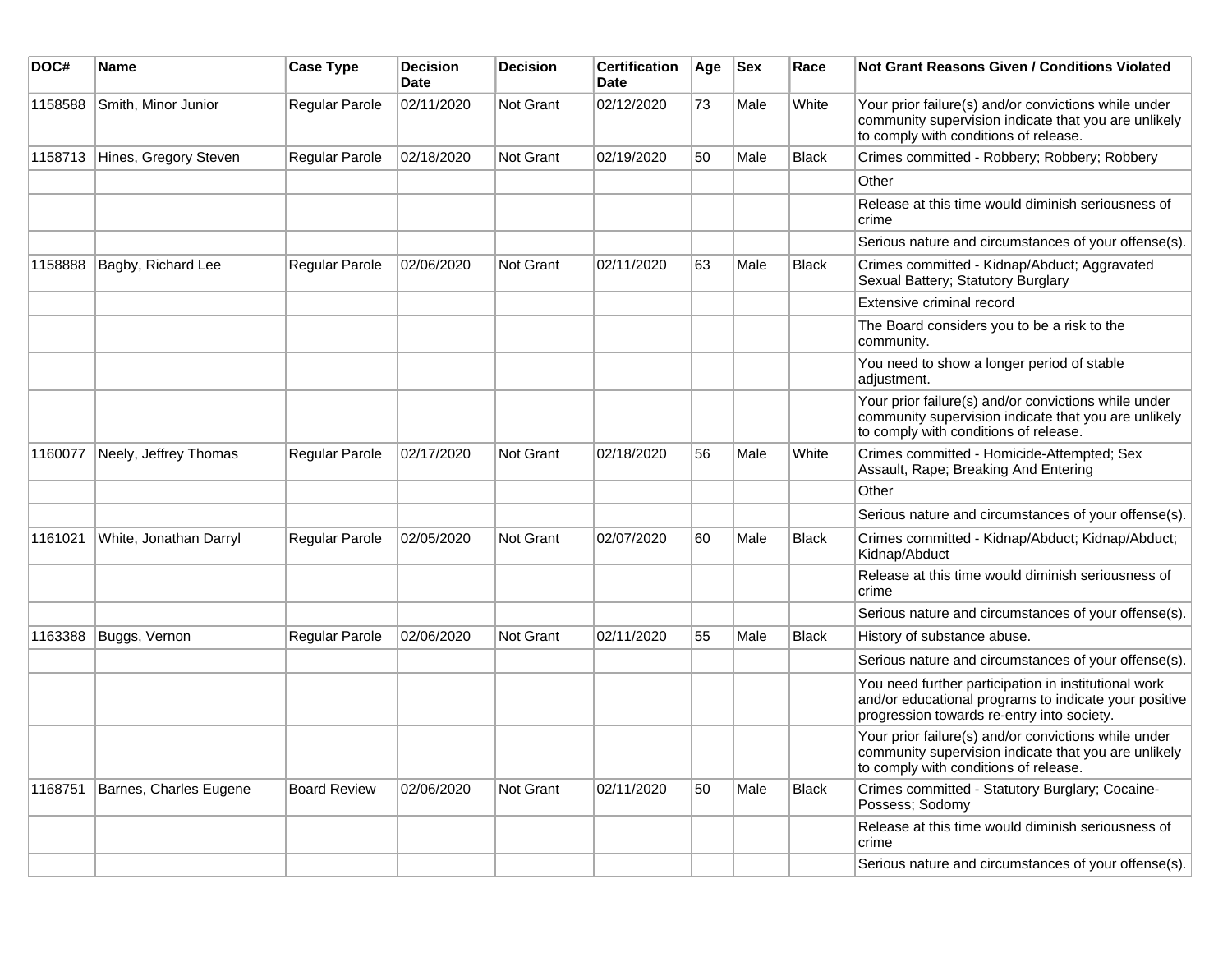| DOC#    | <b>Name</b>             | <b>Case Type</b>      | <b>Decision</b><br><b>Date</b> | <b>Decision</b>  | <b>Certification</b><br><b>Date</b> | Age | <b>Sex</b> | Race         | Not Grant Reasons Given / Conditions Violated                                                                                                               |
|---------|-------------------------|-----------------------|--------------------------------|------------------|-------------------------------------|-----|------------|--------------|-------------------------------------------------------------------------------------------------------------------------------------------------------------|
| 1169305 | Crocker, Gene Lorenzo   | Regular Parole        | 02/18/2020                     | Not Grant        | 02/19/2020                          | 58  | Male       | Black        | Conviction of a new crime while incarcerated                                                                                                                |
|         |                         |                       |                                |                  |                                     |     |            |              | Crimes committed - Robbery; Robbery; Unlawful<br>Wound/Bodily Injury                                                                                        |
|         |                         |                       |                                |                  |                                     |     |            |              | Extensive criminal record                                                                                                                                   |
|         |                         |                       |                                |                  |                                     |     |            |              | History of violence.                                                                                                                                        |
|         |                         |                       |                                |                  |                                     |     |            |              | You need to show a longer period of stable<br>adjustment.                                                                                                   |
| 1170054 | Daniel, Michael Kenneth | <b>Regular Parole</b> | 02/25/2020                     | Not Grant        | 02/26/2020                          | 52  | Male       | <b>Black</b> | Crimes committed - Robbery; Robbery; Robbery                                                                                                                |
|         |                         |                       |                                |                  |                                     |     |            |              | The Board concludes that you should serve more of<br>your sentence prior to release on parole.                                                              |
|         |                         |                       |                                |                  |                                     |     |            |              | The Board considers you to be a risk to the<br>community.                                                                                                   |
|         |                         |                       |                                |                  |                                     |     |            |              | You need to show a longer period of stable<br>adjustment.                                                                                                   |
| 1170649 | Horne, Sylvester Junior | <b>Regular Parole</b> | 02/24/2020                     | Not Grant        | 02/25/2020                          | 55  | Male       | <b>Black</b> | Crimes committed - Homicide/Murder; Sex Assault,<br>Rape; Assault                                                                                           |
|         |                         |                       |                                |                  |                                     |     |            |              | Other                                                                                                                                                       |
|         |                         |                       |                                |                  |                                     |     |            |              | Release at this time would diminish seriousness of<br>crime                                                                                                 |
|         |                         |                       |                                |                  |                                     |     |            |              | Serious nature and circumstances of your offense(s).                                                                                                        |
|         |                         |                       |                                |                  |                                     |     |            |              | The Board concludes that you should serve more of<br>your sentence prior to release on parole.                                                              |
| 1171993 | Harris, Michael Eugene  | <b>Regular Parole</b> | 02/26/2020                     | <b>Not Grant</b> | 02/26/2020                          | 60  | Male       | <b>Black</b> | Crimes committed - Kidnap/Abduct; Sex Assault,<br>Rape; Forcible Sodomy                                                                                     |
|         |                         |                       |                                |                  |                                     |     |            |              | Release at this time would diminish seriousness of<br>crime                                                                                                 |
| 1172330 | Campbell, James Wesley  | <b>Regular Parole</b> | 02/17/2020                     | Not Grant        | 02/19/2020                          | 62  | Male       | White        | Crimes committed - Kidnap/Abduct; Forcible<br>Sodomy; Sex Asslt-Attempted Rape                                                                              |
|         |                         |                       |                                |                  |                                     |     |            |              | Other                                                                                                                                                       |
|         |                         |                       |                                |                  |                                     |     |            |              | Release at this time would diminish seriousness of<br>crime                                                                                                 |
|         |                         |                       |                                |                  |                                     |     |            |              | You need further participation in institutional work<br>and/or educational programs to indicate your positive<br>progression towards re-entry into society. |
| 1174893 | Taylor, Robert Lee      | Regular Parole        | 02/24/2020                     | Not Grant        | 02/25/2020                          | 61  | Male       | <b>Black</b> | Other                                                                                                                                                       |
|         |                         |                       |                                |                  |                                     |     |            |              | Release at this time would diminish seriousness of<br>crime                                                                                                 |
|         |                         |                       |                                |                  |                                     |     |            |              | Serious nature and circumstances of your offense(s).                                                                                                        |
|         |                         |                       |                                |                  |                                     |     |            |              | The Board concludes that you should serve more of<br>your sentence prior to release on parole.                                                              |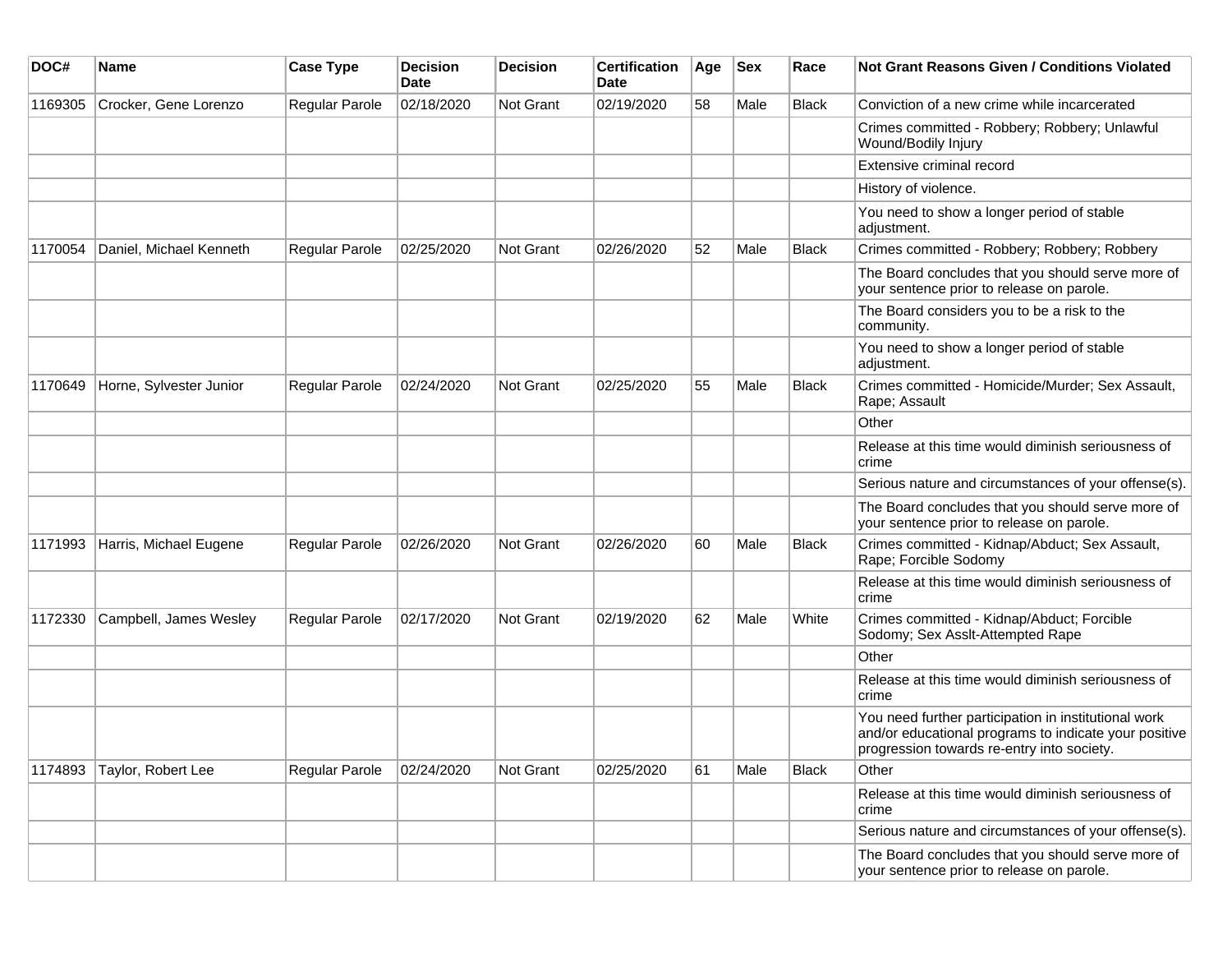| DOC#    | <b>Name</b>                        | <b>Case Type</b>      | <b>Decision</b><br><b>Date</b> | <b>Decision</b> | <b>Certification</b><br><b>Date</b> | Age | <b>Sex</b> | Race         | Not Grant Reasons Given / Conditions Violated                                                               |
|---------|------------------------------------|-----------------------|--------------------------------|-----------------|-------------------------------------|-----|------------|--------------|-------------------------------------------------------------------------------------------------------------|
| 1174999 | Reynolds, Clarence Duke            | Geriatric             | 02/05/2020                     | Not Grant       | 02/07/2020                          | 70  | Male       | White        | History of violence.                                                                                        |
|         |                                    |                       |                                |                 |                                     |     |            |              | Release at this time would diminish seriousness of<br>crime                                                 |
|         |                                    |                       |                                |                 |                                     |     |            |              | Serious nature and circumstances of your offense(s).                                                        |
| 1175807 | Shabazz, Muwakkil Seifullah<br>Bey | <b>Regular Parole</b> | 02/05/2020                     | Not Grant       | 02/07/2020                          | 54  | Male       | <b>Black</b> | Crimes committed - Homicide-Capital;<br>Kidnap/Abduct; Kidnap/Abduct                                        |
|         |                                    |                       |                                |                 |                                     |     |            |              | Extensive criminal record                                                                                   |
|         |                                    |                       |                                |                 |                                     |     |            |              | Release at this time would diminish seriousness of<br>crime                                                 |
|         |                                    |                       |                                |                 |                                     |     |            |              | The Board concludes that you should serve more of<br>your sentence prior to release on parole.              |
|         |                                    |                       |                                |                 |                                     |     |            |              | The Board considers you to be a risk to the<br>community.                                                   |
| 1176500 | Graves, Dennis Ray                 | Regular Parole        | 02/07/2020                     | Not Grant       | 02/11/2020                          | 64  | Male       | White        | No Interest in Parole                                                                                       |
| 1179568 | Smith, Michael John Jr.            | Regular Parole        | 02/25/2020                     | Not Grant       | 02/26/2020                          | 47  | Male       | White        | Crimes committed - Aggravated Sexual Battery;<br>Aggravated Sexual Battery; Forcible Sodomy                 |
|         |                                    |                       |                                |                 |                                     |     |            |              | Release at this time would diminish seriousness of<br>crime                                                 |
|         |                                    |                       |                                |                 |                                     |     |            |              | Serious nature and circumstances of your offense(s).                                                        |
| 1180466 | Johnson, Dejoun Rejail             | <b>Regular Parole</b> | 02/15/2020                     | Not Grant       | 02/18/2020                          | 57  | Male       | <b>Black</b> | Other                                                                                                       |
|         |                                    |                       |                                |                 |                                     |     |            |              | Release at this time would diminish seriousness of<br>crime                                                 |
|         |                                    |                       |                                |                 |                                     |     |            |              | Serious nature and circumstances of your offense(s).                                                        |
|         |                                    |                       |                                |                 |                                     |     |            |              | The Board considers you to be a risk to the<br>community.                                                   |
| 1181245 | Laws, Keith Richard                | Regular Parole        | 02/18/2020                     | Not Grant       | 02/20/2020                          | 71  | Male       | White        | Crimes committed - Homicide/Murder; Homicide-1st<br>Degree; Forgery                                         |
|         |                                    |                       |                                |                 |                                     |     |            |              | History of violence.                                                                                        |
|         |                                    |                       |                                |                 |                                     |     |            |              | Serious nature and circumstances of your offense(s).                                                        |
|         |                                    |                       |                                |                 |                                     |     |            |              | The Board considers you to be a risk to the<br>community.                                                   |
| 1181694 | Liston, Philipe Michel             | <b>Regular Parole</b> | 02/08/2020                     | Not Grant       | 02/11/2020                          | 60  | Male       | White        | Release at this time would diminish seriousness of<br>crime                                                 |
|         |                                    |                       |                                |                 |                                     |     |            |              | The Board concludes that you should serve more of<br>your sentence prior to release on parole.              |
|         |                                    |                       |                                |                 |                                     |     |            |              | The Board considers you to be a risk to the<br>community.                                                   |
| 1182516 | Stephenson, Mack                   | Geriatric             | 02/17/2020                     | Not Grant       | 02/18/2020                          | 77  | Male       | <b>Black</b> | Crimes committed - Aggravated Sexual Battery;<br>Aggravated Sexual Battery; Penetrate W/Inanimate<br>Object |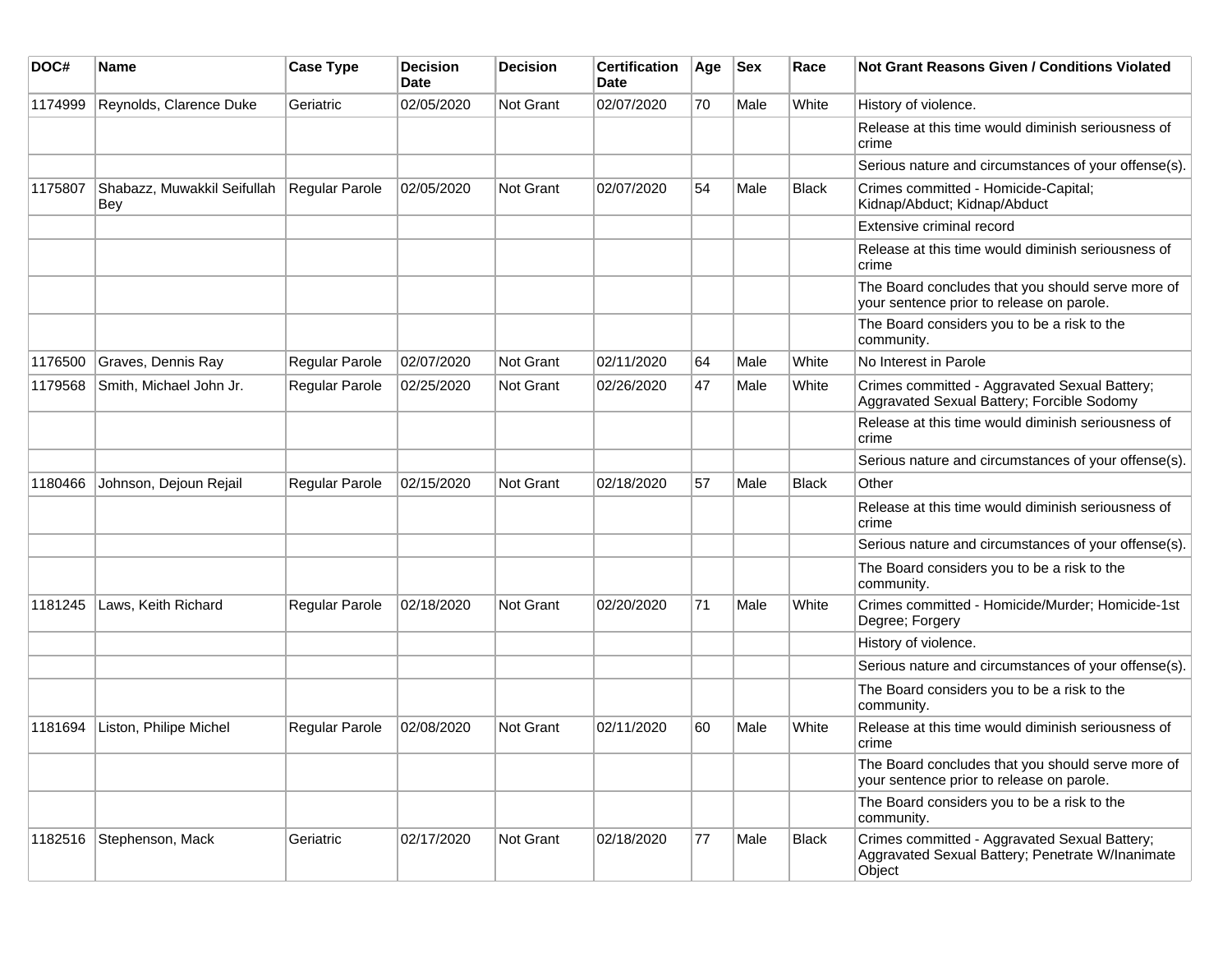| DOC#    | <b>Name</b>                                        | <b>Case Type</b>    | <b>Decision</b><br><b>Date</b> | <b>Decision</b>  | <b>Certification</b><br>Date | Age | <b>Sex</b> | Race         | Not Grant Reasons Given / Conditions Violated                                                                                                                                                                          |
|---------|----------------------------------------------------|---------------------|--------------------------------|------------------|------------------------------|-----|------------|--------------|------------------------------------------------------------------------------------------------------------------------------------------------------------------------------------------------------------------------|
| 1182516 | Stephenson, Mack                                   | Geriatric           | 02/17/2020                     | Not Grant        | 02/18/2020                   | 77  | Male       | Black        | Serious nature and circumstances of your offense(s).                                                                                                                                                                   |
| 1201213 | Coff, Darren Thomas                                | <b>Board Review</b> | 02/10/2020                     | Not Grant        | 02/11/2020                   | 34  | Male       | White        | Crimes committed - Robbery: On Or Near Street;<br>Robbery: On Or Near Street; Unauthorized Use:<br>Animal/Vehicle/Etc,Larceny<200                                                                                      |
|         |                                                    |                     |                                |                  |                              |     |            |              | Your prior failure(s) and/or convictions while under<br>community supervision indicate that you are unlikely<br>to comply with conditions of release.                                                                  |
| 1412953 | Johnson, Harold Anthony                            | Regular Parole      | 02/12/2020                     | Not Grant        | 02/13/2020                   | 69  | Male       | <b>Black</b> | Release at this time would diminish seriousness of<br>crime                                                                                                                                                            |
|         |                                                    |                     |                                |                  |                              |     |            |              | Serious nature and circumstances of your offense(s).                                                                                                                                                                   |
|         |                                                    |                     |                                |                  |                              |     |            |              | The Board concludes that you should serve more of<br>your sentence prior to release on parole.                                                                                                                         |
| 1414408 | Salander, Richard Philip                           | Regular Parole      | 02/23/2020                     | Not Grant        | 02/24/2020                   | 65  | Male       | White        | Crimes committed - Propose sex act by<br>communication sys. age < 15, offender 7+ yr, 2nd;<br>Propose sex act by communication sys. age < 15,<br>offender 7+ yr, 2nd; Propose Sex By Comp Etc.<br><15Y, Offender 7+ Yr |
|         |                                                    |                     |                                |                  |                              |     |            |              | Release at this time would diminish seriousness of<br>crime                                                                                                                                                            |
|         |                                                    |                     |                                |                  |                              |     |            |              | The Board considers you to be a risk to the<br>community.                                                                                                                                                              |
|         |                                                    |                     |                                |                  |                              |     |            |              | You need further participation in institutional work<br>and/or educational programs to indicate your positive<br>progression towards re-entry into society.                                                            |
| 1416835 | Likins, Earl Craven                                | Regular Parole      | 02/11/2020                     | <b>Not Grant</b> | 02/12/2020                   | 73  | Male       | White        | Extensive criminal record                                                                                                                                                                                              |
|         |                                                    |                     |                                |                  |                              |     |            |              | Release at this time would diminish seriousness of<br>crime                                                                                                                                                            |
|         |                                                    |                     |                                |                  |                              |     |            |              | Serious nature and circumstances of your offense(s).                                                                                                                                                                   |
| 1433685 | Johnson, Frederick J                               | Geriatric           | 02/19/2020                     | Not Grant        | 02/24/2020                   | 65  | Male       | <b>Black</b> | No Interest in Parole                                                                                                                                                                                                  |
| 1445173 | Sparkman, George Edward                            | Geriatric           | 02/12/2020                     | <b>Not Grant</b> | 02/13/2020                   | 65  | Male       | White        | Crimes committed - (Attempted)Malicious Wounding;<br>(Attempted)Malicious Wounding                                                                                                                                     |
|         |                                                    |                     |                                |                  |                              |     |            |              | Release at this time would diminish seriousness of<br>crime                                                                                                                                                            |
|         |                                                    |                     |                                |                  |                              |     |            |              | You need to show a longer period of stable<br>adjustment.                                                                                                                                                              |
|         | 1452812 Combs-Lafleur, Steven Henri Regular Parole |                     | 02/09/2020                     | Not Grant        | 02/11/2020                   | 71  | Male       | White        | Crimes committed - Murder: 1st Degree                                                                                                                                                                                  |
|         |                                                    |                     |                                |                  |                              |     |            |              | Release at this time would diminish seriousness of<br>crime                                                                                                                                                            |
|         |                                                    |                     |                                |                  |                              |     |            |              | Serious nature and circumstances of your offense(s).                                                                                                                                                                   |
|         |                                                    |                     |                                |                  |                              |     |            |              | The Board concludes that you should serve more of<br>your sentence prior to release on parole.                                                                                                                         |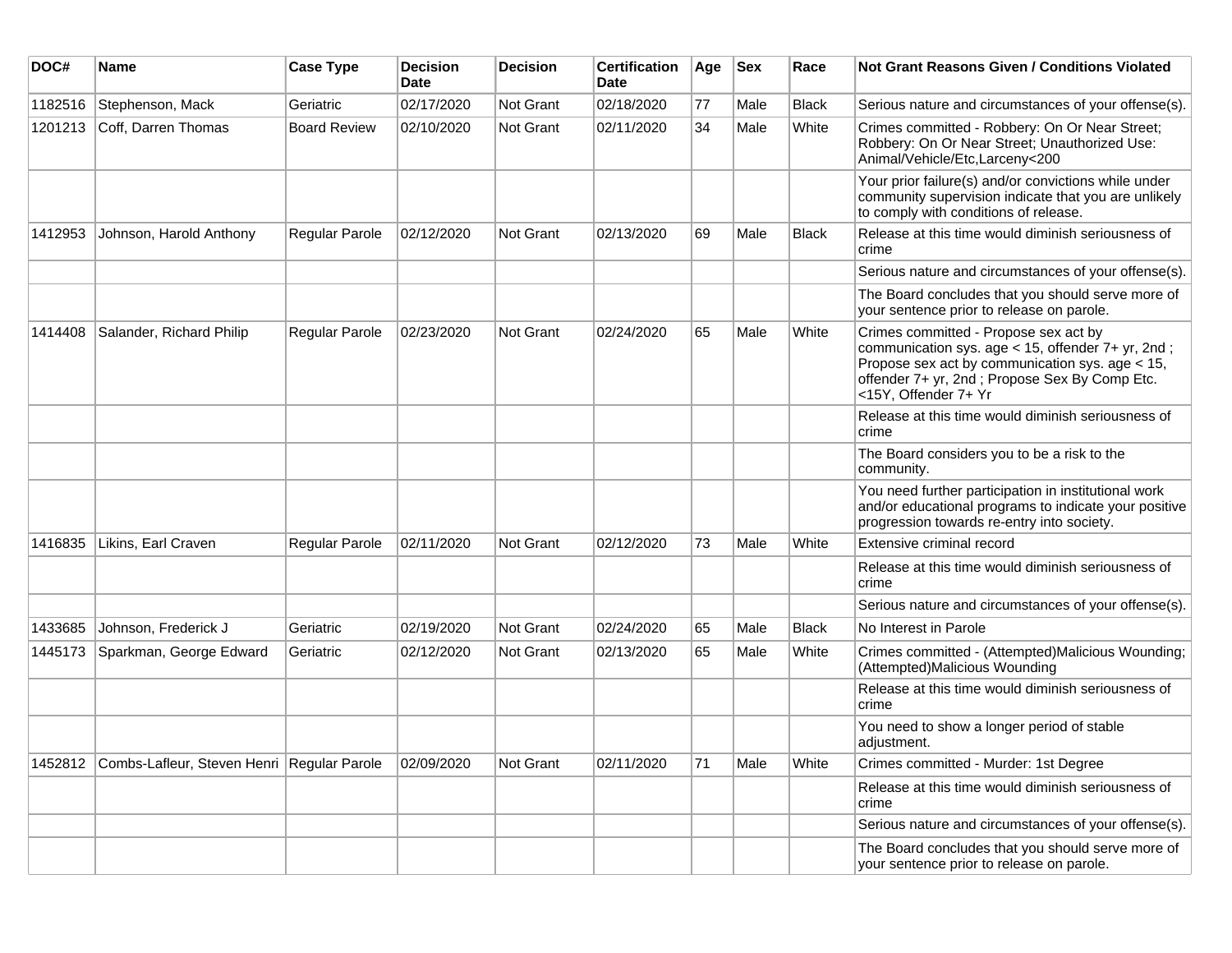| DOC#    | <b>Name</b>               | <b>Case Type</b> | <b>Decision</b><br><b>Date</b> | <b>Decision</b> | <b>Certification</b><br>Date | Age | <b>Sex</b> | Race         | <b>Not Grant Reasons Given / Conditions Violated</b>                                                                                                              |
|---------|---------------------------|------------------|--------------------------------|-----------------|------------------------------|-----|------------|--------------|-------------------------------------------------------------------------------------------------------------------------------------------------------------------|
| 1458618 | Barker, Philip            | Geriatric        | 02/19/2020                     | Not Grant       | 02/20/2020                   | 65  | Male       | White        | Crimes committed - Aggravated Sexual Battery:<br>Victim <13 Yrs; Aggravated Sexual Battery: Victim<br><13 Yrs; Aggravated Sexual Battery: Victim <13 Yrs          |
|         |                           |                  |                                |                 |                              |     |            |              | Release at this time would diminish seriousness of<br>crime                                                                                                       |
| 1513791 | Taylor, Masel Lee         | Geriatric        | 02/15/2020                     | Not Grant       | 02/18/2020                   | 66  | Male       | White        | Extensive criminal record                                                                                                                                         |
|         |                           |                  |                                |                 |                              |     |            |              | History of violence.                                                                                                                                              |
|         |                           |                  |                                |                 |                              |     |            |              | Serious nature and circumstances of your offense(s).                                                                                                              |
|         |                           |                  |                                |                 |                              |     |            |              | The Board considers you to be a risk to the<br>community.                                                                                                         |
| 1587592 | Church, Kevin Wendell     | Regular Parole   | 02/03/2020                     | Not Grant       | 02/04/2020                   | 60  | Male       | <b>Black</b> | No Interest in Parole                                                                                                                                             |
| 1600399 | Mullins, Gary Wayne       | Regular Parole   | 02/11/2020                     | Not Grant       | 02/12/2020                   | 66  | Male       | White        | Crimes committed - Possess Obscene Material With<br>Minor, Felony; Possess Obscene Material With<br>Minor, Felony; Possess Obscene Material With<br>Minor, Felony |
|         |                           |                  |                                |                 |                              |     |            |              | Release at this time would diminish seriousness of<br>crime                                                                                                       |
|         |                           |                  |                                |                 |                              |     |            |              | The Board concludes that you should serve more of<br>your sentence prior to release on parole.                                                                    |
|         |                           |                  |                                |                 |                              |     |            |              | The Board considers you to be a risk to the<br>community.                                                                                                         |
| 1634655 | Jenkins, Paul Allen       | Regular Parole   | 02/12/2020                     | Not Grant       | 02/13/2020                   | 67  | Male       | White        | Extensive criminal record                                                                                                                                         |
|         |                           |                  |                                |                 |                              |     |            |              | History of violence.                                                                                                                                              |
|         |                           |                  |                                |                 |                              |     |            |              | Release at this time would diminish seriousness of<br>crime                                                                                                       |
|         |                           |                  |                                |                 |                              |     |            |              | Serious nature and circumstances of your offense(s).                                                                                                              |
| 1811232 | Davis, Terrell Lamont Jr. | Regular Parole   | 02/19/2020                     | Not Grant       | 02/24/2020                   | 22  | Male       | Black        | Poor institutional adjustment (for example,<br>motivation/attitude, unfavorable reports, lack of<br>program involvement, etc.)                                    |
|         |                           |                  |                                |                 |                              |     |            |              | Release at this time would diminish seriousness of<br>crime                                                                                                       |
|         |                           |                  |                                |                 |                              |     |            |              | The Board concludes that you should serve more of<br>your sentence prior to release on parole.                                                                    |
|         |                           |                  |                                |                 |                              |     |            |              | You need further participation in institutional work<br>and/or educational programs to indicate your positive<br>progression towards re-entry into society.       |
|         |                           |                  |                                |                 |                              |     |            |              | Your record of institutional infractions indicates a<br>disregard for rules and that you are not ready to<br>conform to society.                                  |
| 1839814 | Wells, Antonio Devon      | Regular Parole   | 02/27/2020                     | Not Grant       | 02/28/2020                   | 24  | Male       | Black        | Crimes committed - Grand Larceny: Firearm, Not<br>From A Person                                                                                                   |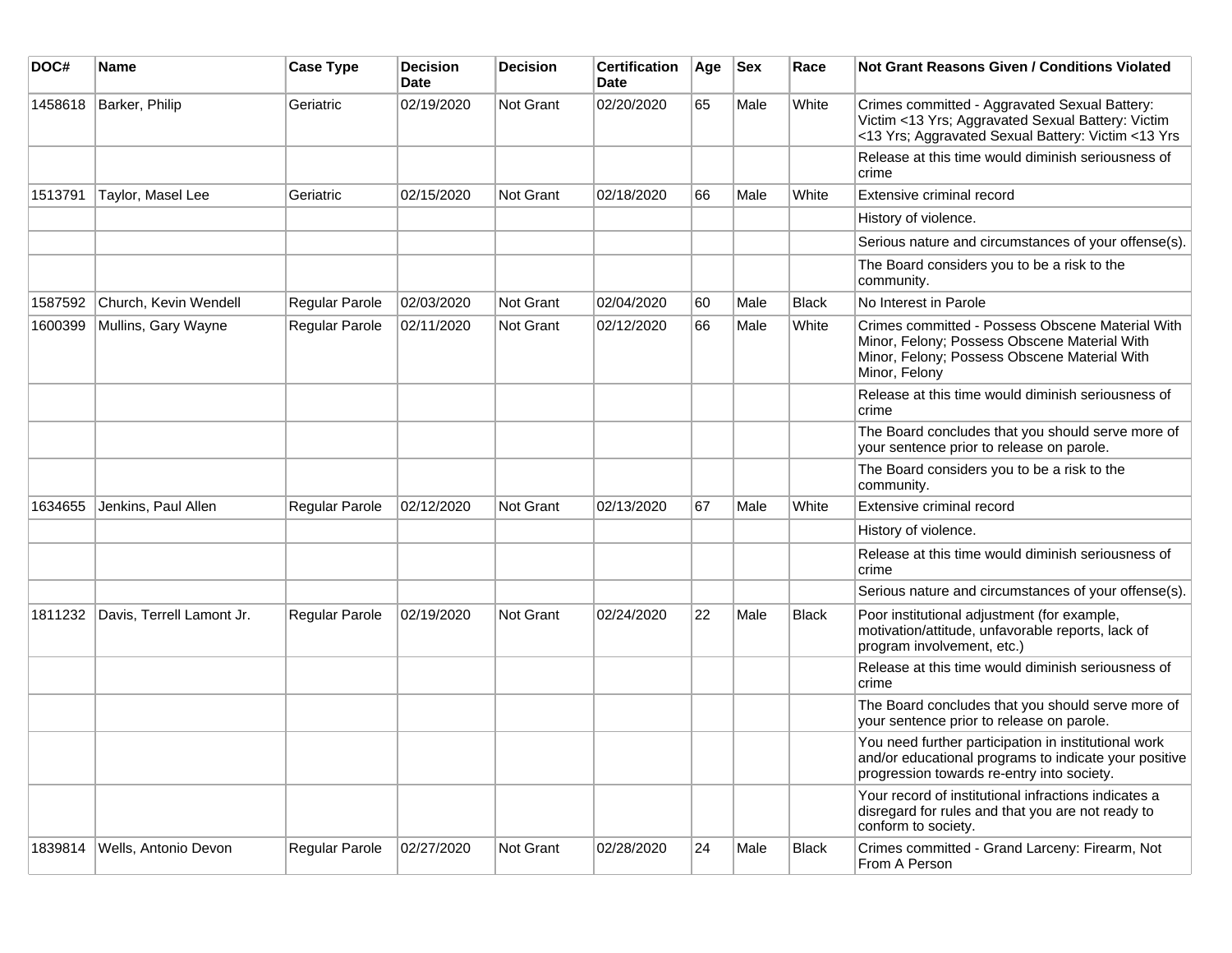| DOC#    | <b>Name</b>            | <b>Case Type</b>      | <b>Decision</b><br><b>Date</b> | <b>Decision</b>  | <b>Certification</b><br><b>Date</b> | Age | <b>Sex</b> | Race         | <b>Not Grant Reasons Given / Conditions Violated</b>                                                                                                        |
|---------|------------------------|-----------------------|--------------------------------|------------------|-------------------------------------|-----|------------|--------------|-------------------------------------------------------------------------------------------------------------------------------------------------------------|
| 1839814 | Wells, Antonio Devon   | Regular Parole        | 02/27/2020                     | Not Grant        | 02/28/2020                          | 24  | Male       | <b>Black</b> | Release at this time would diminish seriousness of<br>crime                                                                                                 |
|         |                        |                       |                                |                  |                                     |     |            |              | You need to show a longer period of stable<br>adjustment.                                                                                                   |
| 1879986 | Hawkins, Dontae        | Regular Parole        | 02/28/2020                     | <b>Not Grant</b> | 02/28/2020                          | 22  | Male       | <b>Black</b> | Release at this time would diminish seriousness of<br>crime                                                                                                 |
|         |                        |                       |                                |                  |                                     |     |            |              | The Board considers you to be a risk to the<br>community.                                                                                                   |
|         |                        |                       |                                |                  |                                     |     |            |              | You need further participation in institutional work<br>and/or educational programs to indicate your positive<br>progression towards re-entry into society. |
|         |                        |                       |                                |                  |                                     |     |            |              | You need to show a longer period of stable<br>adjustment.                                                                                                   |
| 1921226 | Bell, Allen Micah      | Regular Parole        | 02/05/2020                     | <b>Not Grant</b> | 02/07/2020                          | 20  | Male       | <b>Black</b> | Other                                                                                                                                                       |
|         |                        |                       |                                |                  |                                     |     |            |              | The Board concludes that you should serve more of<br>your sentence prior to release on parole.                                                              |
|         |                        |                       |                                |                  |                                     |     |            |              | You need further participation in institutional work<br>and/or educational programs to indicate your positive<br>progression towards re-entry into society. |
| 1980606 | Frazier, Rakim Marquiz | <b>Regular Parole</b> | 02/17/2020                     | <b>Not Grant</b> | 02/18/2020                          | 20  | Male       | <b>Black</b> | Extensive criminal record                                                                                                                                   |
|         |                        |                       |                                |                  |                                     |     |            |              | Other                                                                                                                                                       |
|         |                        |                       |                                |                  |                                     |     |            |              | You need further participation in institutional work<br>and/or educational programs to indicate your positive<br>progression towards re-entry into society. |
|         |                        |                       |                                |                  |                                     |     |            |              | You need to show a longer period of stable<br>adjustment.                                                                                                   |
| 1983155 | Mills, Keontae Debreon | Regular Parole        | 02/17/2020                     | <b>Not Grant</b> | 02/19/2020                          | 18  | Male       | <b>Black</b> | Other                                                                                                                                                       |
|         |                        |                       |                                |                  |                                     |     |            |              | Release at this time would diminish seriousness of<br>crime                                                                                                 |
|         |                        |                       |                                |                  |                                     |     |            |              | You need further participation in institutional work<br>and/or educational programs to indicate your positive<br>progression towards re-entry into society. |
|         |                        |                       |                                |                  |                                     |     |            |              | You need to show a longer period of stable<br>adjustment.                                                                                                   |
| 1086822 | Rumsey, Jason Bryant   | Violation<br>Hearing  | 02/25/2020                     | Revoke           | 02/26/2020                          | 49  | Male       | White        |                                                                                                                                                             |
|         |                        |                       |                                |                  |                                     |     |            |              | 06. I will follow the Probation and Parole Officer's<br>instructions and will be truthful, cooperative, and<br>report as instructed.                        |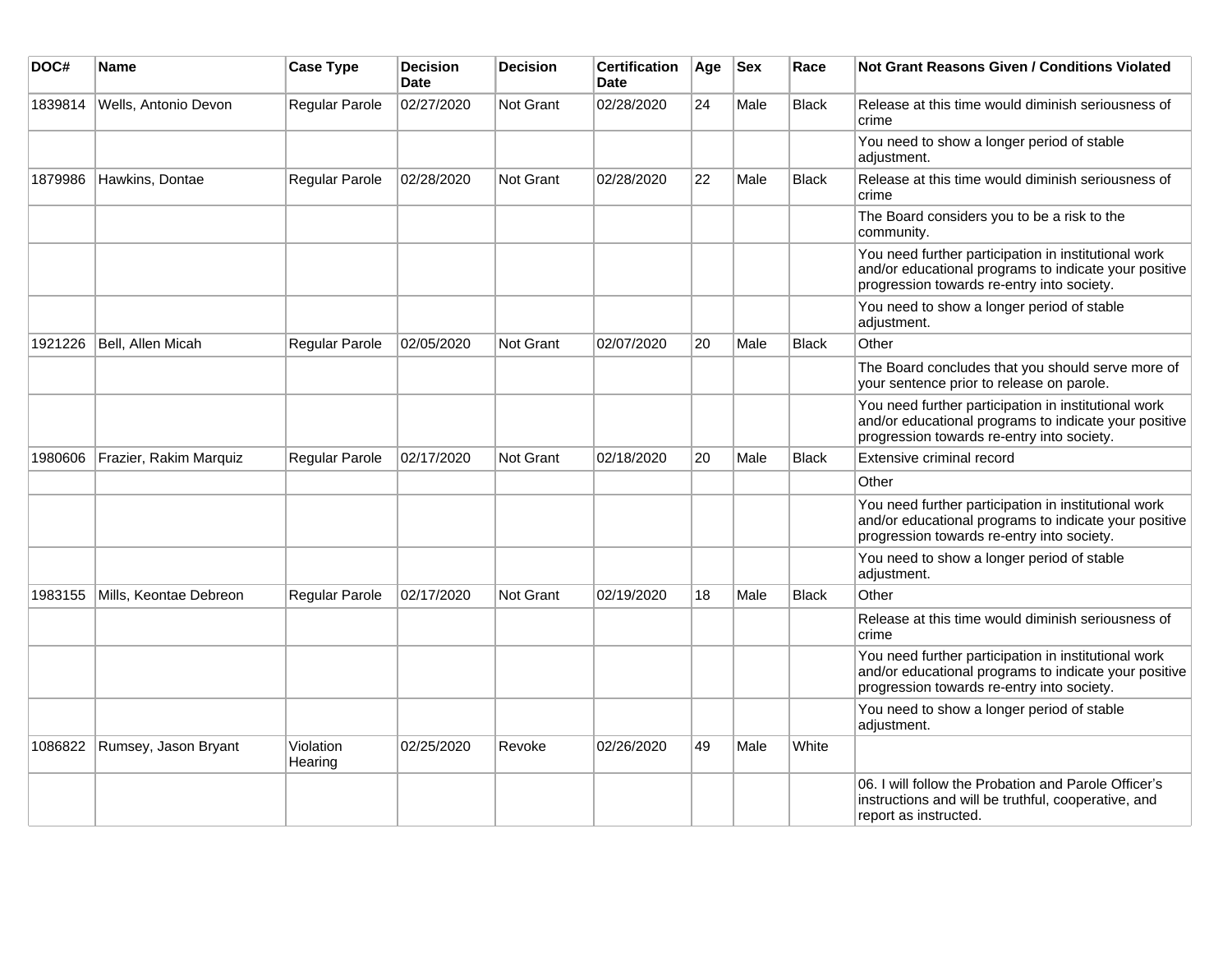| DOC#    | <b>Name</b>                         | <b>Case Type</b>     | <b>Decision</b><br><b>Date</b> | <b>Decision</b> | <b>Certification</b><br>Date | Age | <b>Sex</b>   | Race  | <b>Not Grant Reasons Given / Conditions Violated</b>                                                                                                                                                                                                                                         |
|---------|-------------------------------------|----------------------|--------------------------------|-----------------|------------------------------|-----|--------------|-------|----------------------------------------------------------------------------------------------------------------------------------------------------------------------------------------------------------------------------------------------------------------------------------------------|
| 1086822 | Rumsey, Jason Bryant                | Violation<br>Hearing | 02/25/2020                     | Revoke          | 02/26/2020                   | 49  | Male         | White | 11. I will not abscond from supervision. I understand<br>I will be considered an absconder when my<br>whereabouts are no longer known to my supervising<br>officer. I freely, voluntarily and intelligently waive<br>any right I may have to extradition if arrested outside<br>of Virginia. |
| 1092439 | Cluff, Natasha Anntionette          | Violation<br>Hearing | 02/06/2020                     | Revoke          | 02/06/2020                   | 47  | Female Black |       |                                                                                                                                                                                                                                                                                              |
|         |                                     |                      |                                |                 |                              |     |              |       | 06. I will follow the Probation and Parole Officer's<br>instructions and will be truthful, cooperative, and<br>report as instructed.                                                                                                                                                         |
| 1098632 | Hunter, Robert WALTER               | Violation<br>Hearing | 02/13/2020                     | Revoke          | 02/14/2020                   | 43  | Male         | Black |                                                                                                                                                                                                                                                                                              |
|         |                                     |                      |                                |                 |                              |     |              |       | 06. I will follow the Probation and Parole Officer's<br>instructions and will be truthful, cooperative, and<br>report as instructed.                                                                                                                                                         |
|         |                                     |                      |                                |                 |                              |     |              |       | Special Condition (Specify) You must abide by any<br>and all other conditions of release imposed by your<br>supervising parole officer.<br>- Comply with curfew                                                                                                                              |
| 1123593 | Davis, Sammy Jr.                    | Violation<br>Hearing | 02/12/2020                     | Revoke          | 02/14/2020                   | 65  | Male         | Black |                                                                                                                                                                                                                                                                                              |
|         |                                     |                      |                                |                 |                              |     |              |       | 06. I will follow the Probation and Parole Officer's<br>instructions and will be truthful, cooperative, and<br>report as instructed.                                                                                                                                                         |
|         |                                     |                      |                                |                 |                              |     |              |       | 10. I will not change my residence without the<br>permission of the Probation and Parole Officer. I will<br>not leave the State of Virginia or travel outside of a<br>designated area without permission of the Probation<br>and Parole Officer.                                             |
|         |                                     |                      |                                |                 |                              |     |              |       | 11. I will not abscond from supervision. I understand<br>I will be considered an absconder when my<br>whereabouts are no longer known to my supervising<br>officer. I freely, voluntarily and intelligently waive<br>any right I may have to extradition if arrested outside<br>of Virginia. |
| 1133764 | Walker, Damon Alondo                | Violation<br>Hearing | 02/04/2020                     | Revoke          | 02/05/2020                   | 51  | Male         | Black |                                                                                                                                                                                                                                                                                              |
|         |                                     |                      |                                |                 |                              |     |              |       | 06. I will follow the Probation and Parole Officer's<br>instructions and will be truthful, cooperative, and<br>report as instructed.                                                                                                                                                         |
|         |                                     |                      |                                |                 |                              |     |              |       | 08. I will not unlawfully use, possess or distribute<br>controlled substances or related paraphernalia.                                                                                                                                                                                      |
| 1142308 | Yaqin, Taqiayan Yajna-<br>Chaitanya | Violation<br>Hearing | 02/12/2020                     | Revoke          | 02/14/2020                   | 48  | Male         | Black |                                                                                                                                                                                                                                                                                              |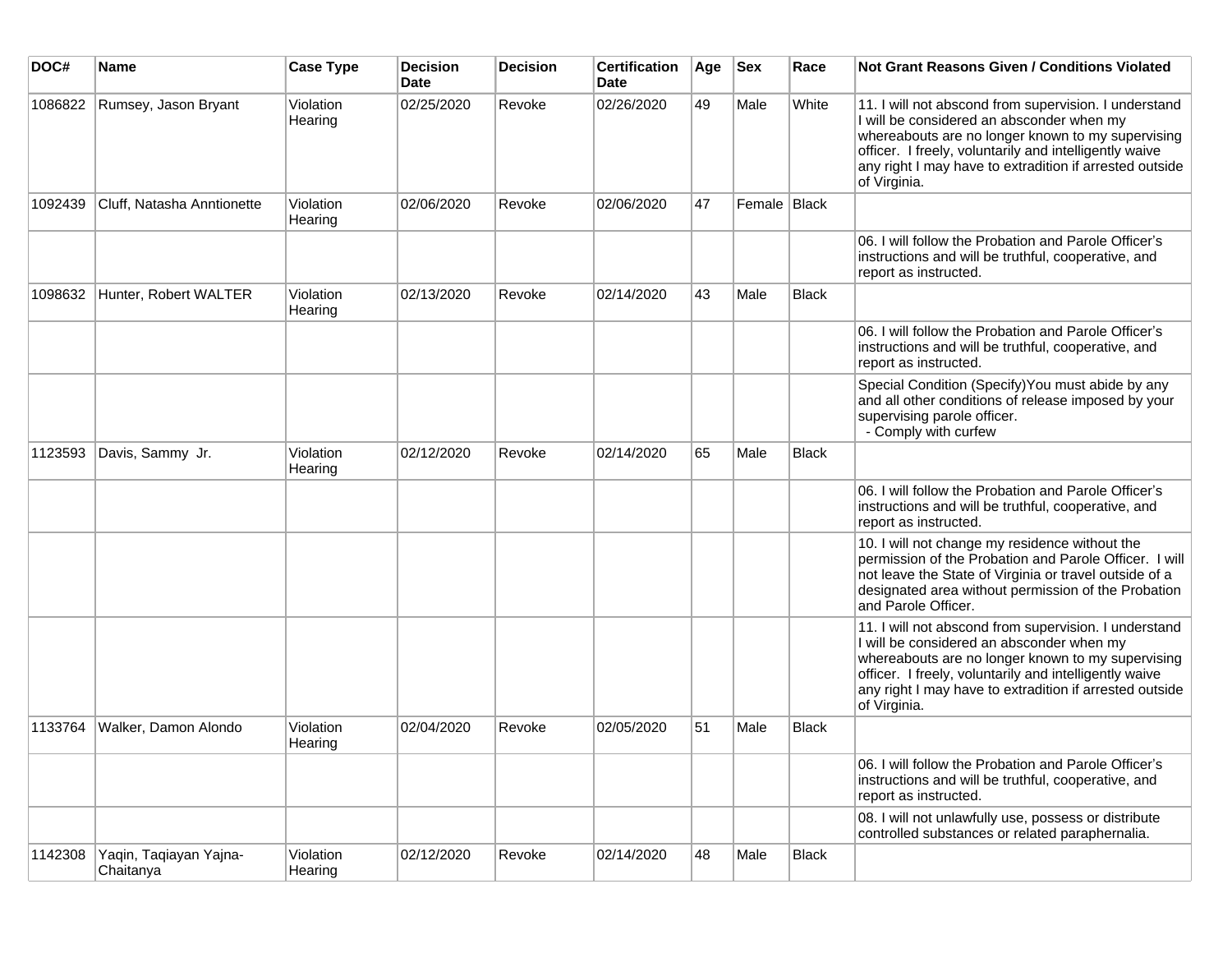| DOC#    | <b>Name</b>                         | <b>Case Type</b>     | <b>Decision</b><br><b>Date</b> | <b>Decision</b> | <b>Certification</b><br><b>Date</b> | Age | <b>Sex</b>   | Race  | <b>Not Grant Reasons Given / Conditions Violated</b>                                                                                                                                                                                                                                         |
|---------|-------------------------------------|----------------------|--------------------------------|-----------------|-------------------------------------|-----|--------------|-------|----------------------------------------------------------------------------------------------------------------------------------------------------------------------------------------------------------------------------------------------------------------------------------------------|
| 1142308 | Yaqin, Taqiayan Yajna-<br>Chaitanya | Violation<br>Hearing | 02/12/2020                     | Revoke          | 02/14/2020                          | 48  | Male         | Black | 01. I will obey all Federal, State and local laws and<br>ordinances.                                                                                                                                                                                                                         |
| 1163138 | Duffy, Keshawn Clarence             | Violation<br>Hearing | 02/14/2020                     | Revoke          | 02/18/2020                          | 35  | Male         | Black |                                                                                                                                                                                                                                                                                              |
|         |                                     |                      |                                |                 |                                     |     |              |       | 01. I will obey all Federal, State and local laws and<br>ordinances.                                                                                                                                                                                                                         |
| 1189829 | Gibson, Melissa Ann                 | Violation<br>Hearing | 02/26/2020                     | Revoke          | 02/27/2020                          | 44  | Female White |       |                                                                                                                                                                                                                                                                                              |
|         |                                     |                      |                                |                 |                                     |     |              |       | 06. I will follow the Probation and Parole Officer's<br>instructions and will be truthful, cooperative, and<br>report as instructed.                                                                                                                                                         |
|         |                                     |                      |                                |                 |                                     |     |              |       | 11. I will not abscond from supervision. I understand<br>I will be considered an absconder when my<br>whereabouts are no longer known to my supervising<br>officer. I freely, voluntarily and intelligently waive<br>any right I may have to extradition if arrested outside<br>of Virginia. |
| 1336794 | Mcgowan, Lauren Marie               | Violation<br>Hearing | 02/04/2020                     | Revoke          | 02/05/2020                          | 33  | Female White |       |                                                                                                                                                                                                                                                                                              |
|         |                                     |                      |                                |                 |                                     |     |              |       | 08. I will not unlawfully use, possess or distribute<br>controlled substances or related paraphernalia.                                                                                                                                                                                      |
|         |                                     |                      |                                |                 |                                     |     |              |       | 11. I will not abscond from supervision. I understand<br>I will be considered an absconder when my<br>whereabouts are no longer known to my supervising<br>officer. I freely, voluntarily and intelligently waive<br>any right I may have to extradition if arrested outside<br>of Virginia. |
| 1355509 | Dabney, Eric Anthony                | Violation<br>Hearing | 02/11/2020                     | Revoke          | 02/12/2020                          | 44  | Male         | Black |                                                                                                                                                                                                                                                                                              |
|         |                                     |                      |                                |                 |                                     |     |              |       | 10. I will not change my residence without the<br>permission of the Probation and Parole Officer. I will<br>not leave the State of Virginia or travel outside of a<br>designated area without permission of the Probation<br>and Parole Officer.                                             |
|         |                                     |                      |                                |                 |                                     |     |              |       | 11. I will not abscond from supervision. I understand<br>I will be considered an absconder when my<br>whereabouts are no longer known to my supervising<br>officer. I freely, voluntarily and intelligently waive<br>any right I may have to extradition if arrested outside<br>of Virginia. |
| 1708496 | Rumph, Earnest David                | Violation<br>Hearing | 02/10/2020                     | Revoke          | 02/10/2020                          | 54  | Male         | Black |                                                                                                                                                                                                                                                                                              |
|         |                                     |                      |                                |                 |                                     |     |              |       | 06. I will follow the Probation and Parole Officer's<br>instructions and will be truthful, cooperative, and<br>report as instructed.                                                                                                                                                         |